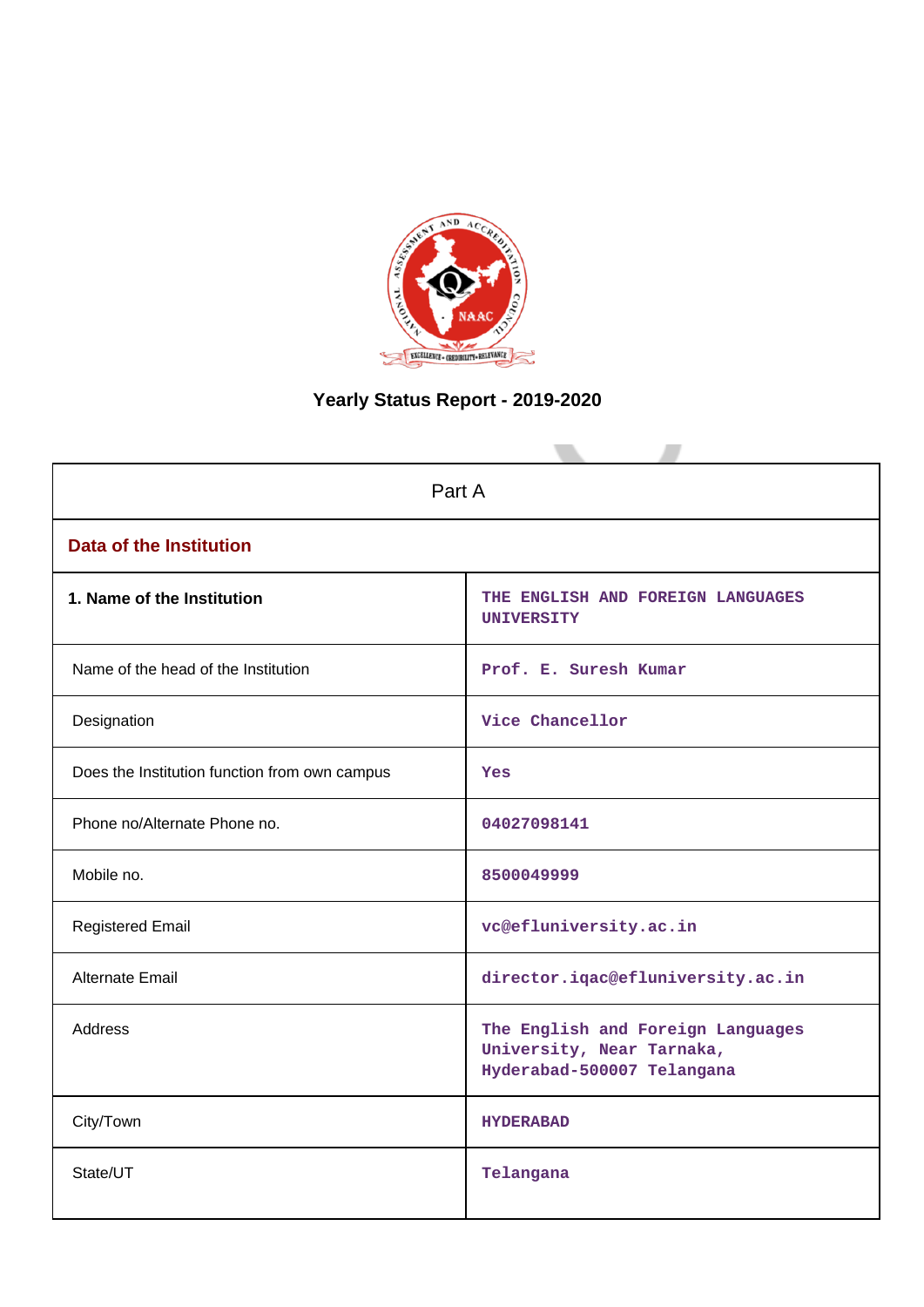| Pincode                                                                  | 500007                                                                                                |
|--------------------------------------------------------------------------|-------------------------------------------------------------------------------------------------------|
| 2. Institutional Status                                                  |                                                                                                       |
| University                                                               | Central                                                                                               |
| Type of Institution                                                      | Co-education                                                                                          |
| Location                                                                 | Urban                                                                                                 |
| <b>Financial Status</b>                                                  | central                                                                                               |
| Name of the IQAC co-ordinator/Director                                   | Prof. Hemalatha Nagarajan                                                                             |
| Phone no/Alternate Phone no.                                             | 04027689605                                                                                           |
| Mobile no.                                                               | 9885082500                                                                                            |
| <b>Registered Email</b>                                                  | director.iqac@efluniversity.ac.in                                                                     |
| Alternate Email                                                          | hemalatha@efluniversity.ac.in                                                                         |
| 3. Website Address                                                       |                                                                                                       |
| Web-link of the AQAR: (Previous Academic Year)                           | https://www.efluniversity.ac.in/Docu<br>ments/IOAC/TSUNGN10019 EFL%20UNIVERSITY<br>AOAR%202016-17.pdf |
| 4. Whether Academic Calendar prepared during<br>the year                 | Yes                                                                                                   |
| if yes, whether it is uploaded in the institutional website:<br>Weblink: | https://www.efluniversity.ac.in/Academi<br>c%20calendar%202019-20.pdf                                 |
| <b>5. Accrediation Details</b>                                           |                                                                                                       |

| Cycle | Grade | <b>CGPA</b> | Year of      | Validity          |             |
|-------|-------|-------------|--------------|-------------------|-------------|
|       |       |             | Accrediation | Period From       | Period To   |
|       | œ     | 3.26        | 2016         | $25 - May - 2016$ | 24-May-2021 |

**6. Date of Establishment of IQAC 31-Jan-2014**

## **7. Internal Quality Assurance System**

Quality initiatives by IQAC during the year for promoting quality culture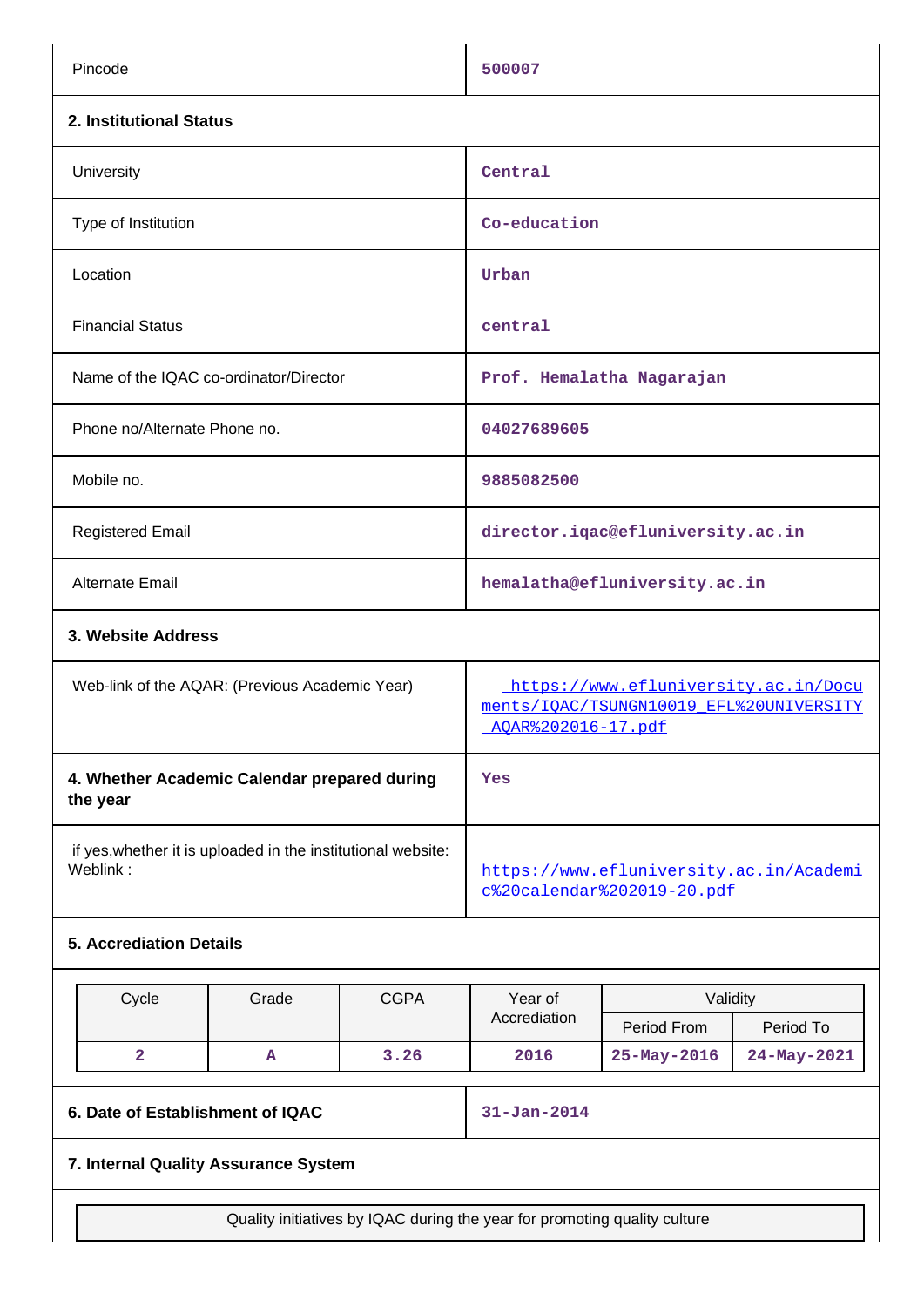| Item /Title of the quality initiative by<br><b>IOAC</b>                                                                                                                            |                                                       |     | Date & Duration                |                                | Number of participants/ beneficiaries |
|------------------------------------------------------------------------------------------------------------------------------------------------------------------------------------|-------------------------------------------------------|-----|--------------------------------|--------------------------------|---------------------------------------|
| IQAC invited applications<br>from the members of<br>faculty for promotion<br>under CAS, formed the<br>selection committees to<br>scrutinise the<br>applications                    |                                                       |     | $14 - \text{Feb} - 2020$<br>30 |                                | 63                                    |
| Organized a workshop of<br>the faculty and other<br>staff of the University<br>to familiarize and train<br>them about the New NAAC<br>framework of Assessment<br>and Accreditation |                                                       |     | $22 - Jan - 2020$<br>9         |                                | 172                                   |
|                                                                                                                                                                                    |                                                       |     | View File                      |                                |                                       |
| 8. Provide the list of Special Status conferred by Central/ State Government-<br>UGC/CSIR/DST/DBT/ICMR/TEQIP/World Bank/CPE of UGC etc.                                            |                                                       |     |                                |                                |                                       |
| Institution/Departmen<br>t/Faculty                                                                                                                                                 | Scheme                                                |     | <b>Funding Agency</b>          | Year of award with<br>duration | Amount                                |
| EFL University Graded Autonomy                                                                                                                                                     |                                                       |     | <b>UGC</b>                     | 2018<br>0 <sup>0</sup>         | $\mathbf 0$                           |
|                                                                                                                                                                                    |                                                       |     | View File                      |                                |                                       |
| 9. Whether composition of IQAC as per latest<br><b>NAAC</b> guidelines:                                                                                                            |                                                       | Yes |                                |                                |                                       |
| Upload latest notification of formation of IQAC                                                                                                                                    |                                                       |     | View File                      |                                |                                       |
| 10. Number of IQAC meetings held during the<br>year :                                                                                                                              |                                                       | 1   |                                |                                |                                       |
| The minutes of IQAC meeting and compliances to the<br>decisions have been uploaded on the institutional<br>website                                                                 |                                                       | Yes |                                |                                |                                       |
|                                                                                                                                                                                    | Upload the minutes of meeting and action taken report |     | View File                      |                                |                                       |
| 11. Whether IQAC received funding from any of<br>the funding agency to support its activities<br>during the year?                                                                  |                                                       |     | <b>No</b>                      |                                |                                       |

## **12. Significant contributions made by IQAC during the current year(maximum five bullets)**

**1. IQAC made efforts towards improving the NIRF ranking 2. IQAC encouraged the faculty to contribute to quality research publications, enter interdepartmental, intradepartmental and interinstitutional collaborations for exploring the**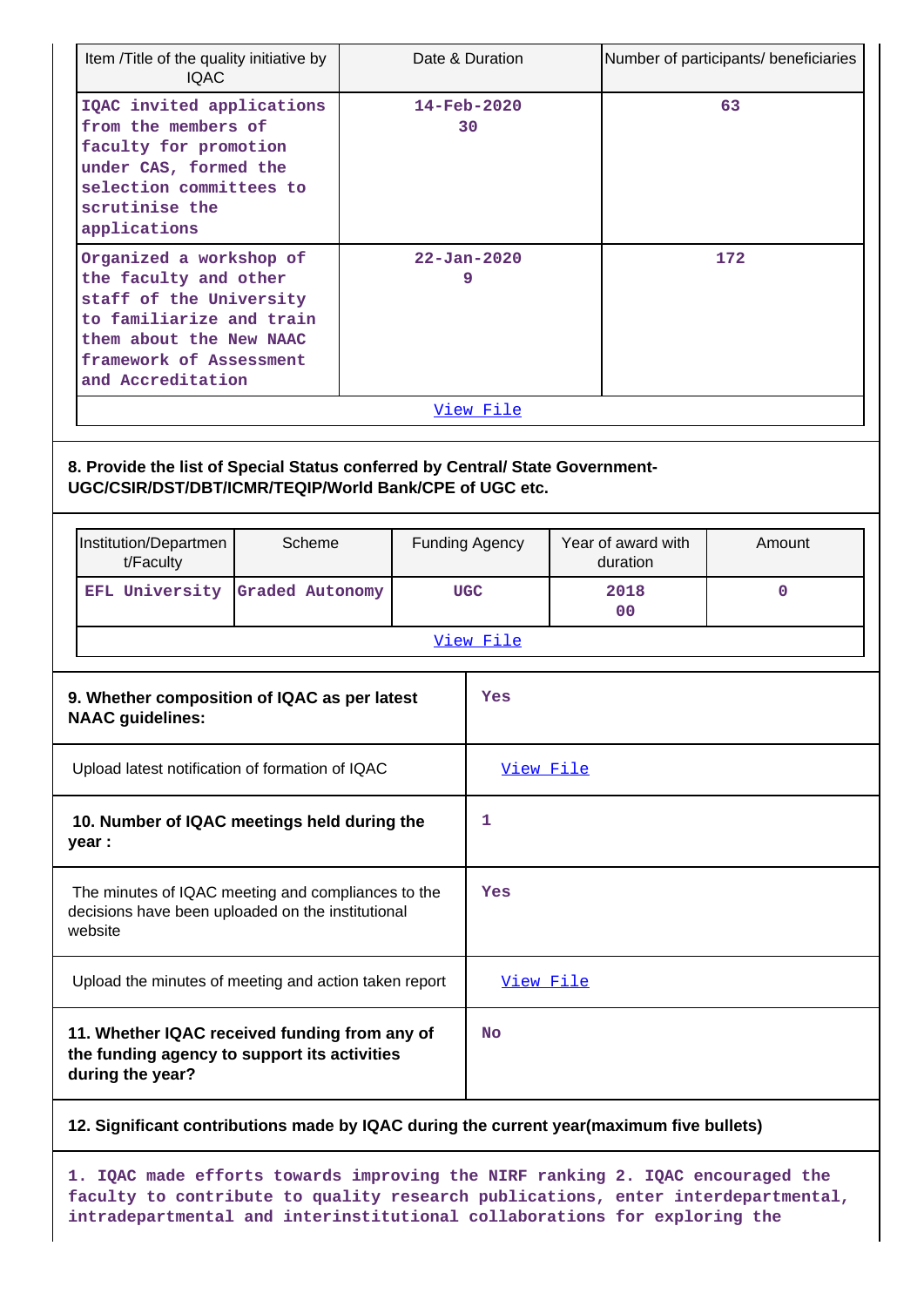**possibilities of research projects 3. Utilizing the MoUs signed by the University with other Universities and institutions in India and abroad the IQAC encouraged the faculty to utilize the facilities provided through the MoUs 4. Ensured quality and ethics in research by maintaining the plagiarism check software 5. Monitored the work of University Social Responsibility (USR) to increase the outreach of the University towards the society**

## [View File](https://assessmentonline.naac.gov.in/public/Postacc/Contribution/5620_Contribution.xlsx)

## **13. Plan of action chalked out by the IQAC in the beginning of the academic year towards Quality Enhancement and outcome achieved by the end of the academic year**

| Plan of Action                                                                                                                                                                                                          | Achivements/Outcomes                                                                                                                                                                                                                                                                                                                                                    |
|-------------------------------------------------------------------------------------------------------------------------------------------------------------------------------------------------------------------------|-------------------------------------------------------------------------------------------------------------------------------------------------------------------------------------------------------------------------------------------------------------------------------------------------------------------------------------------------------------------------|
| The University decided to extend the<br>Universitys outreach to the society<br>under its programme University Social<br>Responsibility by organizing community<br>related activities.                                   | During the Covid pandemic the<br>University prepared short films in<br>various languages on Covid prevention<br>measures under USR which were launched<br>on Youtube by the Honble Minister of<br>HRD Dr. Nishank Pokhriyal. University<br>is also preparing to launch an App for<br>English Language Pronunciation<br>(EnglishPro). This app would be free<br>for all. |
| To make efforts to improve the NIRF<br>Ranking by focusing on Academic<br>infrastructure, teachinglearning<br>processes, technologyenabled mode of<br>delivery, quality of research through<br>International networking | Research Acceleration Centre was<br>established to give boost to Research<br>activity by promoting to form research<br>clusters and linkages with focused<br>themes among the faculty and<br>Departments across the University.<br>View File                                                                                                                            |
|                                                                                                                                                                                                                         |                                                                                                                                                                                                                                                                                                                                                                         |
| 14. Whether AQAR was placed before statutory<br>body?                                                                                                                                                                   | Yes                                                                                                                                                                                                                                                                                                                                                                     |
| Name of Statutory Body                                                                                                                                                                                                  | <b>Meeting Date</b>                                                                                                                                                                                                                                                                                                                                                     |
| Executive Council                                                                                                                                                                                                       | $30 - Dec - 2020$                                                                                                                                                                                                                                                                                                                                                       |
| 15. Whether NAAC/or any other accredited<br>body(s) visited IQAC or interacted with it to<br>assess the functioning?                                                                                                    | <b>No</b>                                                                                                                                                                                                                                                                                                                                                               |
| 16. Whether institutional data submitted to<br><b>AISHE:</b>                                                                                                                                                            | Yes                                                                                                                                                                                                                                                                                                                                                                     |
| Year of Submission                                                                                                                                                                                                      | 2020                                                                                                                                                                                                                                                                                                                                                                    |
| Date of Submission                                                                                                                                                                                                      | $09 - \text{Jul} - 2020$                                                                                                                                                                                                                                                                                                                                                |
|                                                                                                                                                                                                                         |                                                                                                                                                                                                                                                                                                                                                                         |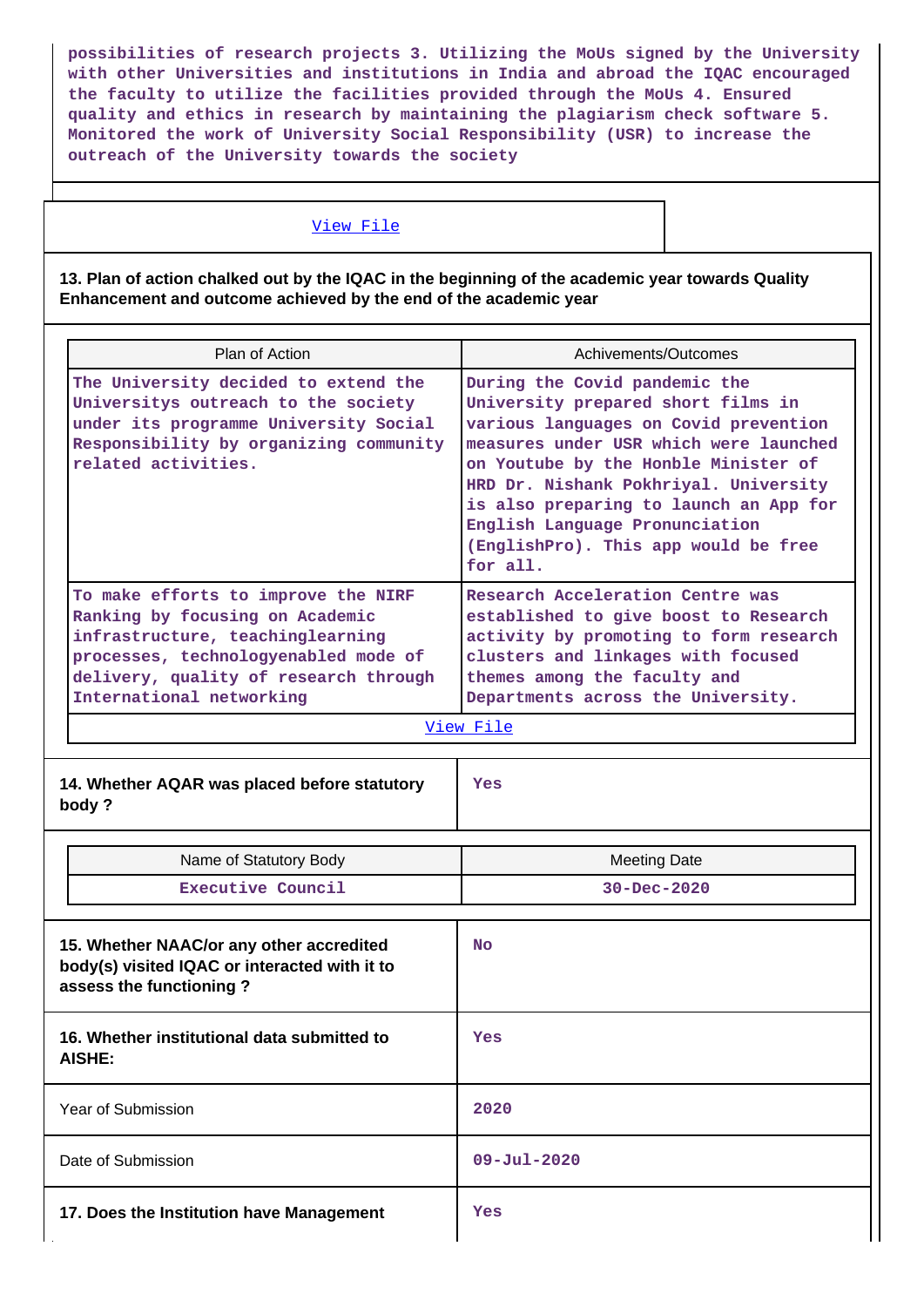If yes, give a brief descripiton and a list of modules currently operational (maximum 500 words)

**The University does not have a formal automated Management Information System. However, it has developed a workflow structure which enables functionaries at every level to contribute and account for their work. In the academic domain, the Programme Coordinators/Heads of the Departments obtain course descriptions, reading lists and evaluation tasks each semester well in advance before the commencement of the semester. Students can access all this information online, which they use for course registration. The segregated course registration data is made available to instructors, and this facilitates the smooth conduct of various academic programmes. The University website has been fully utilized for achieving this purpose. The Programme Coordinators/Heads of the Departments are also responsible for timetabling, classroom allotment, collation of semester wise course descriptions, and preparation of a digest of curricular activities. The School Dean oversees this activity and attends to problem areas, if any. Information related to examinations is consolidated first at the Programme Coordinators'/Departmental level and then by the Controller of Examinations. Data related to semesterwise faculty workload, spread across various programmes and courses offered by the University, is collected and processed at the departmental level. This information is used as the basis for allocation of academic and administrative duties among members of the faculty. Through such workflow management the University has been able to consolidate a fully transparent functioning of activities. Similarly, in the administrative (including Finance) domain, workflow registers and online information pinpoint the exact position at which a particular file is located. This enables the officer concerned in the administrative hierarchy to assign responsibility and put in place accountability measures in the day to day functioning of the University. The University ensures continuous improvement through periodic reviews of performance in the Annual**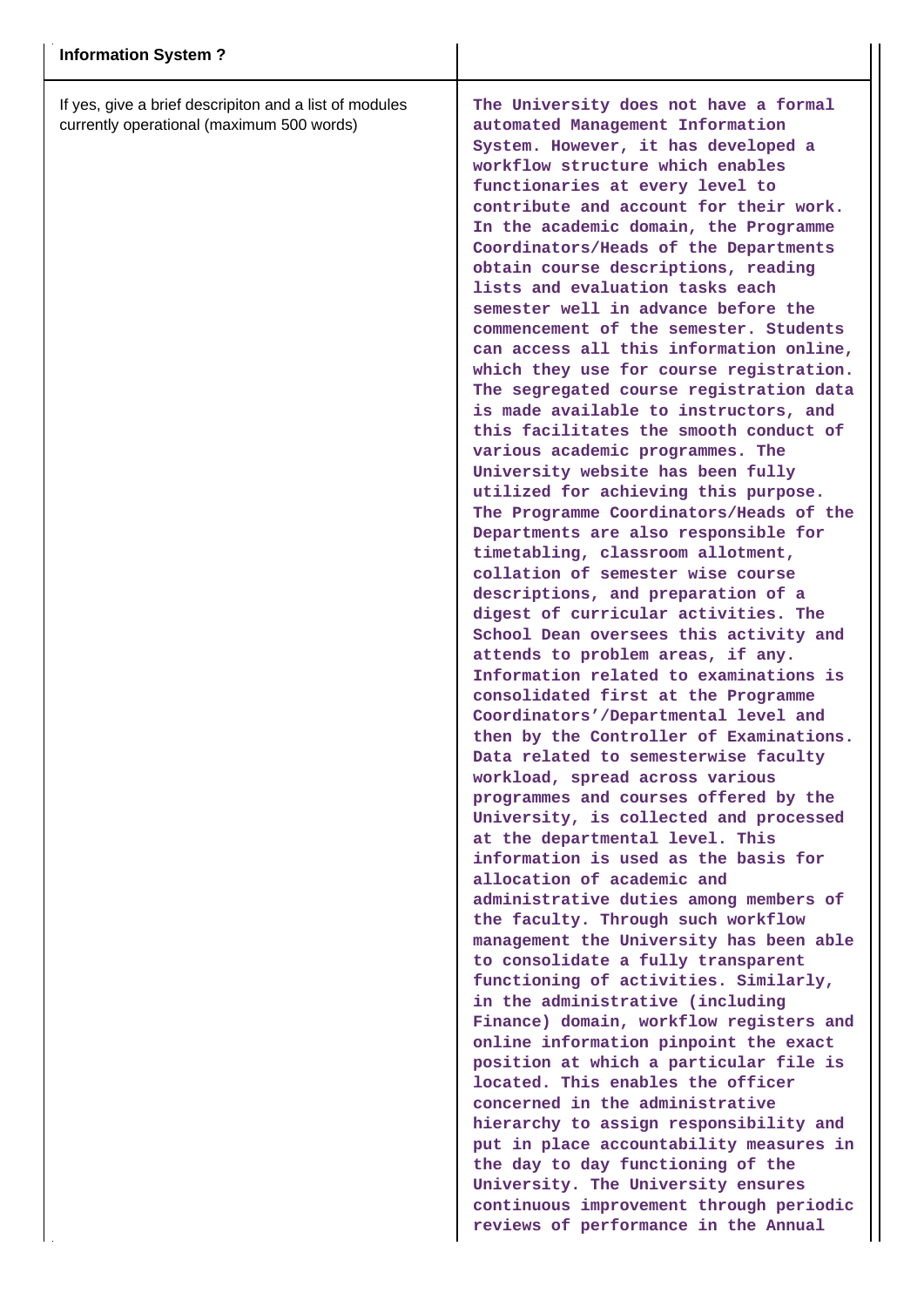| Reports. There is a scheme for Academic<br>Audit of course curricula by external |
|----------------------------------------------------------------------------------|
| experts, and proposal for Social Audit.                                          |
| The IQAC has proposed a mechanism for                                            |
| regular Performance Review of the                                                |
| administrative work in a multitiered                                             |
| system headed by the Registrar and                                               |
| involving all officers from the branch                                           |
| officer level upwards.                                                           |

# **Part B**

# **CRITERION I – CURRICULAR ASPECTS**

## **1.1 – Curriculum Design and Development**

| 1.1.1 – Programmes for which syllabus revision was carried out during the Academic year |                |                          |                  |
|-----------------------------------------------------------------------------------------|----------------|--------------------------|------------------|
| Name of Programme                                                                       | Programme Code | Programme Specialization | Date of Revision |
| Nill                                                                                    | <b>NIL</b>     | <b>NIL</b>               | Nill             |

**No file uploaded.**

 1.1.2 – Programmes/ courses focussed on employability/ entrepreneurship/ skill development during the Academic year

| Programme with<br>Code | Programme<br>Specialization     | Date of Introduction | Course with Code                      | Date of Introduction |  |
|------------------------|---------------------------------|----------------------|---------------------------------------|----------------------|--|
| Diploma<br>$_{\rm PG}$ | <b>PGDTE</b><br>(Regular)       | 01/08/2019           | ELT<br>Introduction to<br>Linguistics | 01/08/2019           |  |
| PG Diploma             | <b>PGDTA</b><br>(Regular)       | 01/08/2019           | Arabic                                | 01/08/2019           |  |
| <b>BEd</b>             | English<br>(Regular)            | 01/08/2019           | English                               | 01/08/2019           |  |
| PG Diploma             | <b>PGCTE</b><br>(Distance Mode) | 02/05/2020           | English                               | 02/05/2020           |  |
| Diploma<br>$_{\rm PG}$ | <b>PGDTE</b><br>(Distance Mode) | 10/12/2019           | English                               | 10/12/2019           |  |
|                        | <u>View File</u>                |                      |                                       |                      |  |

## **1.2 – Academic Flexibility**

1.2.1 – New programmes/courses introduced during the Academic year

| Programme/Course | Programme Specialization  | Dates of Introduction |
|------------------|---------------------------|-----------------------|
| MA               | MA Linguistics/MACL       | 01/01/2020            |
| MA               | Phonetics                 | 01/01/2020            |
| <b>BA</b>        | <b>BA English Honours</b> | 01/08/2019            |
| <b>BA</b>        | BA English Honours        | 01/08/2019            |
| <b>BA</b>        | <b>BA English Honours</b> | 01/01/2020            |
| <b>BA</b>        | <b>BA English Honours</b> | 01/08/2019            |
| <b>BA</b>        | <b>BA English Honours</b> | 01/08/2019            |
| <b>BA</b>        | <b>BA English Honours</b> | 01/01/2020            |
|                  |                           |                       |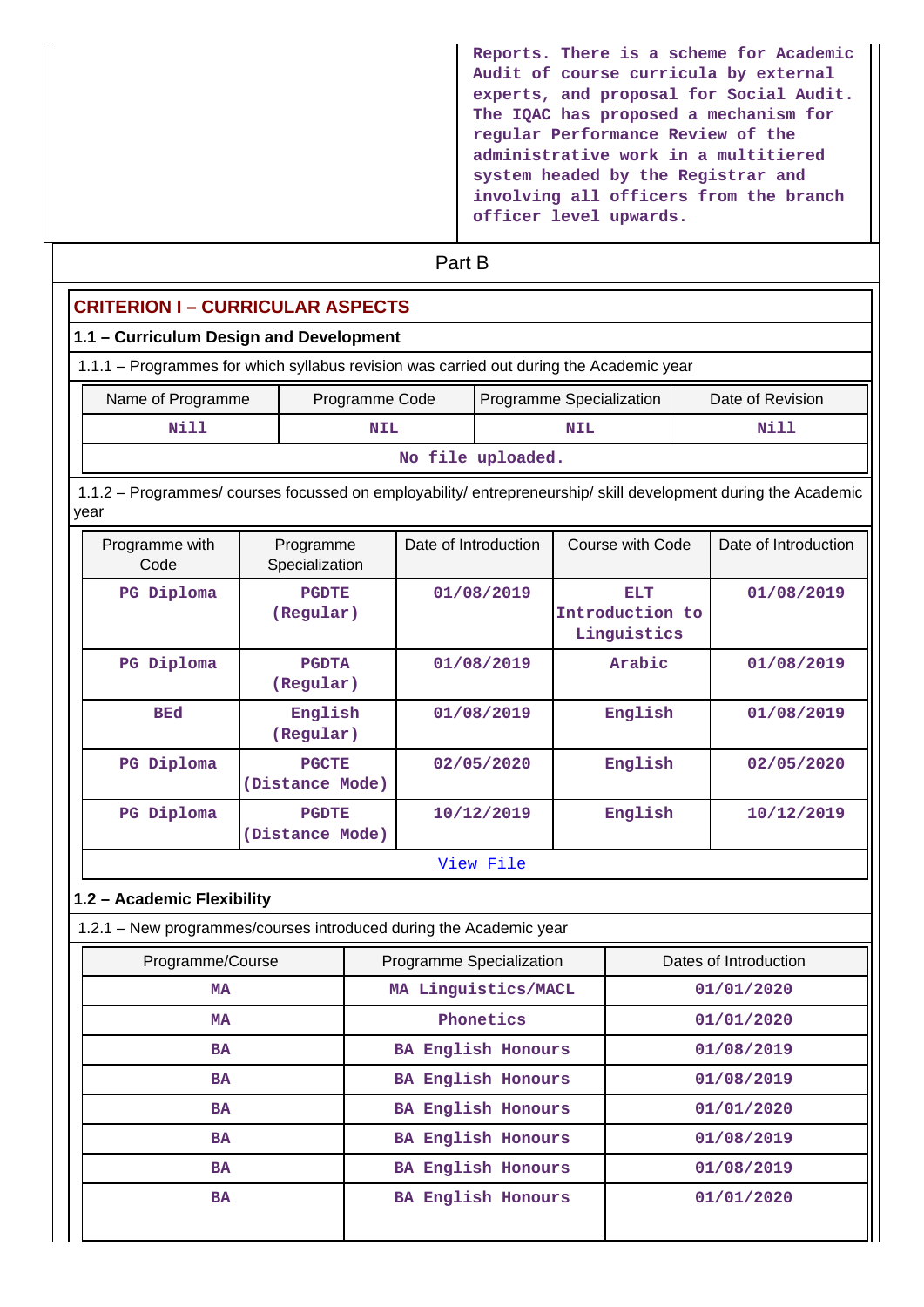| <b>BEd</b> | <b>B.Ed</b> (English)           | 01/08/2019 |
|------------|---------------------------------|------------|
| МA         | MA Computational<br>Linguistics | 01/01/2019 |

[View File](https://assessmentonline.naac.gov.in/public/Postacc/Program_introduced/5620_Program_introduced_1640791899.xlsx)

 1.2.2 – Programmes in which Choice Based Credit System (CBCS)/Elective Course System implemented at the University level during the Academic year.

| Name of programmes adopting<br><b>CBCS</b> | Programme Specialization                                            | Date of implementation of<br><b>CBCS/Elective Course System</b> |
|--------------------------------------------|---------------------------------------------------------------------|-----------------------------------------------------------------|
| <b>BA</b>                                  | B.A. (Hons.) English                                                | 01/08/2019                                                      |
| <b>BA</b>                                  | Arabic                                                              | 01/08/2019                                                      |
| <b>BA</b>                                  | French                                                              | 01/08/2019                                                      |
| <b>BA</b>                                  | <b>Japanese</b>                                                     | 01/08/2019                                                      |
| <b>BA</b>                                  | Russian                                                             | 01/08/2019                                                      |
| <b>BA</b>                                  | Spanish                                                             | 01/08/2019                                                      |
| BA                                         | German                                                              | 01/08/2019                                                      |
| <b>BA</b>                                  | Journalism and Mass<br>Communication                                | 01/08/2019                                                      |
| MA                                         | English                                                             | 01/08/2019                                                      |
| <b>MA</b>                                  | Journalism and Mass<br>Communication                                | 01/08/2019                                                      |
| <b>MA</b>                                  | Computational<br>Linguistics                                        | 01/08/2019                                                      |
| MA                                         | English Literature                                                  | 01/08/2019                                                      |
| <b>MA</b>                                  | Linguistics                                                         | 01/08/2019                                                      |
| MA                                         | Literatures in English                                              | 01/08/2019                                                      |
| <b>MA</b>                                  | Comparative Literature                                              | 01/08/2019                                                      |
| <b>MA</b>                                  | English Language<br>Teaching                                        | 01/08/2019                                                      |
| MA                                         | Hindi                                                               | 01/08/2019                                                      |
| <b>MA</b>                                  | Arabic Language and<br>Literature                                   | 01/08/2019                                                      |
| MA                                         | French Language and<br>Literature                                   | 01/08/2019                                                      |
| MA                                         | German Language and<br>Literature                                   | 01/08/2019                                                      |
| MA                                         | Russian Language and<br>Literature                                  | 01/08/2019                                                      |
| MA                                         | Hispanic Language and<br>Literature                                 | 01/08/2019                                                      |
| PG Diploma                                 | P.G. Diploma in the<br>01/08/2019<br>Teaching of English<br>(PGDTE) |                                                                 |
| BEd                                        | <b>B.Ed. English</b>                                                | 01/08/2019                                                      |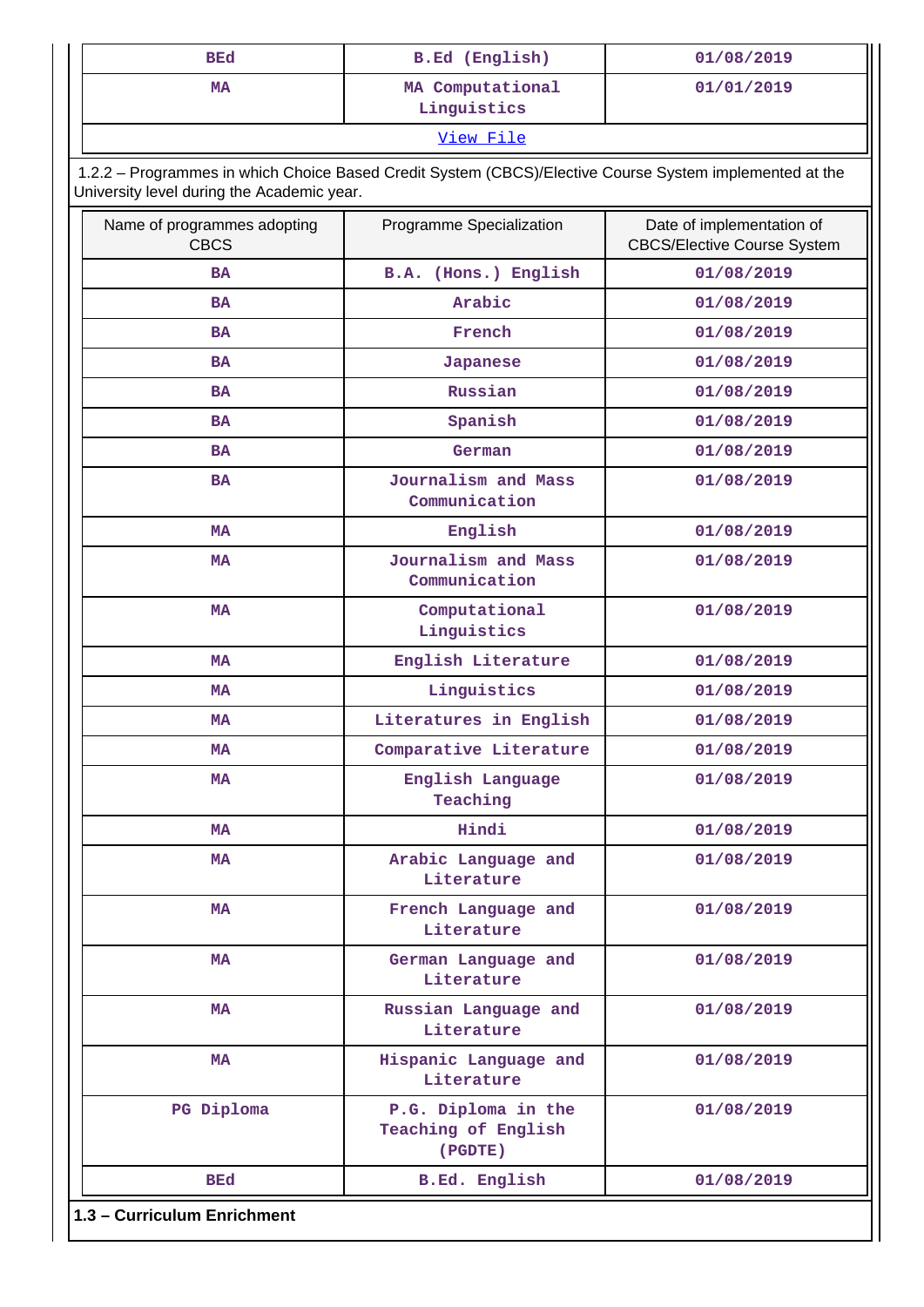| 1.3.1 - Value-added courses imparting transferable and life skills offered during the year                                          |                                                                               |                       |                                                              |  |  |
|-------------------------------------------------------------------------------------------------------------------------------------|-------------------------------------------------------------------------------|-----------------------|--------------------------------------------------------------|--|--|
| <b>Value Added Courses</b>                                                                                                          | Date of Introduction                                                          |                       | Number of Students Enrolled                                  |  |  |
| Listening Speaking                                                                                                                  |                                                                               | 01/08/2019            | 20                                                           |  |  |
| 160-Hour Proficiency<br>Course in English - XXV                                                                                     | 08/07/2019                                                                    |                       | 183                                                          |  |  |
| 40-Hour Proficiency<br>Course in English - XXIV                                                                                     |                                                                               | 25/11/2019            | 75                                                           |  |  |
| 160-Hour Proficiency<br>Course in English - XXVI                                                                                    | 20/01/2020                                                                    |                       | 221                                                          |  |  |
| <b>B.Ed English</b>                                                                                                                 |                                                                               | 01/08/2019            | 51                                                           |  |  |
| <b>PGDTE</b> (Regular)                                                                                                              |                                                                               | 01/08/2019            | 37                                                           |  |  |
| PGDTA (Regular)                                                                                                                     |                                                                               | 01/08/2019            | 4                                                            |  |  |
| PGCTE (Distance)                                                                                                                    |                                                                               | 02/05/2020            | 337                                                          |  |  |
| PGDTE (Distance)                                                                                                                    |                                                                               | 10/12/2019            | 86                                                           |  |  |
|                                                                                                                                     |                                                                               | No file uploaded.     |                                                              |  |  |
| 1.3.2 - Field Projects / Internships under taken during the year                                                                    |                                                                               |                       |                                                              |  |  |
| Project/Programme Title                                                                                                             | Programme Specialization                                                      |                       | No. of students enrolled for Field<br>Projects / Internships |  |  |
| <b>BEd</b>                                                                                                                          |                                                                               | English               | 51                                                           |  |  |
| PG Diploma                                                                                                                          | Post Graduate Diploma<br>in the Teaching of<br>English (Regular Mode)         |                       | 37                                                           |  |  |
| PG Diploma                                                                                                                          | Post Graduate Diploma<br>in the Teaching of Arabic<br>(Regular Mode)          |                       | 4                                                            |  |  |
| PG Diploma                                                                                                                          | Post Graduate<br>Certificate in the<br>Teaching of English<br>(Distance Mode) |                       | 337                                                          |  |  |
| PG Diploma                                                                                                                          | in the Teaching of<br>English (Distance Mode)                                 | Post Graduate Diploma | 86                                                           |  |  |
|                                                                                                                                     |                                                                               | View File             |                                                              |  |  |
| 1.4 - Feedback System                                                                                                               |                                                                               |                       |                                                              |  |  |
| 1.4.1 – Whether structured feedback received from all the stakeholders.                                                             |                                                                               |                       |                                                              |  |  |
| <b>Students</b>                                                                                                                     |                                                                               |                       | Yes                                                          |  |  |
| <b>Teachers</b>                                                                                                                     |                                                                               |                       | Yes                                                          |  |  |
| <b>Employers</b>                                                                                                                    | No                                                                            |                       |                                                              |  |  |
| Alumni                                                                                                                              | No                                                                            |                       |                                                              |  |  |
| Parents                                                                                                                             |                                                                               |                       | No                                                           |  |  |
| 1.4.2 - How the feedback obtained is being analyzed and utilized for overall development of the institution?<br>(maximum 500 words) |                                                                               |                       |                                                              |  |  |
| <b>Feedback Obtained</b>                                                                                                            |                                                                               |                       |                                                              |  |  |
| Students' feedback on the process of teaching, learning and research carried                                                        |                                                                               |                       |                                                              |  |  |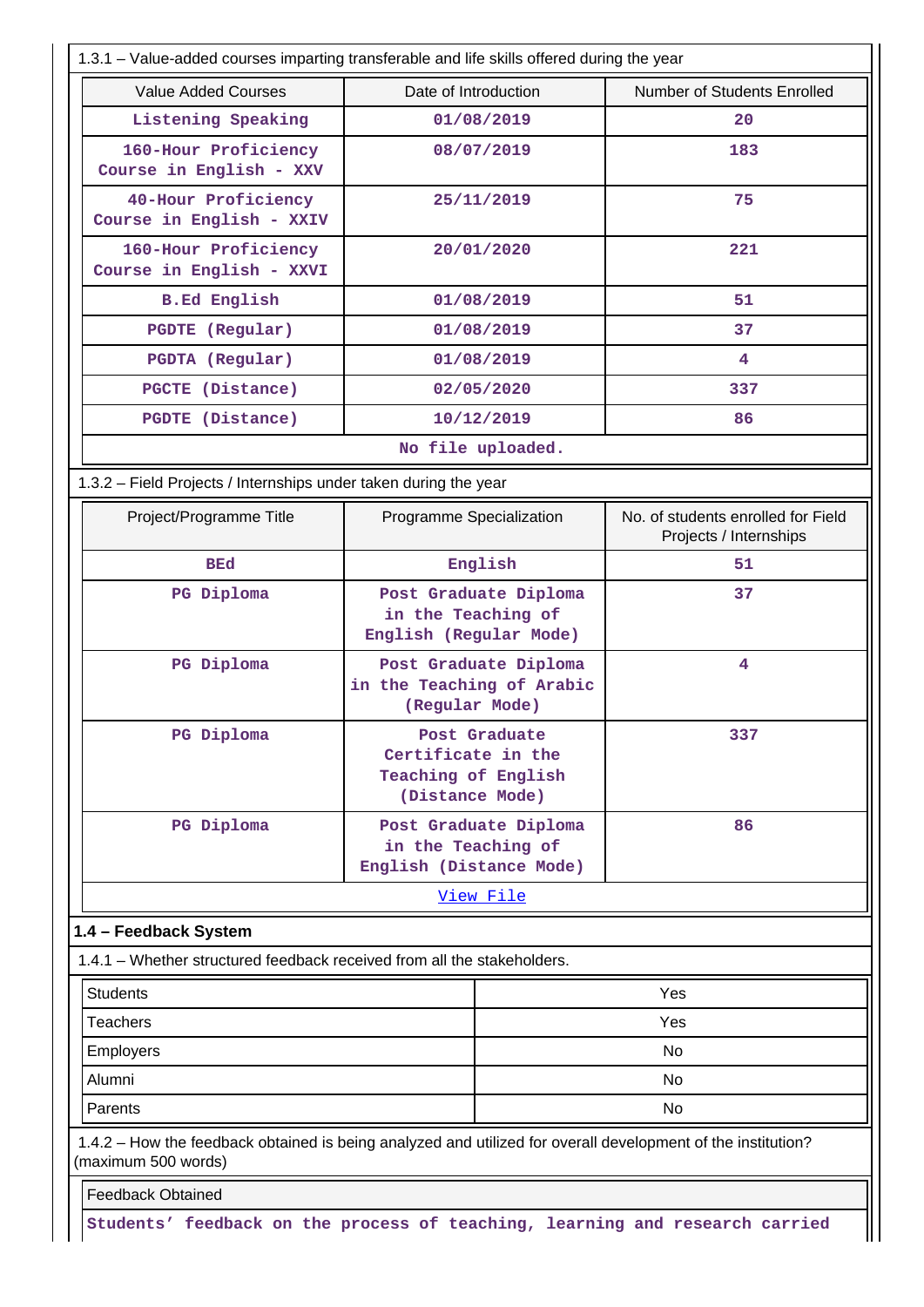**out by the members of faculty in each Department is collected on following parameters: 1. Quality of the content of lectures 2. Quality of delivery 3. Degree of updating of the contents 4. Promptness in evaluation and feedback 5. Regularity and punctuality in meeting the class 6. Empathy for the problems faced by the students 7. Overall assessment The feedback is anonymous. The IQAC passes the feedback on to the teachers. It helps teachers assess their teaching and conduct in the class on various parameters and undertake measures to improve the teaching-learning and interaction with the students, revision of course material, and evaluation. The feedback by students provide valuable inputs in terms of updating and revising the courses by keeping pace with the developments in the areas the courses are offered. It also helps teachers introduce new/innovative methods of teaching. one of the biggest advantage of the feedback is constant support the students get from the teachers with tutorials, one-to-one discussions after the class, continuous engagement on the online forums like google-class, and career counselling. For the short term courses feedback is collected, analysed and a report is presented to the Vice Chancellor. For programmes on offer by the School of Distance Education, teacher feedback is collected through a questionnaire. These questionnaires then analysed and submitted to the Vice Chancellor. Later the teachers are also appraised of the feedback analysis.**

## **CRITERION II – TEACHING- LEARNING AND EVALUATION**

#### **2.1 – Student Enrolment and Profile**

#### 2.1.1 – Demand Ratio during the year

| Name of the<br>Programme  | Programme<br>Specialization             | Number of seats<br>available | Number of<br>Application received | <b>Students Enrolled</b> |
|---------------------------|-----------------------------------------|------------------------------|-----------------------------------|--------------------------|
| <b>MA</b>                 | English                                 | 160                          | 1803                              | 150                      |
| <b>BEd</b>                | English                                 | 50                           | 256                               | 53                       |
| <b>BA</b><br>(Journalism) | Journalism<br>and Mass<br>Communication | 20                           | 110                               | 13                       |
| BA                        | French                                  | 20                           | 339                               | 23                       |
| BA                        | Arabic                                  | 20                           | 108                               | 20                       |
| <b>BA</b>                 | English                                 | 100                          | 1985                              | 91                       |
| <b>BA</b>                 | German                                  | 20                           | 271                               | 21                       |
| BA                        | Japanese                                | 20                           | 328                               | 23                       |
| <b>BA</b>                 | Russian                                 | 20                           | 35                                | 11                       |
| <b>BA</b>                 | Spanish                                 | 20                           | 220                               | 20                       |
|                           |                                         | View File                    |                                   |                          |

#### **2.2 – Catering to Student Diversity**

2.2.1 – Student - Full time teacher ratio (current year data)

| Year | Number of<br>students enrolled<br>in the institution<br>(UG) | Number of<br>students enrolled<br>in the institution<br>(PG) | Number of<br>fulltime teachers<br>available in the<br>institution<br>teaching only UG Iteaching only PG<br>courses | Number of<br>fulltime teachers<br>available in the<br>institution<br>courses | Number of<br>teachers<br>teaching both UG<br>and PG courses |
|------|--------------------------------------------------------------|--------------------------------------------------------------|--------------------------------------------------------------------------------------------------------------------|------------------------------------------------------------------------------|-------------------------------------------------------------|
| 2019 | 275                                                          | 484                                                          | 47                                                                                                                 | 128                                                                          | 175                                                         |

**2.3 – Teaching - Learning Process**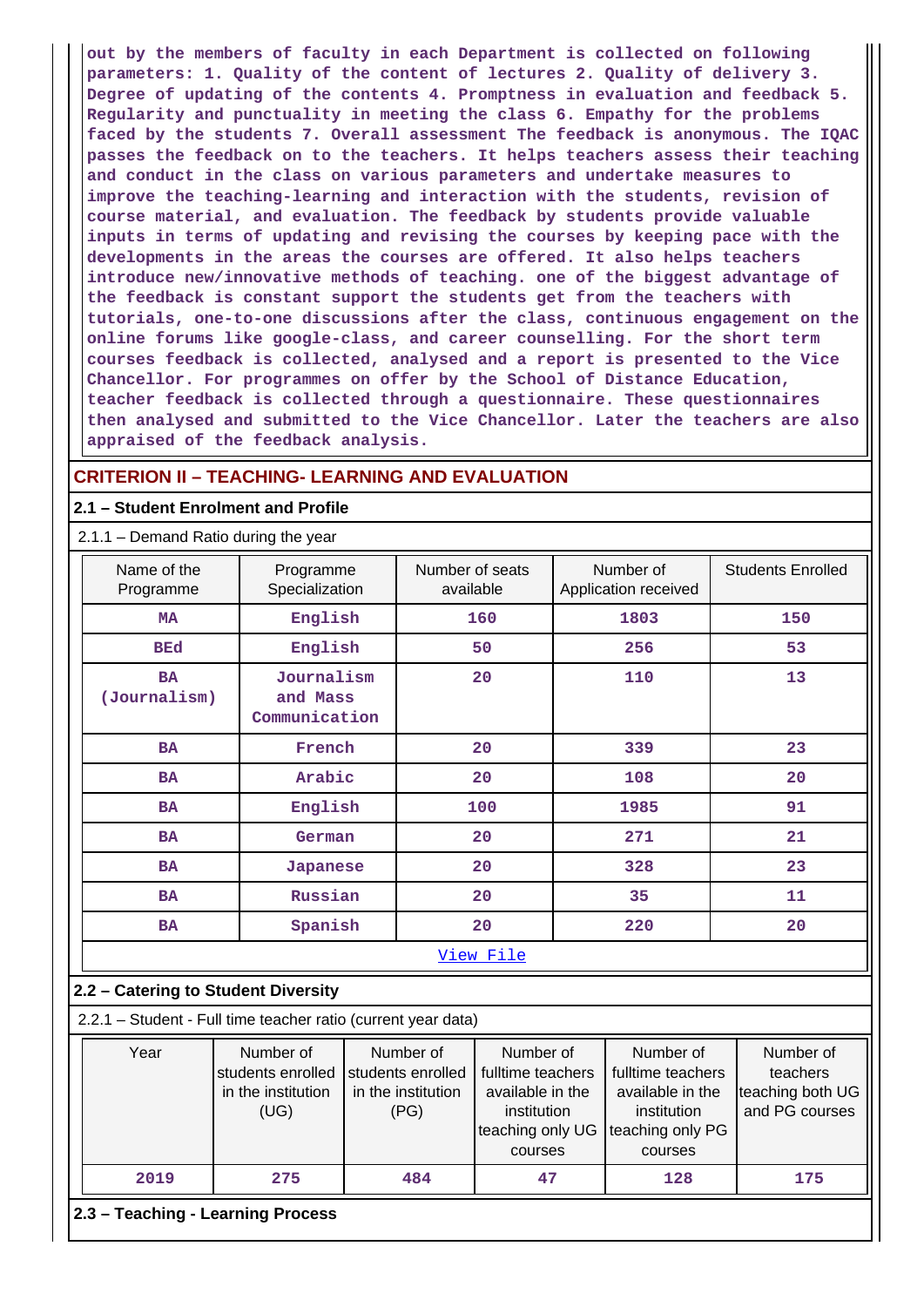2.3.1 – Percentage of teachers using ICT for effective teaching with Learning Management Systems (LMS), Elearning resources etc. (current year data)

| rearring resources etc. (current year data)                                                                                                                                                                                                                                                                                                                                                                                                                                                                                                                                                                                                                                                                                                                                                                                                                                                                                                                                                                                                                                                                                                                                                                                                                                                                                                                                                                                                                                                                                                                                                                                                                                                                                                                                                                                                                                 |                                                           |                         |                                                                                                            |                                                |                                              |             |                                             |                                                                                                      |                                    |
|-----------------------------------------------------------------------------------------------------------------------------------------------------------------------------------------------------------------------------------------------------------------------------------------------------------------------------------------------------------------------------------------------------------------------------------------------------------------------------------------------------------------------------------------------------------------------------------------------------------------------------------------------------------------------------------------------------------------------------------------------------------------------------------------------------------------------------------------------------------------------------------------------------------------------------------------------------------------------------------------------------------------------------------------------------------------------------------------------------------------------------------------------------------------------------------------------------------------------------------------------------------------------------------------------------------------------------------------------------------------------------------------------------------------------------------------------------------------------------------------------------------------------------------------------------------------------------------------------------------------------------------------------------------------------------------------------------------------------------------------------------------------------------------------------------------------------------------------------------------------------------|-----------------------------------------------------------|-------------------------|------------------------------------------------------------------------------------------------------------|------------------------------------------------|----------------------------------------------|-------------|---------------------------------------------|------------------------------------------------------------------------------------------------------|------------------------------------|
| Number of<br><b>Teachers on Roll</b>                                                                                                                                                                                                                                                                                                                                                                                                                                                                                                                                                                                                                                                                                                                                                                                                                                                                                                                                                                                                                                                                                                                                                                                                                                                                                                                                                                                                                                                                                                                                                                                                                                                                                                                                                                                                                                        | Number of<br>teachers using<br>ICT (LMS, e-<br>Resources) |                         |                                                                                                            | <b>ICT Tools and</b><br>resources<br>available | Number of ICT<br>enabled<br>Classrooms       |             | Numberof smart<br>classrooms                |                                                                                                      | E-resources and<br>techniques used |
| 186                                                                                                                                                                                                                                                                                                                                                                                                                                                                                                                                                                                                                                                                                                                                                                                                                                                                                                                                                                                                                                                                                                                                                                                                                                                                                                                                                                                                                                                                                                                                                                                                                                                                                                                                                                                                                                                                         |                                                           | 172                     |                                                                                                            | 22                                             | 75                                           |             |                                             | 75                                                                                                   | 18                                 |
|                                                                                                                                                                                                                                                                                                                                                                                                                                                                                                                                                                                                                                                                                                                                                                                                                                                                                                                                                                                                                                                                                                                                                                                                                                                                                                                                                                                                                                                                                                                                                                                                                                                                                                                                                                                                                                                                             |                                                           |                         |                                                                                                            |                                                | View File of ICT Tools and resources         |             |                                             |                                                                                                      |                                    |
|                                                                                                                                                                                                                                                                                                                                                                                                                                                                                                                                                                                                                                                                                                                                                                                                                                                                                                                                                                                                                                                                                                                                                                                                                                                                                                                                                                                                                                                                                                                                                                                                                                                                                                                                                                                                                                                                             |                                                           |                         |                                                                                                            |                                                | View File of E-resources and techniques used |             |                                             |                                                                                                      |                                    |
| 2.3.2 - Students mentoring system available in the institution? Give details. (maximum 500 words)                                                                                                                                                                                                                                                                                                                                                                                                                                                                                                                                                                                                                                                                                                                                                                                                                                                                                                                                                                                                                                                                                                                                                                                                                                                                                                                                                                                                                                                                                                                                                                                                                                                                                                                                                                           |                                                           |                         |                                                                                                            |                                                |                                              |             |                                             |                                                                                                      |                                    |
| From 1 to 6 August 2019 the University conducted an Induction programme, "Deeksharambh", for the new<br>students. During the Deeksharambh various programmes were conducted for students: Orientation to Campus<br>Facilities, Institution Orientation (Campus tour), Orientation to UG and PG Courses, and Ph.D. Programmes, a<br>lecture on Ethics and Values, Career Planning, Creative Arts and Culture: Lecture-cum-demonstration, English<br>through Songs, Extra-curricular activities, Creative Arts and Culture, Street Play, Music and Dance:<br>Performance. As a part of Deeksharambh each teacher mentor was assigned a group of twenty students chosen<br>from across the programmes of the University for mentoring. Teacher mentors held introductory meetings with<br>their mentees. This meeting is instrumental in familiarizing new students with the atmosphere and culture of the<br>University, create a dialogue between the old and new students, and orient the mentees towards the academic<br>goals and mission of the University. Informal discussions among the mentees and mentors help wear<br>nervousness of newcomers and increase responsibility among the senior students. Apart from this, the teacher-<br>instructors and coordinators of various programmes continuously mentor the students until they leave the<br>programme/University. In post-class sessions teacher-instructors guide and orient the students towards<br>research, share their knowledge and expertise, and also provide remedial teaching. Teacher-instructors also<br>collaborate with the students in academic, curricular as well as co-curricular activities. Each group of mentees is<br>a mix of students from across various years of programmes and disciplines. It is useful for the learners to know<br>about disciplines different from their own. |                                                           |                         |                                                                                                            |                                                |                                              |             |                                             |                                                                                                      |                                    |
| Number of students enrolled in the                                                                                                                                                                                                                                                                                                                                                                                                                                                                                                                                                                                                                                                                                                                                                                                                                                                                                                                                                                                                                                                                                                                                                                                                                                                                                                                                                                                                                                                                                                                                                                                                                                                                                                                                                                                                                                          | institution                                               |                         |                                                                                                            |                                                | Number of fulltime teachers                  |             |                                             |                                                                                                      | Mentor: Mentee Ratio               |
|                                                                                                                                                                                                                                                                                                                                                                                                                                                                                                                                                                                                                                                                                                                                                                                                                                                                                                                                                                                                                                                                                                                                                                                                                                                                                                                                                                                                                                                                                                                                                                                                                                                                                                                                                                                                                                                                             | 886                                                       |                         |                                                                                                            |                                                | 186                                          |             |                                             |                                                                                                      | 1:5                                |
| 2.4 - Teacher Profile and Quality                                                                                                                                                                                                                                                                                                                                                                                                                                                                                                                                                                                                                                                                                                                                                                                                                                                                                                                                                                                                                                                                                                                                                                                                                                                                                                                                                                                                                                                                                                                                                                                                                                                                                                                                                                                                                                           |                                                           |                         |                                                                                                            |                                                |                                              |             |                                             |                                                                                                      |                                    |
| 2.4.1 - Number of full time teachers appointed during the year                                                                                                                                                                                                                                                                                                                                                                                                                                                                                                                                                                                                                                                                                                                                                                                                                                                                                                                                                                                                                                                                                                                                                                                                                                                                                                                                                                                                                                                                                                                                                                                                                                                                                                                                                                                                              |                                                           |                         |                                                                                                            |                                                |                                              |             |                                             |                                                                                                      |                                    |
| No. of sanctioned<br>positions                                                                                                                                                                                                                                                                                                                                                                                                                                                                                                                                                                                                                                                                                                                                                                                                                                                                                                                                                                                                                                                                                                                                                                                                                                                                                                                                                                                                                                                                                                                                                                                                                                                                                                                                                                                                                                              |                                                           | No. of filled positions |                                                                                                            | Vacant positions                               |                                              |             | Positions filled during<br>the current year |                                                                                                      | No. of faculty with<br>Ph.D        |
| 238                                                                                                                                                                                                                                                                                                                                                                                                                                                                                                                                                                                                                                                                                                                                                                                                                                                                                                                                                                                                                                                                                                                                                                                                                                                                                                                                                                                                                                                                                                                                                                                                                                                                                                                                                                                                                                                                         |                                                           | 186                     |                                                                                                            |                                                | 52                                           |             | Nill                                        |                                                                                                      | 147                                |
| 2.4.2 - Honours and recognition received by teachers (received awards, recognition, fellowships at State, National,<br>International level from Government, recognised bodies during the year)                                                                                                                                                                                                                                                                                                                                                                                                                                                                                                                                                                                                                                                                                                                                                                                                                                                                                                                                                                                                                                                                                                                                                                                                                                                                                                                                                                                                                                                                                                                                                                                                                                                                              |                                                           |                         |                                                                                                            |                                                |                                              |             |                                             |                                                                                                      |                                    |
| Year of Award                                                                                                                                                                                                                                                                                                                                                                                                                                                                                                                                                                                                                                                                                                                                                                                                                                                                                                                                                                                                                                                                                                                                                                                                                                                                                                                                                                                                                                                                                                                                                                                                                                                                                                                                                                                                                                                               |                                                           |                         | Name of full time teachers<br>receiving awards from<br>state level, national level,<br>international level |                                                |                                              | Designation |                                             | Name of the award,<br>fellowship, received from<br>Government or recognized<br>bodies                |                                    |
| 2020                                                                                                                                                                                                                                                                                                                                                                                                                                                                                                                                                                                                                                                                                                                                                                                                                                                                                                                                                                                                                                                                                                                                                                                                                                                                                                                                                                                                                                                                                                                                                                                                                                                                                                                                                                                                                                                                        |                                                           |                         | Dr. Aparna<br>Lanjewar                                                                                     |                                                | Associate<br>Professor                       |             |                                             | Galaxy Academy<br>Award for Literary<br>criticism from the<br>Galaxy<br>International<br>foundation. |                                    |
| 2019                                                                                                                                                                                                                                                                                                                                                                                                                                                                                                                                                                                                                                                                                                                                                                                                                                                                                                                                                                                                                                                                                                                                                                                                                                                                                                                                                                                                                                                                                                                                                                                                                                                                                                                                                                                                                                                                        |                                                           |                         |                                                                                                            | Dr. Jai Singh                                  | Assistant<br>Professor                       |             |                                             | Travel Grant by<br>The Government of<br>Bhutan                                                       |                                    |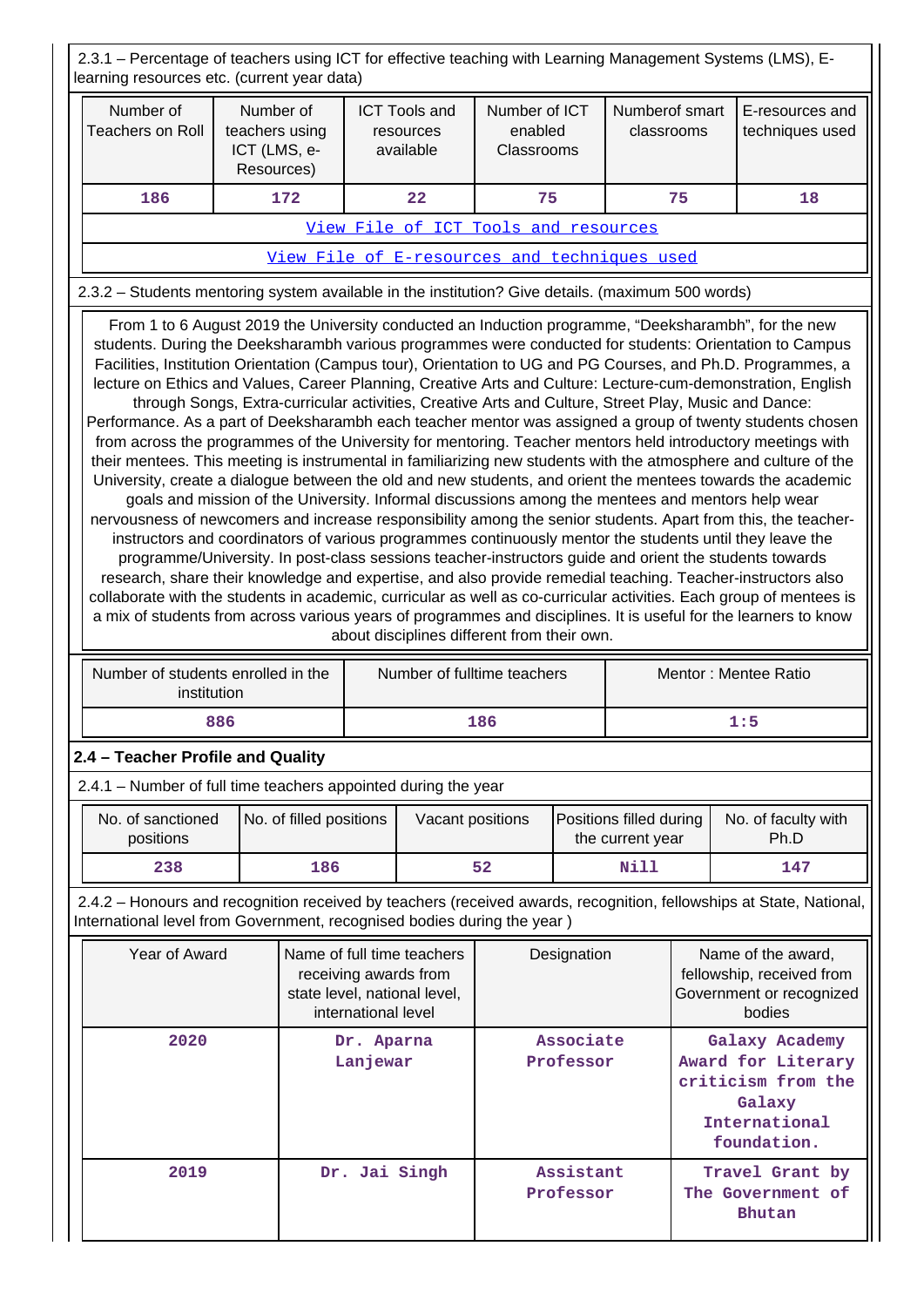| 2019                                                                                                                           | Dr. Jai Singh                                                                                                                                        | Assistant<br>Professor | <b>AISU</b>                                                                                                                                                                                                          |  |  |  |  |
|--------------------------------------------------------------------------------------------------------------------------------|------------------------------------------------------------------------------------------------------------------------------------------------------|------------------------|----------------------------------------------------------------------------------------------------------------------------------------------------------------------------------------------------------------------|--|--|--|--|
| 2020                                                                                                                           | Dr Hariprasad<br>Athanickal                                                                                                                          | Associate<br>Professor | Research<br>Fellowship by<br>Kerala State<br>Chalachithra<br>Academy (KSCA) to<br>work on "Alternate<br>Cinema movements in<br>Malayalam"                                                                            |  |  |  |  |
| 2019                                                                                                                           | Smita Joseph                                                                                                                                         | Assistant<br>Professor | Travel<br>Grant (National) met<br>out of (6) Academic<br>under Regulation<br>20.                                                                                                                                     |  |  |  |  |
| 2020                                                                                                                           | Smita Joseph                                                                                                                                         | Assistant<br>Professor | Travel met out of<br>(6) Academic under<br>Regulation 20.                                                                                                                                                            |  |  |  |  |
| 2019                                                                                                                           | Prof.M.Iqbal<br>Husain                                                                                                                               | Professor              | Certificate of<br>Honor for the Year<br>2019 by President<br>of India,<br>Government Of India                                                                                                                        |  |  |  |  |
| 2019                                                                                                                           | Prof.M.Iqbal<br>Husian                                                                                                                               | Professor              | Certificate of<br>Honor for the Year<br>2019 by President<br>of India,<br>Government Of India                                                                                                                        |  |  |  |  |
| 2019                                                                                                                           | Mousumi G.<br><b>Banerjee</b>                                                                                                                        | Associate<br>Professor | The Fulbright-<br>Nehru Postdoctoral<br>Research<br>Fellowship,<br>2019-2020 received<br>from the United<br>States-India<br>Educational<br>Foundation (USIEF),<br>The Fulbright<br>Commission of<br>India, New Delhi |  |  |  |  |
| 2019                                                                                                                           | Dr. Alankar<br>Kaushik<br>(International<br>level), Selected<br>for 61st batch of<br>International<br>Leadership Training<br>Programme from<br>India | Assistant<br>Professor | International<br>Association of<br>Traffic and Safety<br>Sciences (IATSS)<br>Forum, Suzuka,<br>Japan                                                                                                                 |  |  |  |  |
|                                                                                                                                |                                                                                                                                                      | View File              |                                                                                                                                                                                                                      |  |  |  |  |
| 2.5 - Evaluation Process and Reforms                                                                                           |                                                                                                                                                      |                        |                                                                                                                                                                                                                      |  |  |  |  |
| 2.5.1 – Number of days from the date of semester-end/ year- end examination till the declaration of results during<br>the year |                                                                                                                                                      |                        |                                                                                                                                                                                                                      |  |  |  |  |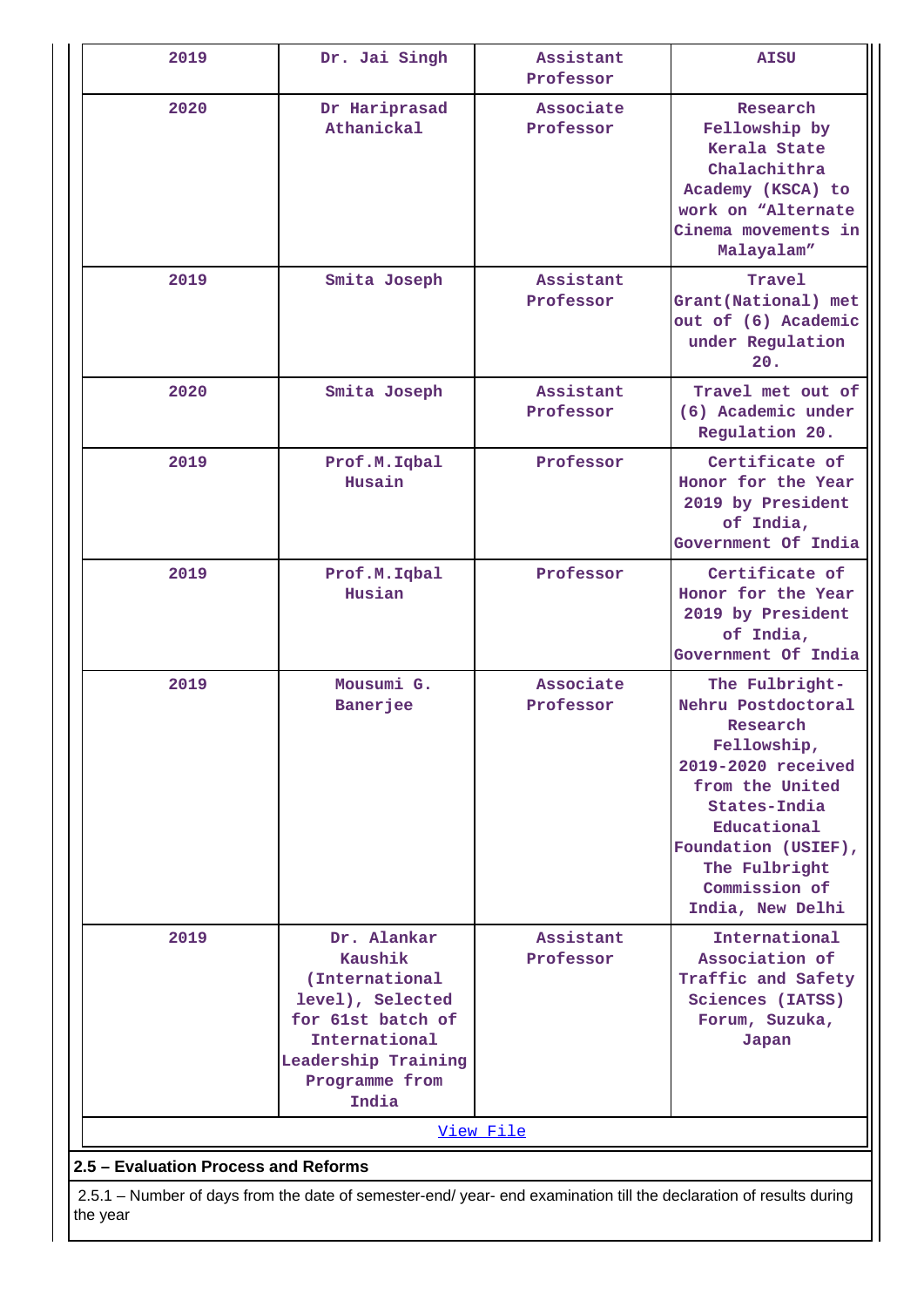| Programme Name                                                                                                                                                                                         | Programme Code                                                                                                                                                            |                                  | Semester/year             |                                                                       | Last date of the last<br>semester-end/year-<br>end examination |                                                              | Date of declaration of<br>results of semester-<br>end/ year- end<br>examination |                 |
|--------------------------------------------------------------------------------------------------------------------------------------------------------------------------------------------------------|---------------------------------------------------------------------------------------------------------------------------------------------------------------------------|----------------------------------|---------------------------|-----------------------------------------------------------------------|----------------------------------------------------------------|--------------------------------------------------------------|---------------------------------------------------------------------------------|-----------------|
| <b>BA</b>                                                                                                                                                                                              | <b>NA</b>                                                                                                                                                                 |                                  |                           | 2019                                                                  |                                                                | 30/04/2019                                                   |                                                                                 | 27/05/2019      |
| <b>BEd</b>                                                                                                                                                                                             | NA                                                                                                                                                                        |                                  |                           | 2019                                                                  |                                                                | 30/04/2019                                                   |                                                                                 | 27/05/2019      |
| <b>MA</b>                                                                                                                                                                                              | <b>NA</b>                                                                                                                                                                 |                                  |                           | 2019                                                                  |                                                                | 30/04/2019                                                   |                                                                                 | 27/05/2019      |
|                                                                                                                                                                                                        |                                                                                                                                                                           |                                  |                           | View File                                                             |                                                                |                                                              |                                                                                 |                 |
| 2.5.2 - Average percentage of Student complaints/grievances about evaluation against total number appeared in<br>the examinations during the year                                                      |                                                                                                                                                                           |                                  |                           |                                                                       |                                                                |                                                              |                                                                                 |                 |
| Number of complaints or grievances<br>about evaluation                                                                                                                                                 |                                                                                                                                                                           |                                  |                           | Total number of students appeared<br>in the examination               |                                                                |                                                              |                                                                                 | Percentage      |
|                                                                                                                                                                                                        | 4                                                                                                                                                                         |                                  |                           | 1045                                                                  |                                                                |                                                              |                                                                                 | 0.38            |
| 2.6 - Student Performance and Learning Outcomes                                                                                                                                                        |                                                                                                                                                                           |                                  |                           |                                                                       |                                                                |                                                              |                                                                                 |                 |
| 2.6.1 – Program outcomes, program specific outcomes and course outcomes for all programs offered by the<br>institution are stated and displayed in website of the institution (to provide the weblink) |                                                                                                                                                                           |                                  |                           |                                                                       |                                                                |                                                              |                                                                                 |                 |
|                                                                                                                                                                                                        | https://www.efluniversity.ac.in/Archives/Handbooks 2019-20/Ph.D.%20Programmes H                                                                                           |                                  |                           | andbook 2019-20.pdf                                                   |                                                                |                                                              |                                                                                 |                 |
| 2.6.2 - Pass percentage of students                                                                                                                                                                    |                                                                                                                                                                           |                                  |                           |                                                                       |                                                                |                                                              |                                                                                 |                 |
| Programme<br>Code                                                                                                                                                                                      | Programme<br>Name                                                                                                                                                         | Programme<br>Specialization      |                           | Number of<br>students<br>appeared in the<br>final year<br>examination |                                                                | Number of<br>students passed<br>in final year<br>examination |                                                                                 | Pass Percentage |
| <b>NA</b>                                                                                                                                                                                              | <b>BA</b>                                                                                                                                                                 | Russian                          |                           | 8                                                                     |                                                                | 4                                                            |                                                                                 | 50              |
| <b>NA</b>                                                                                                                                                                                              | <b>BA</b>                                                                                                                                                                 | Japanese                         |                           | 10                                                                    |                                                                | 9                                                            |                                                                                 | 90              |
| <b>NA</b>                                                                                                                                                                                              | <b>BA</b>                                                                                                                                                                 | French                           |                           | 13                                                                    |                                                                | 8                                                            |                                                                                 | 61.53           |
| <b>NA</b>                                                                                                                                                                                              | <b>BA</b>                                                                                                                                                                 | Arabic                           |                           | 6                                                                     |                                                                | 6                                                            |                                                                                 | 100             |
| <b>NA</b>                                                                                                                                                                                              | <b>BA</b>                                                                                                                                                                 | English                          |                           | 30                                                                    |                                                                | 29                                                           |                                                                                 | 96.99           |
| <b>NA</b>                                                                                                                                                                                              | <b>BEd</b>                                                                                                                                                                | English                          |                           | 40                                                                    |                                                                | 40                                                           |                                                                                 | 100             |
| <b>NA</b>                                                                                                                                                                                              | <b>MA</b>                                                                                                                                                                 | English                          |                           | 79                                                                    |                                                                | 78                                                           |                                                                                 | 98.73           |
| <b>NA</b>                                                                                                                                                                                              | <b>MA</b>                                                                                                                                                                 | Linguistics                      |                           | 8                                                                     |                                                                | 8                                                            |                                                                                 | 100             |
| <b>NA</b>                                                                                                                                                                                              | MA                                                                                                                                                                        | Computatio<br>nal<br>Linguistics |                           | $\overline{7}$                                                        |                                                                | $7\overline{ }$                                              |                                                                                 | 100             |
| NA                                                                                                                                                                                                     | <b>MA</b>                                                                                                                                                                 |                                  | Literatures<br>in English |                                                                       | 10                                                             | 10                                                           |                                                                                 | 100             |
|                                                                                                                                                                                                        |                                                                                                                                                                           |                                  |                           | View File                                                             |                                                                |                                                              |                                                                                 |                 |
| 2.7 - Student Satisfaction Survey                                                                                                                                                                      |                                                                                                                                                                           |                                  |                           |                                                                       |                                                                |                                                              |                                                                                 |                 |
|                                                                                                                                                                                                        | 2.7.1 - Student Satisfaction Survey (SSS) on overall institutional performance (Institution may design the<br>questionnaire) (results and details be provided as weblink) |                                  |                           |                                                                       |                                                                |                                                              |                                                                                 |                 |
|                                                                                                                                                                                                        |                                                                                                                                                                           |                                  |                           | No Data Entered/Not Applicable !!!                                    |                                                                |                                                              |                                                                                 |                 |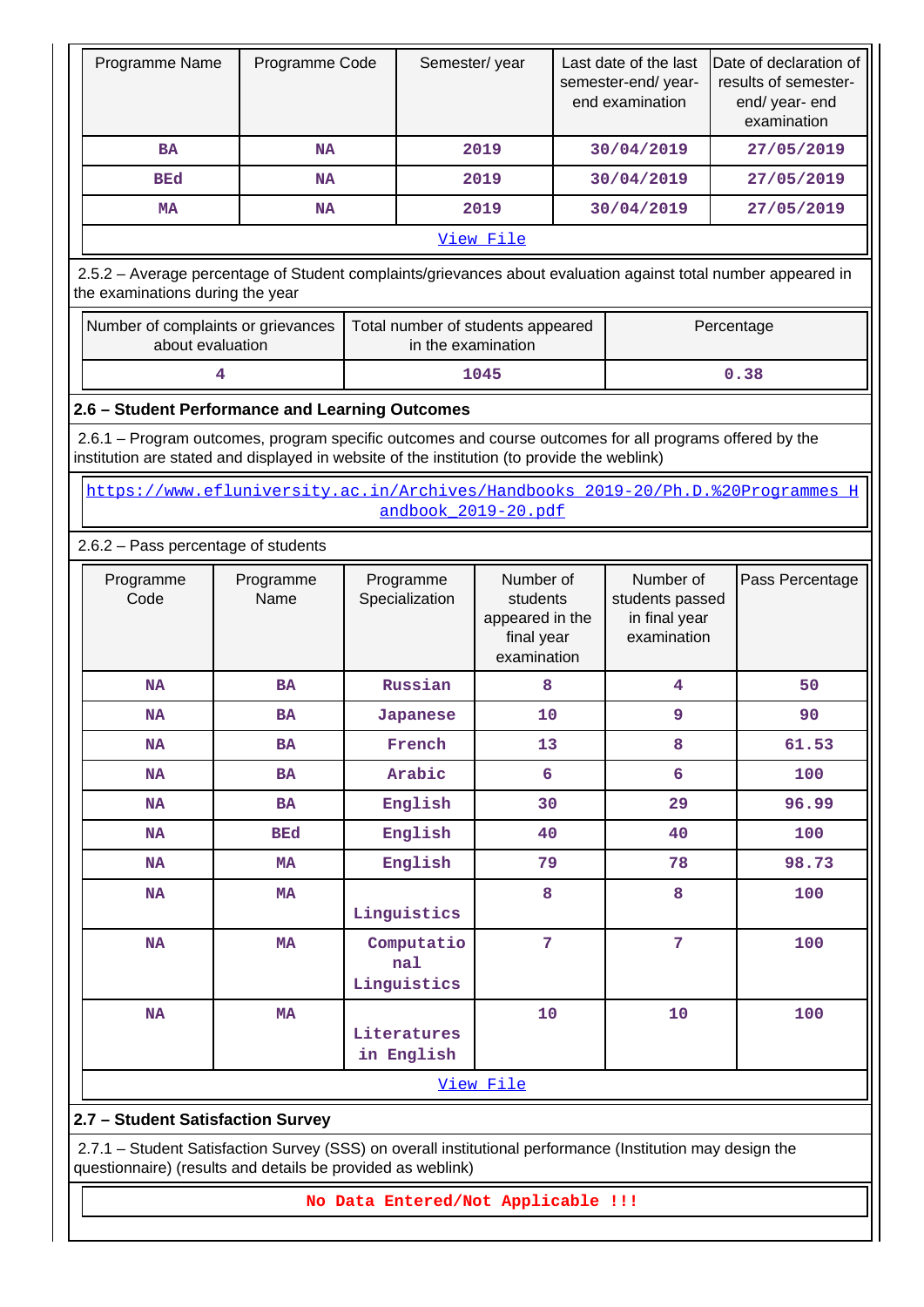| <b>CRITERION III - RESEARCH, INNOVATIONS AND EXTENSION</b> |                                                  |  |                                                                                                               |            |                           |                                                                                                                                 |  |
|------------------------------------------------------------|--------------------------------------------------|--|---------------------------------------------------------------------------------------------------------------|------------|---------------------------|---------------------------------------------------------------------------------------------------------------------------------|--|
| 3.1 - Promotion of Research and Facilities                 |                                                  |  |                                                                                                               |            |                           |                                                                                                                                 |  |
|                                                            |                                                  |  | 3.1.1 - Teachers awarded National/International fellowship for advanced studies/ research during the year     |            |                           |                                                                                                                                 |  |
| <b>Type</b>                                                | Name of the teacher<br>awarded the<br>fellowship |  | Name of the award                                                                                             |            | Date of award             | Awarding agency                                                                                                                 |  |
| International                                              | Dr. Jai Singh                                    |  | Travel Grant<br>for Resource<br>Person                                                                        |            | 20/04/2019                | Travel Grant<br>by The<br>Government of<br><b>Bhutan</b>                                                                        |  |
| International                                              | Dr. Jai Singh                                    |  | Fellowship                                                                                                    |            | 24/07/2019                | <b>AISU</b>                                                                                                                     |  |
| National                                                   | Dr Hariprasad<br>Athanickal                      |  | Research<br>Fellowship<br>under Archive<br>Fellowship<br>Scheme                                               |            | 01/11/2020                | National Film<br>Archive of<br>India (NFAI)                                                                                     |  |
| International                                              | Mousumi G.<br>Banerjee                           |  | The<br>Fulbright Nehru<br>Postdoctoral<br>Research<br>Fellowship,<br>2019-2020                                | 01/02/2019 |                           | United<br><b>States India</b><br>Educational<br>Foundation<br>(USIEF), The<br>Fulbright<br>Commission of<br>India, New<br>Delhi |  |
|                                                            |                                                  |  | View File                                                                                                     |            |                           |                                                                                                                                 |  |
| enrolled during the year                                   |                                                  |  | 3.1.2 - Number of JRFs, SRFs, Post Doctoral Fellows, Research Associates and other fellows in the Institution |            |                           |                                                                                                                                 |  |
| Name of Research fellowship                                |                                                  |  | Duration of the fellowship                                                                                    |            |                           | <b>Funding Agency</b>                                                                                                           |  |
| ICSSR Post Doctoral<br>fellowship                          |                                                  |  | 730                                                                                                           |            | <b>ICSSR</b>              |                                                                                                                                 |  |
| National Fellowship for<br>Scheduled Tribe:                |                                                  |  | 1825                                                                                                          |            |                           | <b>UGC</b>                                                                                                                      |  |
| National Fellowship for<br><b>Scheduled Caste</b>          |                                                  |  | 1825                                                                                                          |            |                           | <b>UGC</b>                                                                                                                      |  |
| Maulana Azad National<br>Fellowship                        |                                                  |  | 1825                                                                                                          |            |                           | <b>UGC</b>                                                                                                                      |  |
| Senior Research<br>Fellowship                              |                                                  |  | 1825                                                                                                          |            |                           | <b>UGC</b>                                                                                                                      |  |
| National Fellowship for<br><b>OBC</b>                      |                                                  |  | 1825                                                                                                          |            |                           | <b>UGC</b>                                                                                                                      |  |
| View File                                                  |                                                  |  |                                                                                                               |            |                           |                                                                                                                                 |  |
| 3.2 - Resource Mobilization for Research                   |                                                  |  |                                                                                                               |            |                           |                                                                                                                                 |  |
|                                                            |                                                  |  | 3.2.1 - Research funds sanctioned and received from various agencies, industry and other organisations        |            |                           |                                                                                                                                 |  |
| Nature of the Project                                      | Duration                                         |  | Name of the funding<br>agency                                                                                 |            | Total grant<br>sanctioned | Amount received<br>during the year                                                                                              |  |
| Minor<br>Projects                                          | 170                                              |  | Institute of<br>Epistemological                                                                               |            | 102589                    | 51294                                                                                                                           |  |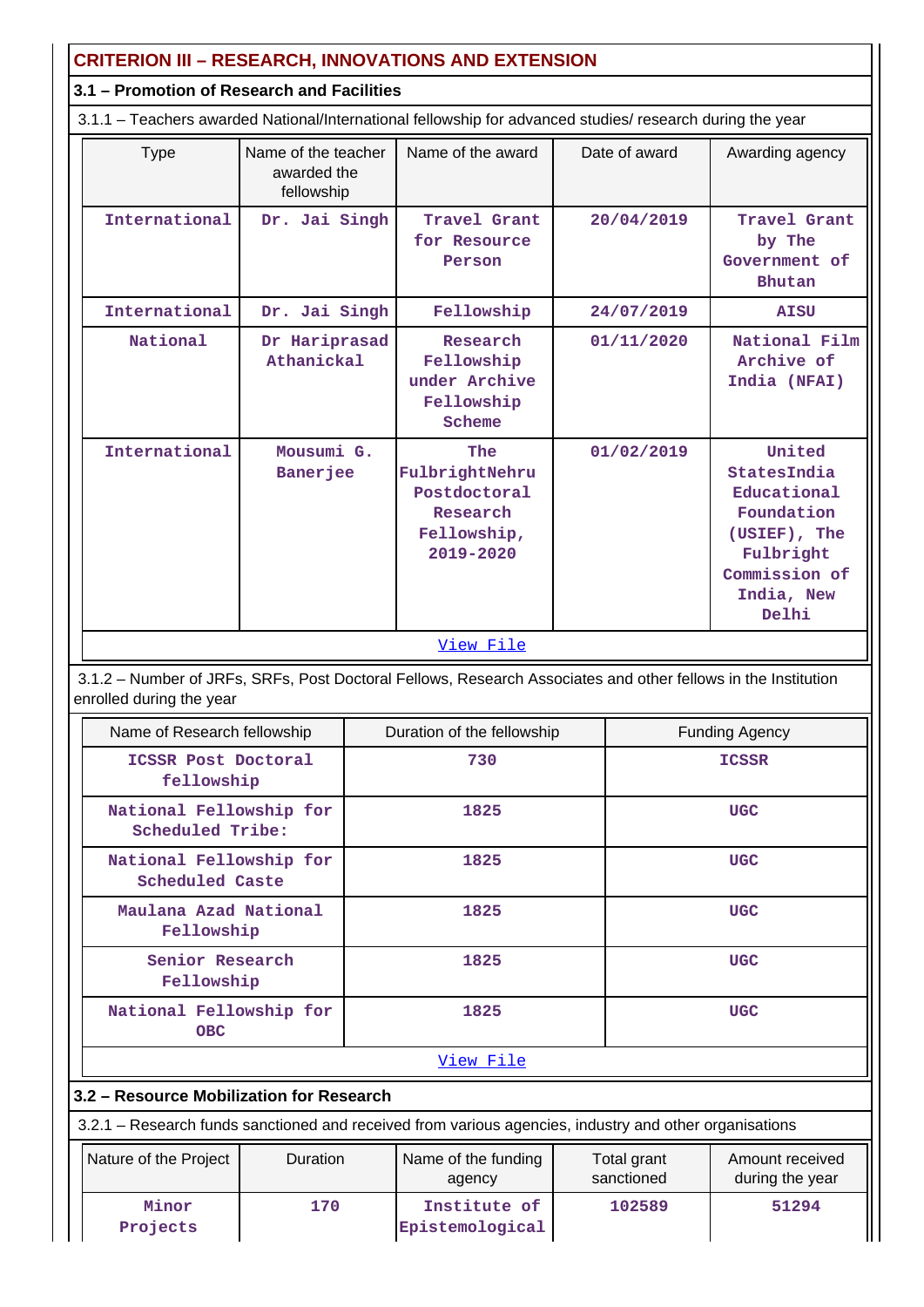|                           |      | Studies,<br><b>Brussels</b>                                                                                                     |         |              |
|---------------------------|------|---------------------------------------------------------------------------------------------------------------------------------|---------|--------------|
| Minor<br>Projects         | 365  | <b>KSCA NFAI</b>                                                                                                                | 150000  | 30000        |
| International<br>Projects | 1460 | Greater Texas<br>Foundation,<br>Texas                                                                                           | 700000  | $\mathbf{0}$ |
| Major<br>Projects         | 1460 | <b>ICSSR</b>                                                                                                                    | 1000000 | $\mathbf{0}$ |
| International<br>Projects | 300  | United<br><b>States India</b><br>Educational<br>Foundation<br>(USIEF), The<br>Fulbright<br>Commission of<br>India, New<br>Delhi | 2411500 | 2411500      |
| Major<br>Projects         | 730  | ICSSR, New<br>Delhi                                                                                                             | 800000  | $\mathbf{0}$ |
|                           |      | View File                                                                                                                       |         |              |

## **3.3 – Innovation Ecosystem**

 3.3.1 – Workshops/Seminars Conducted on Intellectual Property Rights (IPR) and Industry-Academia Innovative practices during the year

| Title of workshop/seminar                                                                                                                                 | Name of the Dept.                       | Date       |
|-----------------------------------------------------------------------------------------------------------------------------------------------------------|-----------------------------------------|------------|
| Five Day Training<br>Programme on English<br>Language Teaching                                                                                            | Linguistics and<br>Contemporary English | 23/07/2019 |
| Talk by Dr. Chiara<br>Petracca, Political And<br>Cultural Counsellor,<br>Embassy of Italy, New<br>Delhi- Theme: Scope of<br>Italian Langauge in<br>India. | Hispanic Italian<br>Studies             | 02/04/2019 |
| Workshop on Leonardo da<br>Vinci with the students<br>of Italian                                                                                          | Hispanic Italian<br>Studies             | 23/09/2019 |
| Talk on Leonardo Da<br>Vinci: 500 years of<br>Genius                                                                                                      | Hispanic Italian<br>Studies             | 23/09/2019 |
| Short term Training<br>Programme on Teaching and<br>Learning of Phonetics                                                                                 | Linguistics and<br>Contemporary English | 29/06/2019 |
| Five Day Training<br>Programme on English<br>Language Teaching                                                                                            | Linguistics and<br>Contemporary English | 23/07/2019 |
| Conducted Lectures of<br>noted writers and Marathi<br>Poetry Recitation by<br>Contemporary Marathi                                                        | English Literature                      | 24/12/2019 |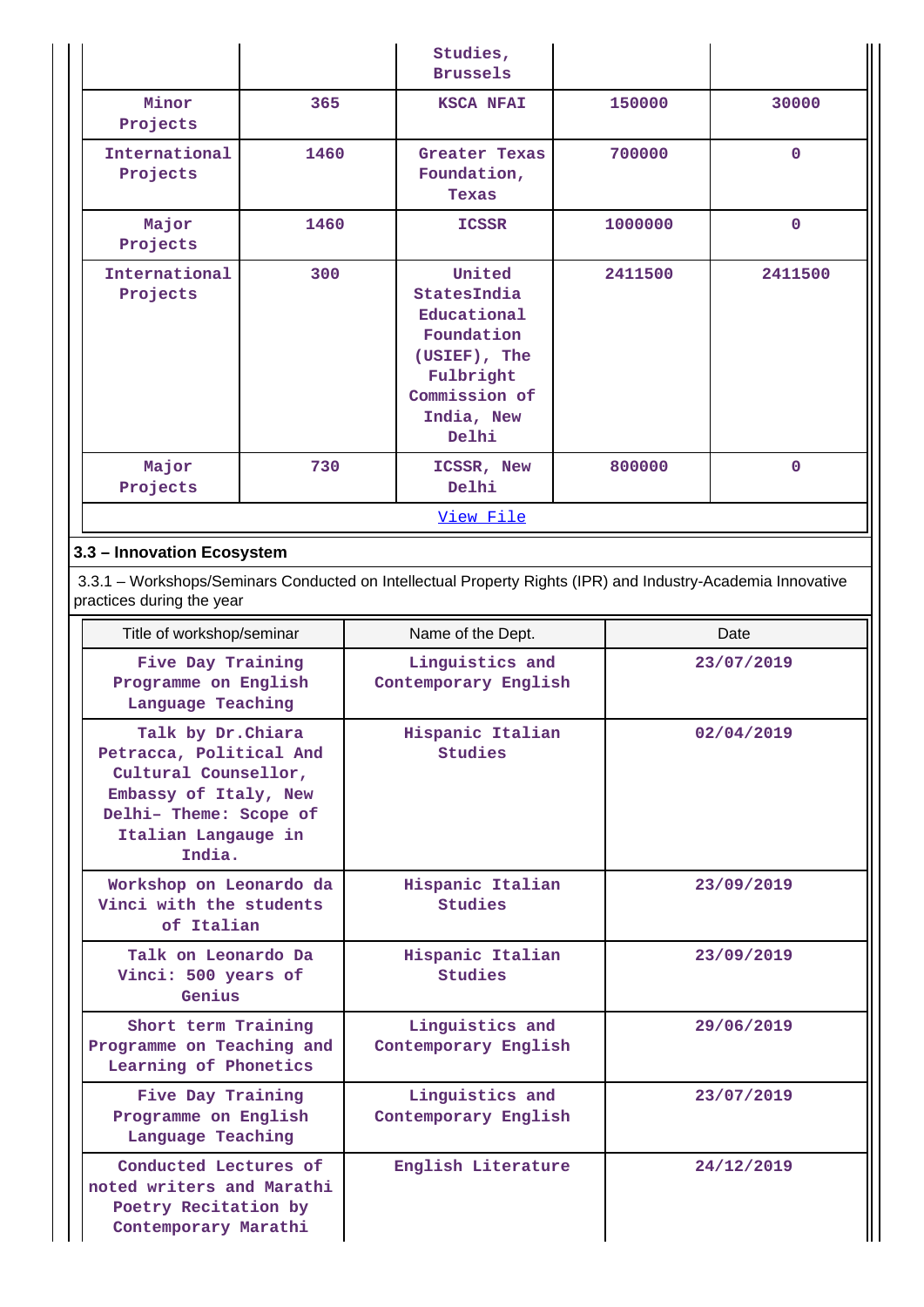| women poets under the<br>auspices of Dr. Jyoti<br>Lanjewar SmrutiPratisthan<br>at University of Mumbai                                                                                                                                                                               |                                 |            |
|--------------------------------------------------------------------------------------------------------------------------------------------------------------------------------------------------------------------------------------------------------------------------------------|---------------------------------|------------|
| Hindi Evam Videshi<br>Bhasha Aur Sahitya:<br>Vaishvik Paripekshya                                                                                                                                                                                                                    | Hindi                           | 06/02/2020 |
| Hindi: Matribhasha Se<br>Vishwabhasha Tak                                                                                                                                                                                                                                            | Hindi                           | 21/01/2020 |
| Dalit Sahitya Aur<br>Ambedkar Ki Vichar<br>Drishti                                                                                                                                                                                                                                   | Hindi                           | 25/09/2019 |
| Unfinished Legacy of BR<br>Ambedkar: Margin Claims<br>Share in Center                                                                                                                                                                                                                | Indian World<br>Literatures     | 30/08/2019 |
| Understanding<br>Literature In The Age Of<br>Contemporary Theories: An<br>Indian Perspective                                                                                                                                                                                         | Indian World<br>Literatures     | 07/05/2020 |
| Vedic Knowledge: The<br>Highest Contribution Of<br>?ryavarta To The World                                                                                                                                                                                                            | Indian World<br>Literatures     | 09/05/2020 |
| Diaspora Across Time<br>And Space: Multifarious<br>Understandings Of Indian<br>Diaspora Literature                                                                                                                                                                                   | Indian World<br>Literatures     | 20/06/2020 |
| Representation Of<br>Disease: Literary<br>Responses Across Time And<br>Space                                                                                                                                                                                                         | Indian World<br>Literatures     | 28/08/2020 |
| Attended National<br>Workshop on "India in top<br>100" organized by<br>Association of Indian<br>Universities and<br>Quacquarelli Symonds<br>(QS), in New Delhi at the<br>Association of Indian<br>Universities on 09<br>August, 2019.                                                | Indian World<br>Literatures     | 09/08/2019 |
| Resource Person at the<br>TEQIP - III sponsored One-<br>week Faculty Development<br>Programme (FDP) on<br>"Research Methodology<br>Data Analysis" organized<br>by Dept. of Humanities<br>and Social Sciences, JNTU-<br>A College of Engineering<br>(Autonomous)<br>Ananthapuramu, on | Indian and World<br>Literatures | 27/07/2019 |
| Chaired a Paper Reading<br>session in the 62 All                                                                                                                                                                                                                                     | Indian and World<br>Literatures | 18/01/2018 |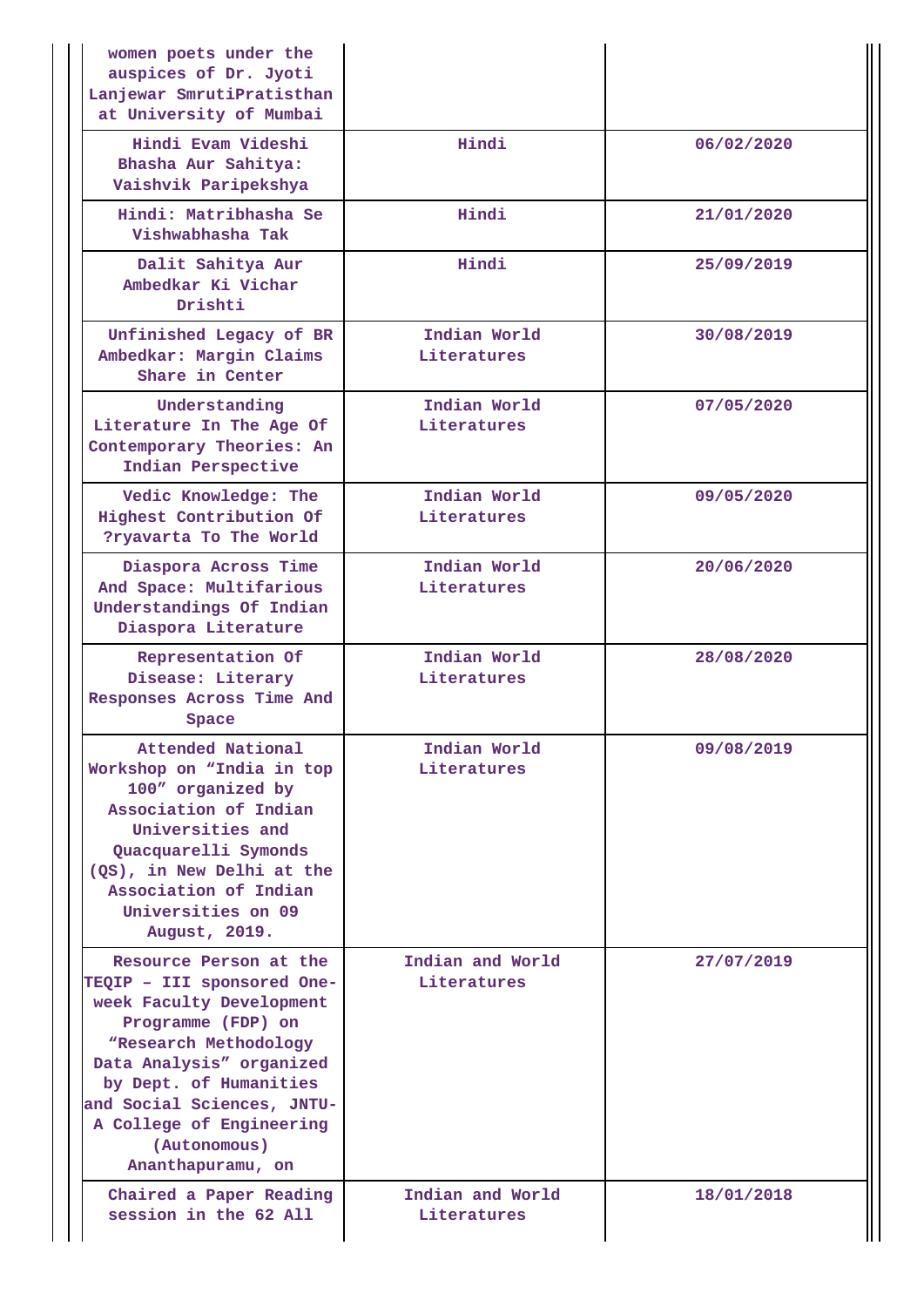| India English Teachers<br>Conference (AIETC) on<br>"Globalization: Emerging<br>Trends in English<br>Language and Literature,"<br>under the aegis of The<br>Association for English<br>Studies of India (AESI)<br>Held at OUCIP, O                                                    |                                    |            |
|--------------------------------------------------------------------------------------------------------------------------------------------------------------------------------------------------------------------------------------------------------------------------------------|------------------------------------|------------|
| Plenary Speaker in the<br>Panel Discussion on<br>"Women's Writing Today:<br>Will it Supersede Men's<br>Literature? - Prospects<br>and Challenges" in the "<br>International Conference<br>on "Globalization and<br>Multiculturalism in<br>Commonwealth Literature"<br>organized by I | Indian World<br>Literatures        | 01/03/2019 |
| Organized a two-day<br>national conference on<br>ELT: Issues and<br>Challenges.                                                                                                                                                                                                      | English Language<br>Teaching       | 06/01/2020 |
| Workshop by Dr. Andrea<br>Baldi, Director, Italian<br>Institute of Culture, New<br>Delhi- Theme: Evolution<br>of Italian Language and<br>Italian Literature.                                                                                                                         | Hispanic Italian<br>Studies        | 02/04/2019 |
| Workshop by Dr. Chiara<br>Petracca, Political And<br>Cultural Counsellor,<br>Embassy of Italy, New<br>Delhi- Theme: Scope of<br>Italian Language in<br>India.                                                                                                                        | Hispanic Italian<br>Studies        | 02/04/2019 |
| Workshop in Italian on<br>Leonardo da Vinci with<br>the students of Italian                                                                                                                                                                                                          | Hispanic Italian<br><b>Studies</b> | 23/09/2019 |
| Workshop on Leonardo Da<br>Vinci: 500 years of<br>Genius                                                                                                                                                                                                                             | Hispanic Italian<br>Studies        | 23/09/2019 |
| Talk by Dr. Andrea<br>Baldi, Director, Italian<br>Institute of Culture, New<br>Delhi-Theme: Evolution<br>of Italian Language and<br>Italian Literature.                                                                                                                              | Hispanic Italian<br><b>Studies</b> | 02/04/2019 |
| Talk by Dr. Chiara<br>Petracca, Political And<br>Cultural Counsellor,<br>Embassy of Italy, New<br>Delhi- Theme: Scope of<br>Italian Langauge in                                                                                                                                      | Hispanic Italian<br><b>Studies</b> | 02/04/2019 |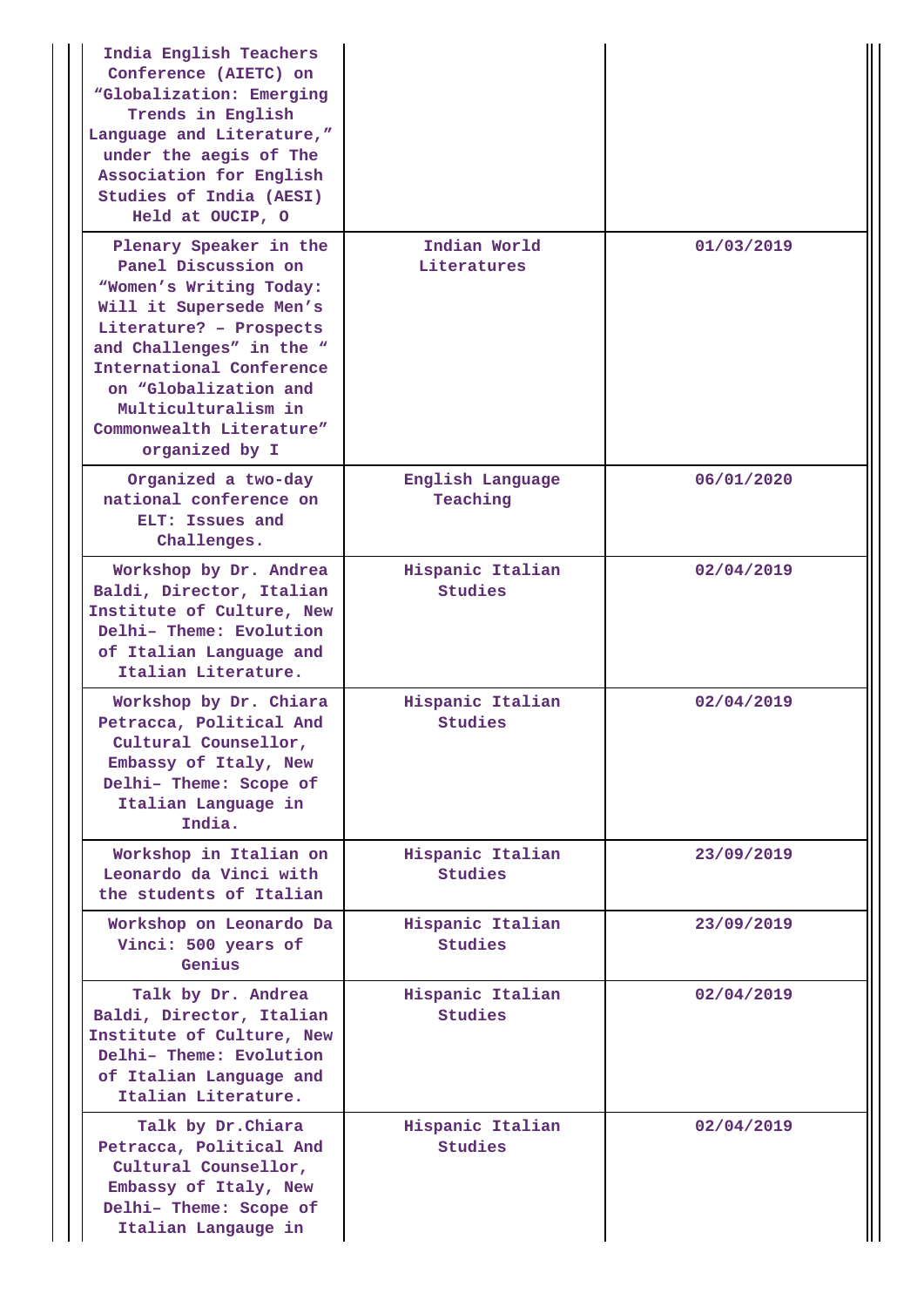| India.                                                                                                          |                                                           |  |                      |                                       |  |                               |  |                         |
|-----------------------------------------------------------------------------------------------------------------|-----------------------------------------------------------|--|----------------------|---------------------------------------|--|-------------------------------|--|-------------------------|
| Programme on Teaching and<br>Learning of Phonetics                                                              | Short term Training                                       |  | Contemporary English | Linguistics and                       |  | 29/06/2019                    |  |                         |
|                                                                                                                 |                                                           |  |                      | View File                             |  |                               |  |                         |
| 3.3.2 - Awards for Innovation won by Institution/Teachers/Research scholars/Students during the year            |                                                           |  |                      |                                       |  |                               |  |                         |
| Title of the innovation                                                                                         | Name of Awardee                                           |  | Awarding Agency      |                                       |  | Date of award                 |  | Category                |
| Considered<br>'Path breaking<br>book' on<br>Literary<br>Criticism<br>titled 'writing<br>gender writing<br>self' | Dr. Aparna<br>Lanjewar                                    |  |                      | Galaxy<br>International<br>Foundation |  | 10/04/2020                    |  | Literary<br>Criticism   |
|                                                                                                                 |                                                           |  |                      | View File                             |  |                               |  |                         |
| 3.3.3 - No. of Incubation centre created, start-ups incubated on campus during the year                         |                                                           |  |                      |                                       |  |                               |  |                         |
| Incubation<br>Center                                                                                            | Name                                                      |  | Sponsered By         | Name of the<br>Start-up               |  | Nature of Start-<br><b>up</b> |  | Date of<br>Commencement |
| 0 <sub>0</sub>                                                                                                  | <b>NA</b>                                                 |  | <b>NA</b>            | <b>NA</b>                             |  | <b>NA</b>                     |  | Nill                    |
|                                                                                                                 |                                                           |  | No file uploaded.    |                                       |  |                               |  |                         |
| 3.4 - Research Publications and Awards                                                                          |                                                           |  |                      |                                       |  |                               |  |                         |
| $3.4.1$ – Ph. Ds awarded during the year                                                                        |                                                           |  |                      |                                       |  |                               |  |                         |
|                                                                                                                 | Name of the Department<br>Department Phonetics and Spoken |  |                      |                                       |  | Number of PhD's Awarded<br>2  |  |                         |
|                                                                                                                 | English                                                   |  |                      |                                       |  |                               |  |                         |
|                                                                                                                 | Department of Linguistics and<br>Contemporary English     |  |                      | 9                                     |  |                               |  |                         |
|                                                                                                                 | Department of Linguistics                                 |  |                      |                                       |  | 1                             |  |                         |
|                                                                                                                 | Department of Computational<br>Linguistics                |  |                      | 1                                     |  |                               |  |                         |
|                                                                                                                 | Department of English Literature                          |  |                      | 15                                    |  |                               |  |                         |
|                                                                                                                 | Department of Comparative Literature                      |  |                      | $\overline{2}$                        |  |                               |  |                         |
|                                                                                                                 | Department of Hindi                                       |  |                      | 5                                     |  |                               |  |                         |
|                                                                                                                 | Department of Indian and World<br>Literatures             |  |                      | 8                                     |  |                               |  |                         |
|                                                                                                                 | Department of Translation Studies                         |  |                      |                                       |  | $\overline{2}$                |  |                         |
|                                                                                                                 | Department of Cultural Studies                            |  |                      |                                       |  | 5.                            |  |                         |
|                                                                                                                 | Department of Aesthetics and<br>Philosophy                |  |                      |                                       |  | 1                             |  |                         |
|                                                                                                                 | Department of Film Studies                                |  |                      |                                       |  | 1                             |  |                         |
|                                                                                                                 | Department of Social Exclusion<br><b>Studies</b>          |  |                      |                                       |  | 1                             |  |                         |
|                                                                                                                 | Department of ESL Studies                                 |  |                      |                                       |  | $\overline{3}$                |  |                         |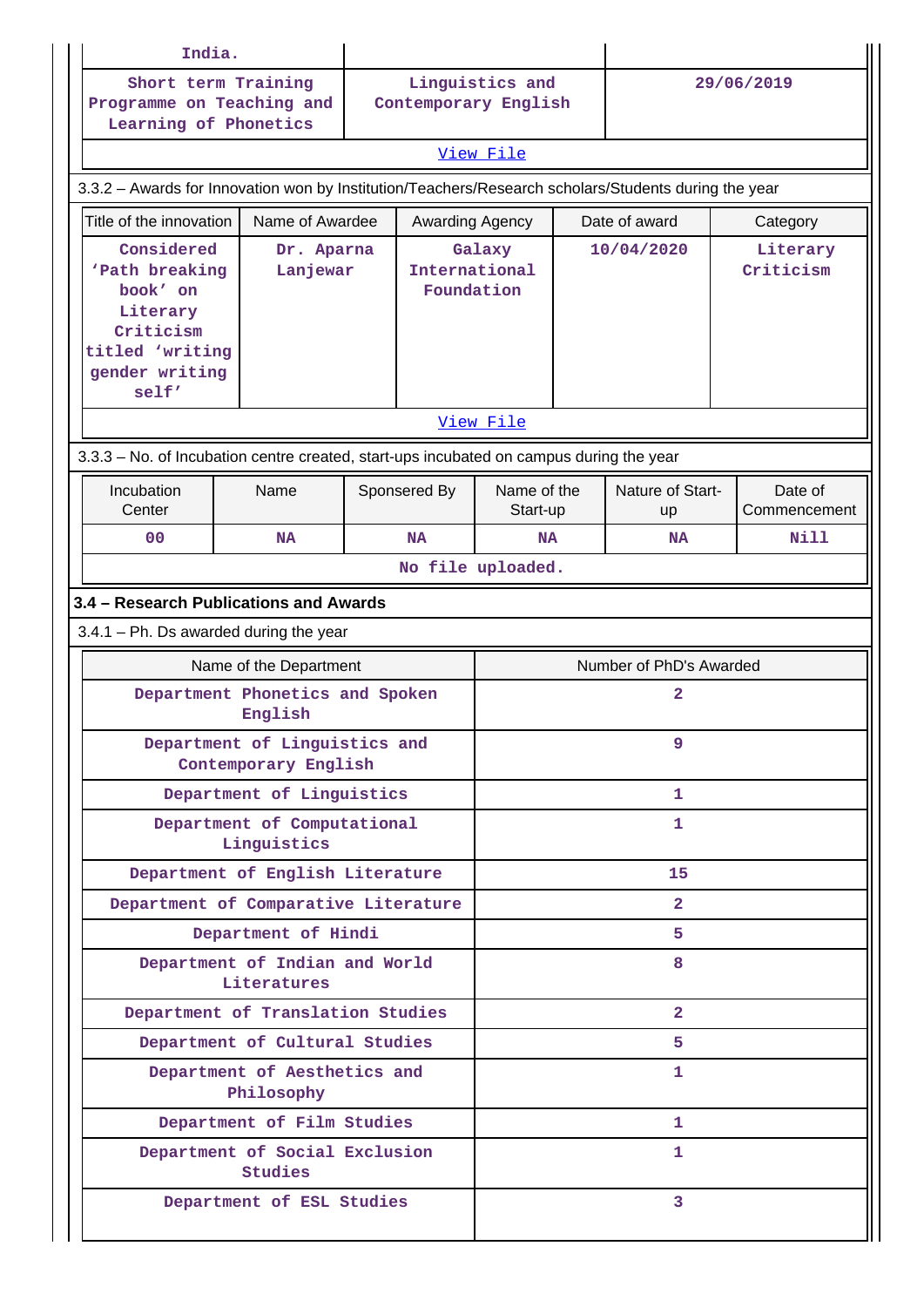|                                                                                                                                                            | Department English Language Education      |                              | 9                                 |  |  |
|------------------------------------------------------------------------------------------------------------------------------------------------------------|--------------------------------------------|------------------------------|-----------------------------------|--|--|
| Testing and Evaluation                                                                                                                                     | Department of Materials Development,       |                              | 6                                 |  |  |
|                                                                                                                                                            | Department of Training Development         |                              | 4                                 |  |  |
|                                                                                                                                                            | Department of Education                    |                              | 6                                 |  |  |
|                                                                                                                                                            | Department of Russian Studies              |                              | $\overline{2}$                    |  |  |
| Studies                                                                                                                                                    | Department of French and Francophone       |                              | 3                                 |  |  |
|                                                                                                                                                            | Department of Arab Studies                 |                              | $\overline{a}$                    |  |  |
| 3.4.2 - Research Publications in the Journals notified on UGC website during the year                                                                      |                                            |                              |                                   |  |  |
| <b>Type</b>                                                                                                                                                | Department                                 | Number of Publication        | Average Impact Factor (if<br>any) |  |  |
| International                                                                                                                                              | Linguistics and<br>Contemporary<br>English | $\mathbf{1}$                 | $\Omega$                          |  |  |
| International                                                                                                                                              | English<br>Literature                      | $\mathbf{1}$<br>$\mathbf{0}$ |                                   |  |  |
| International                                                                                                                                              | Indian and World<br>Literatures            | 23<br>$\Omega$               |                                   |  |  |
| International                                                                                                                                              | Film Studies                               | 4<br>$\mathbf{0}$            |                                   |  |  |
| International                                                                                                                                              | Training and<br>Development                | 1<br>$\mathbf{0}$            |                                   |  |  |
| International                                                                                                                                              | English Language<br>Teaching               | $\overline{3}$               | $\Omega$                          |  |  |
| International                                                                                                                                              | Linguistics and<br>Phonetics               | $\mathbf{1}$                 | $\Omega$                          |  |  |
| International                                                                                                                                              | French and<br>Francophone Studies          | 6                            | $\mathbf 0$                       |  |  |
| International                                                                                                                                              | Hispanic and<br>Italian Studies            | 1                            | $\mathbf 0$                       |  |  |
| International                                                                                                                                              | Phonetics and<br>Spoken English            | 3                            | $\mathbf 0$                       |  |  |
|                                                                                                                                                            |                                            | View File                    |                                   |  |  |
| 3.4.3 - Books and Chapters in edited Volumes / Books published, and papers in National/International Conference<br>Proceedings per Teacher during the year |                                            |                              |                                   |  |  |
| Department                                                                                                                                                 |                                            | Number of Publication        |                                   |  |  |
|                                                                                                                                                            | Social Exclusion Studies                   |                              | $\overline{a}$                    |  |  |
|                                                                                                                                                            | Film Studies                               |                              | 1                                 |  |  |
|                                                                                                                                                            | Communication                              | 1                            |                                   |  |  |

| Communication                        |  |
|--------------------------------------|--|
| Computational Linguistics            |  |
| Linguistics and Contemporary English |  |
| Phonetics and Spoken English         |  |
| English Literature                   |  |
| Hindi                                |  |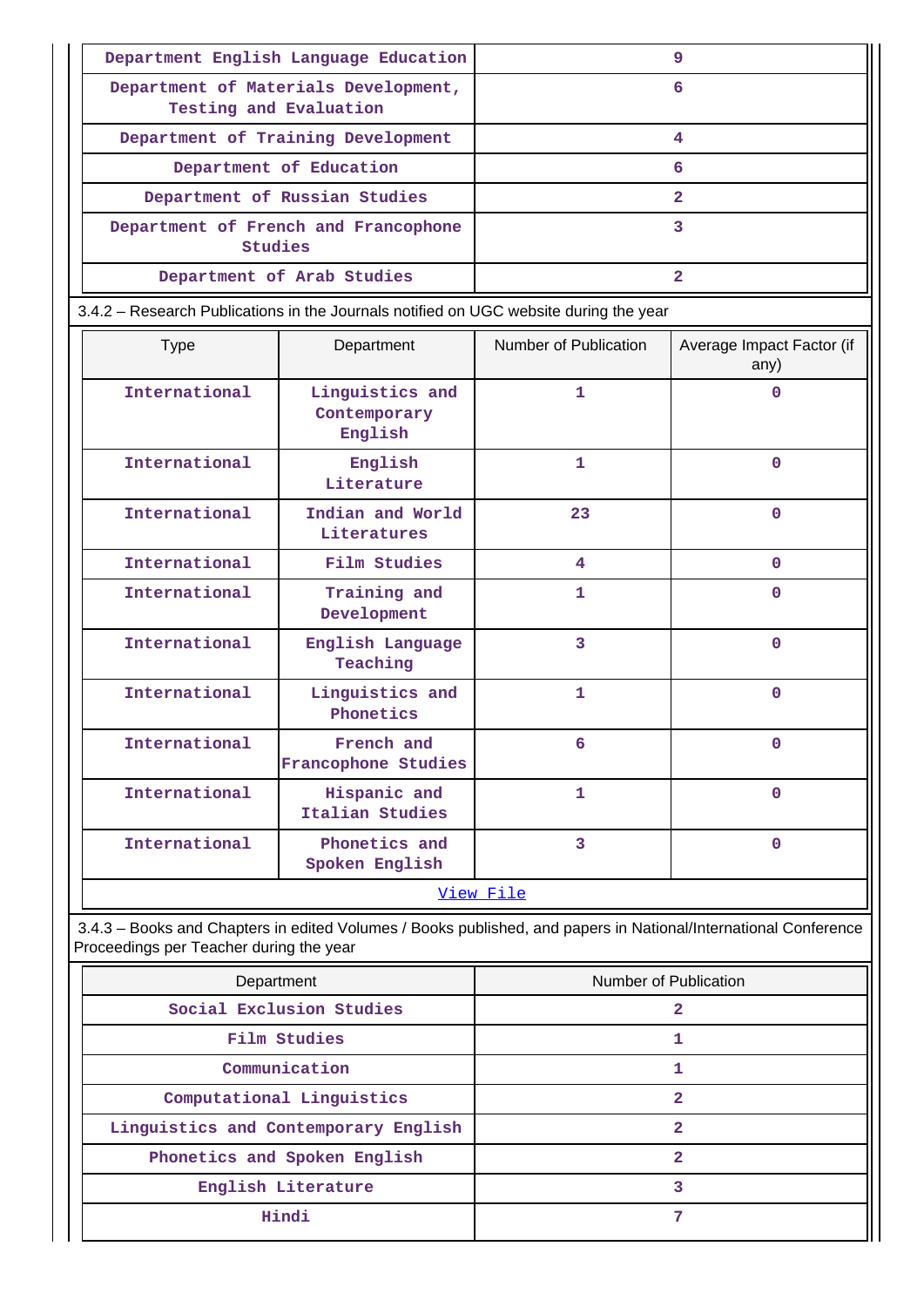|                                                                                                                                                                       |                     | Indian and World Literatures                                                                     |                                                 | 10   |                                                                    |                                                                                 |                |  |
|-----------------------------------------------------------------------------------------------------------------------------------------------------------------------|---------------------|--------------------------------------------------------------------------------------------------|-------------------------------------------------|------|--------------------------------------------------------------------|---------------------------------------------------------------------------------|----------------|--|
|                                                                                                                                                                       | Translation Studies |                                                                                                  |                                                 | 1    |                                                                    |                                                                                 |                |  |
| View File                                                                                                                                                             |                     |                                                                                                  |                                                 |      |                                                                    |                                                                                 |                |  |
| 3.4.4 - Patents published/awarded/applied during the year                                                                                                             |                     |                                                                                                  |                                                 |      |                                                                    |                                                                                 |                |  |
| <b>Patent Details</b>                                                                                                                                                 |                     | Patent status                                                                                    |                                                 |      | <b>Patent Number</b>                                               |                                                                                 | Date of Award  |  |
| <b>NA</b>                                                                                                                                                             |                     | <b>Nill</b>                                                                                      |                                                 |      | $\mathbf{0}$                                                       |                                                                                 | Nill           |  |
| No file uploaded.                                                                                                                                                     |                     |                                                                                                  |                                                 |      |                                                                    |                                                                                 |                |  |
| 3.4.5 - Bibliometrics of the publications during the last academic year based on average citation index in Scopus/<br>Web of Science or PubMed/ Indian Citation Index |                     |                                                                                                  |                                                 |      |                                                                    |                                                                                 |                |  |
| Title of the<br>Paper                                                                                                                                                 | Name of<br>Author   | Title of journal                                                                                 | <b>Citation Index</b><br>Year of<br>publication |      | Institutional<br>affiliation as<br>mentioned in<br>the publication | Number of<br>citations<br>excluding self<br>citation                            |                |  |
| Prabhat<br>Studios:<br>Early<br>Marathi<br>Cinema and<br>Respectabi<br>lity                                                                                           | Hrishikesh<br>Ingle | Economic<br>and<br>Political<br>Weekly                                                           | 2019                                            |      | $\mathbf 0$                                                        | The<br>English<br>and<br>Foreign<br>Languages<br>University<br>Hyderabad        | 1              |  |
| Marathi<br>Cinema:<br><b>Notes</b><br>towards a<br>Liminal<br>History                                                                                                 | Hrishikesh<br>Ingle | Asian<br>Cinema                                                                                  |                                                 | 2019 | $\mathbf 0$                                                        | The<br>English<br>and<br>Foreign<br>Languages<br>University<br>Hyderabad        | $\overline{a}$ |  |
| Multiplex<br>Exhibition<br>and New<br>Marathi<br>Cinema                                                                                                               | Hrishikesh<br>Ingle | Journal<br>of the<br>Moving<br>Image                                                             |                                                 | 2019 | $\mathbf{0}$                                                       | The<br>English<br>and<br>Foreign<br>Languages<br>University<br>Hyderabad        | $\overline{2}$ |  |
| <b>The</b><br>Hungry<br>Tide as a<br>Neocolonia<br>1 Machine                                                                                                          | Dr Jai<br>Singh     | Journal<br>of South<br>Asian<br>Studies.<br>$(293 - 305)$ .<br>Volume $3,$<br>Number 3,<br>2015. |                                                 | 2019 | $\overline{4}$                                                     | <b>The</b><br>English<br>and<br>Foreign<br>Languages<br>University<br>Hyderabad | $\overline{4}$ |  |
| The<br>Hungry<br>Tide as a<br>Neocolonia<br>1 Machine                                                                                                                 | Dr Jai<br>Singh     | Journal<br>of South<br>Asian<br>Studies.<br>$(293 - 305)$ .<br>Volume $3,$<br>Number 3,          |                                                 | 2019 | $\overline{4}$                                                     | The<br>English<br>and<br>Foreign<br>Languages<br>University<br>Hyderabad        | $\overline{4}$ |  |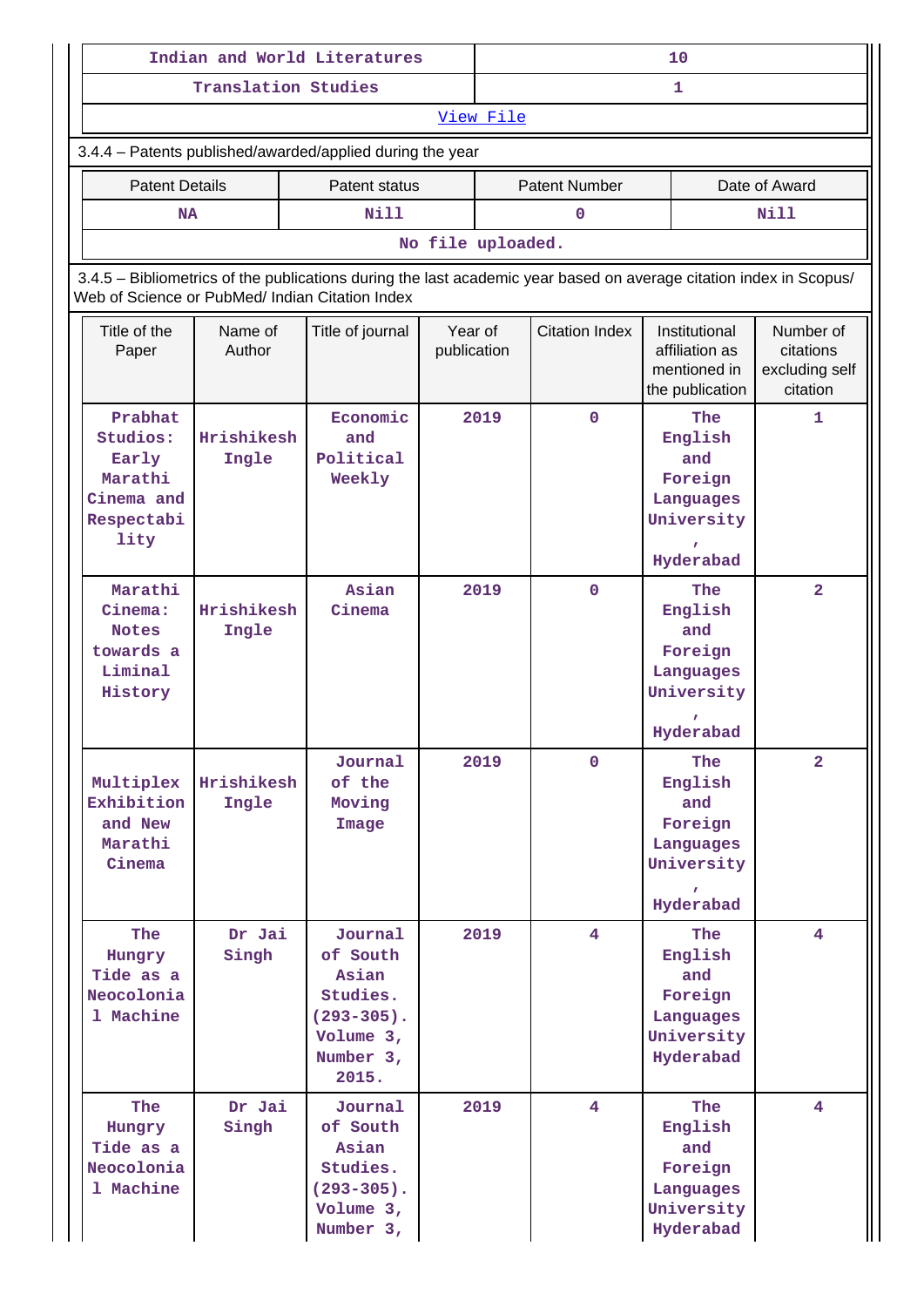|                                                                                                                                                         |                                   | 2015.                                                                                                   |                        |                          |                                                                                            |                                                                          |
|---------------------------------------------------------------------------------------------------------------------------------------------------------|-----------------------------------|---------------------------------------------------------------------------------------------------------|------------------------|--------------------------|--------------------------------------------------------------------------------------------|--------------------------------------------------------------------------|
| Regional<br>ist Disjun<br>cture in<br>Bollywood:<br>Dabangg<br>and the Co<br>nsumerist<br>Cinema<br>Fandry<br>and                                       | Hrishikesh<br>Ingle<br>Hrishikesh | <b>Book</b><br>Chapter<br>Economic<br>and                                                               | 2019<br>2019           | $\mathbf{O}$<br>$\Omega$ | The<br>English<br>and<br>Foreign<br>Languages<br>University<br>Hyderabad<br>The<br>English | 1<br>1                                                                   |
| Sairat:<br>Regional<br>Cinema and<br>Marginalit<br>У                                                                                                    | Ingle                             | Political<br>Weekly                                                                                     |                        |                          | and<br>Foreign<br>Languages<br>University<br>Hyderabad                                     |                                                                          |
|                                                                                                                                                         |                                   |                                                                                                         | View File              |                          |                                                                                            |                                                                          |
| 3.4.6 - h-Index of the Institutional Publications during the year. (based on Scopus/ Web of science)                                                    |                                   |                                                                                                         |                        |                          |                                                                                            |                                                                          |
| Title of the<br>Paper                                                                                                                                   | Name of<br>Author                 | Title of journal                                                                                        | Year of<br>publication | h-index                  | Number of<br>citations<br>excluding self<br>citation                                       | Institutional<br>affiliation as<br>mentioned in<br>the publication       |
| Cerner<br>1a<br>competence<br>intercultu<br>relle des<br>apprenants<br>de FLE:<br>une<br>enquête<br>dans les<br>cours de<br><b>BA French</b><br>en Inde | Dr. Uma<br>Damodar<br>Sridhar     | Le<br>Langage et<br>$1'$ homme,<br>No: 541.<br>ISBN: 978-<br>$2 - 8066 - 368$<br>8-1 ISSN:<br>0458-7251 | 2019                   | $\overline{2}$           | <b>Nill</b>                                                                                | Fonds<br>National<br>de la<br>Recherche<br>Scientifiq<br><b>ue</b>       |
| Multiplex<br>Exhibition<br>and New<br>Marathi<br>Cinema                                                                                                 | Hrishikesh<br>Ingle               | Journal<br>of the<br>Moving<br>Image                                                                    | 2019                   | $\overline{2}$           | $\overline{2}$                                                                             | The<br>English<br>and<br>Foreign<br>Languages<br>University<br>Hyderabad |
| Marathi<br>Cinema:<br><b>Notes</b><br>towards a<br>Liminal<br>History                                                                                   | Hrishikesh<br>Ingle               | Asian<br>Cinema                                                                                         | 2019                   | $\overline{2}$           | $\overline{2}$                                                                             | The<br>English<br>and<br>Foreign<br>Languages<br>University<br>Hyderabad |
| Language<br>of The<br>Empire and<br>The Empire                                                                                                          | Dr Jai<br>Singh                   | Journal<br>of Interdi<br>sciplinary<br>Cycle                                                            | 2019                   | $\mathbf{1}$             | <b>Nill</b>                                                                                | The<br>English<br>and<br>Foreign                                         |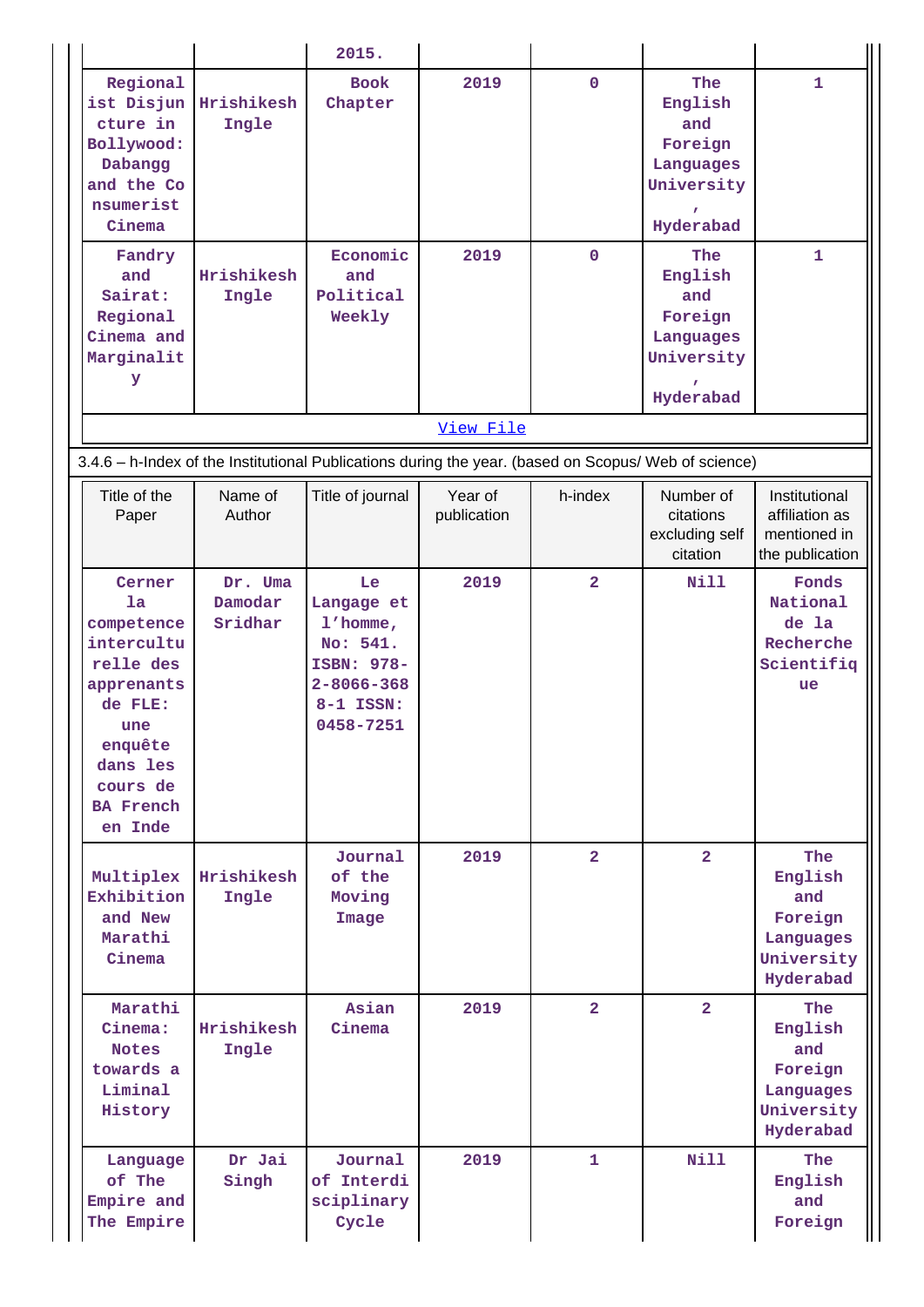| of The<br>Language:<br>A Study of<br>English in<br>Colonial<br>Era                                                                        |       |        | Research<br>221945                                                     |           |                       |                |             | Languages<br>University<br>Hyderabad                                     |
|-------------------------------------------------------------------------------------------------------------------------------------------|-------|--------|------------------------------------------------------------------------|-----------|-----------------------|----------------|-------------|--------------------------------------------------------------------------|
| Undercur<br>rents of<br>Western<br>cultural I<br>mperialism<br>in The<br>Writings<br>of Indian<br>Writers                                 | Singh | Dr Jai | Journal<br>of Interdi<br>sciplinary<br>Cycle<br>Research<br>221945     | 2019      | $\mathbf{1}$          |                | <b>Nill</b> | The<br>English<br>and<br>Foreign<br>Languages<br>University<br>Hyderabad |
| Ecology<br>of<br>Intellect<br>in The Age<br>of<br>Capitalism<br>and Unders<br>tanding<br>Nature:<br>Both Human<br>and Non-<br>Human       | Singh | Dr Jai | Journal<br>of Interdi<br>sciplinary<br>Cycle<br>Research<br>221945     | 2019      | $\mathbf{1}$          |                | <b>Nill</b> | The<br>English<br>and<br>Foreign<br>Languages<br>University<br>Hyderabad |
| Immigrant<br>Consciousn<br>ess and<br>Divulgence<br>of Female<br>Protagonis<br>ts in<br>Bharati Mu<br>kherjee's<br>Desirable<br>Daughters | Singh | Dr Jai | Internat<br>ional<br>Journal of<br>Psychosoci<br>al Rehabil<br>itation | 2019      | 6                     |                | <b>Nill</b> | The<br>English<br>and<br>Foreign<br>Languages<br>University<br>Hyderabad |
|                                                                                                                                           |       |        |                                                                        | View File |                       |                |             |                                                                          |
| 3.4.7 - Faculty participation in Seminars/Conferences and Symposia during the year                                                        |       |        |                                                                        |           |                       |                |             |                                                                          |
| Number of Faculty                                                                                                                         |       |        | International                                                          | National  |                       | <b>State</b>   |             | Local                                                                    |
| Attended/Semi<br>nars/Workshops                                                                                                           |       |        | 33                                                                     | 12        |                       | <b>Nill</b>    |             | <b>Nill</b>                                                              |
| Presented<br>papers                                                                                                                       |       |        | 55                                                                     | 40        |                       | $\overline{2}$ |             | <b>Nill</b>                                                              |
| Resource<br>persons                                                                                                                       |       |        | 38                                                                     | 35        |                       | 18             |             | 16                                                                       |
|                                                                                                                                           |       |        |                                                                        | View File |                       |                |             |                                                                          |
| 3.5 - Consultancy                                                                                                                         |       |        |                                                                        |           |                       |                |             |                                                                          |
| 3.5.1 - Revenue generated from Consultancy during the year                                                                                |       |        |                                                                        |           |                       |                |             |                                                                          |
| Name of the Consultan(s)                                                                                                                  |       |        | Name of consultancy                                                    |           | Consulting/Sponsoring |                |             | Revenue generated                                                        |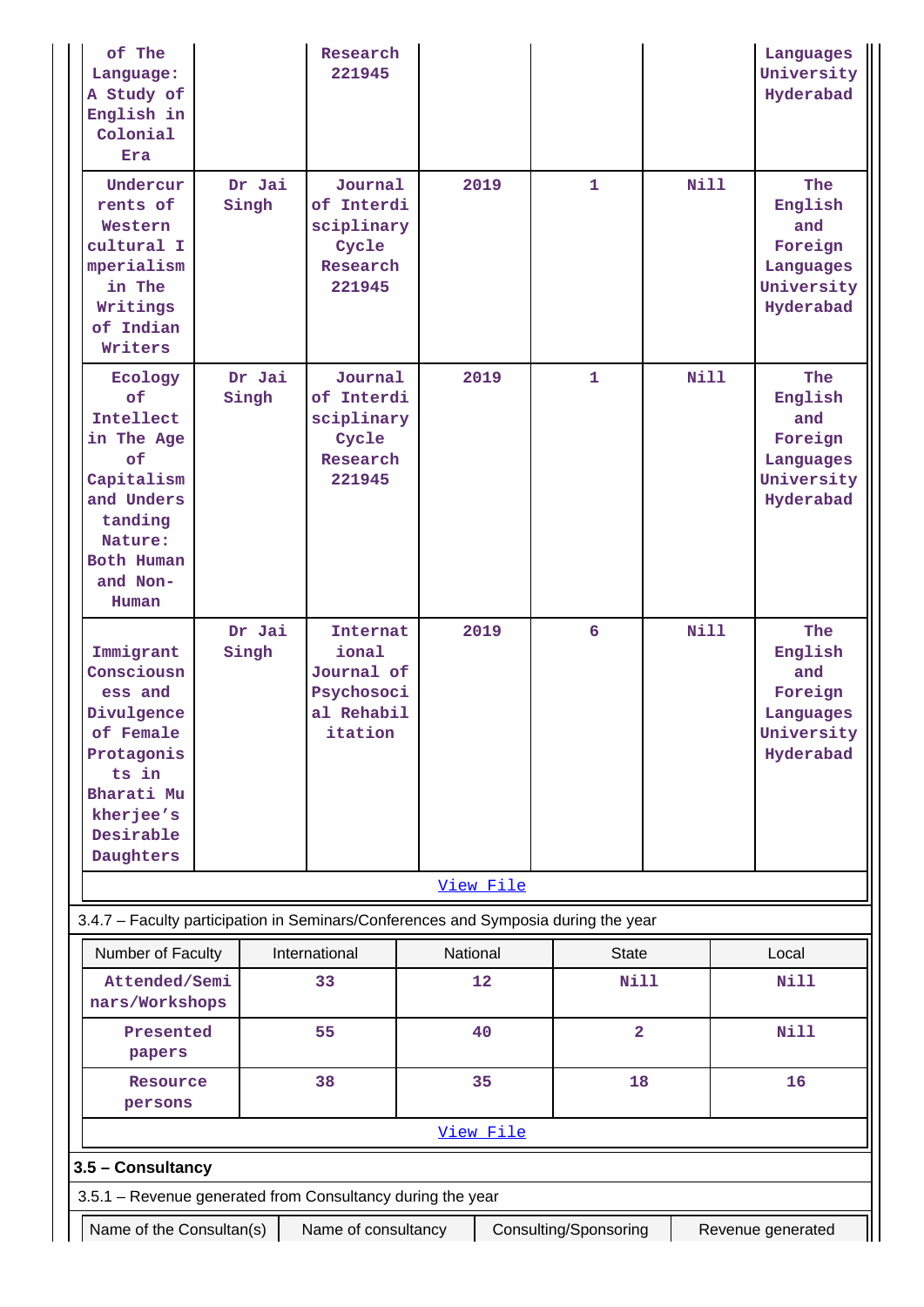| department                                                                                                                                                                                                                                       | project                                                                            |           |                                                                                                           | Agency                                                   |         | (amount in rupees)                                       |              |  |
|--------------------------------------------------------------------------------------------------------------------------------------------------------------------------------------------------------------------------------------------------|------------------------------------------------------------------------------------|-----------|-----------------------------------------------------------------------------------------------------------|----------------------------------------------------------|---------|----------------------------------------------------------|--------------|--|
| International<br>Training Programme                                                                                                                                                                                                              | Proficiency<br>Courses                                                             |           | Ministry of<br>External Affairs /<br><b>ICSSR</b>                                                         |                                                          |         | 6493725                                                  |              |  |
| Non-Formal<br>Courses and<br><b>Resources</b>                                                                                                                                                                                                    | Proficiency<br>Courses and Special<br>Training Programmes                          |           | EFLU                                                                                                      |                                                          | 3783600 |                                                          |              |  |
| Centre for<br>Consultant and<br>Language Training<br>(CCLT)                                                                                                                                                                                      | EFLU-IIMV Spanish<br>and German Courses                                            |           | Indian Institute<br>of Management<br>Visakhapatnam                                                        |                                                          |         | 162000                                                   |              |  |
| EFLU                                                                                                                                                                                                                                             | Royalty                                                                            |           |                                                                                                           | Orient Black Swan                                        |         | 64465                                                    |              |  |
| Dept of English<br>and Comparative<br>Literature<br>Goldsmith college,<br>University of<br>London                                                                                                                                                | <b>Research Centre</b><br>for Comparative<br>Literature (since<br>June 2020)       |           | Goldsmith's<br>College, University<br>of London                                                           |                                                          |         |                                                          | $\mathbf{0}$ |  |
|                                                                                                                                                                                                                                                  |                                                                                    |           | View File                                                                                                 |                                                          |         |                                                          |              |  |
| 3.5.2 - Revenue generated from Corporate Training by the institution during the year                                                                                                                                                             |                                                                                    |           |                                                                                                           |                                                          |         |                                                          |              |  |
| Name of the<br>Consultan(s)<br>department                                                                                                                                                                                                        | Title of the<br>programme                                                          | training  | Agency seeking /<br>Revenue generated<br>(amount in rupees)                                               |                                                          |         | Number of trainees                                       |              |  |
| Linguistics<br>and<br>Contemporary<br>English                                                                                                                                                                                                    | Short Term<br>Training<br>Programme on<br>Teaching and<br>Learning of<br>Phonetics | View File | Teachers and<br>166000<br>students of<br>colleges and<br>Universities<br>from thirteen<br>states in India |                                                          |         | 50                                                       |              |  |
|                                                                                                                                                                                                                                                  |                                                                                    |           |                                                                                                           |                                                          |         |                                                          |              |  |
| 3.6 - Extension Activities<br>3.6.1 – Number of extension and outreach programmes conducted in collaboration with industry, community and<br>Non- Government Organisations through NSS/NCC/Red cross/Youth Red Cross (YRC) etc., during the year |                                                                                    |           |                                                                                                           |                                                          |         |                                                          |              |  |
| Title of the activities                                                                                                                                                                                                                          | Organising unit/agency/<br>collaborating agency                                    |           |                                                                                                           | Number of teachers<br>participated in such<br>activities |         | Number of students<br>participated in such<br>activities |              |  |
| National Unity<br>Day                                                                                                                                                                                                                            | <b>NSS</b>                                                                         |           |                                                                                                           | 11                                                       |         | 50                                                       |              |  |
| Essay Writing<br>Competition (Hindi<br>/ English)                                                                                                                                                                                                | <b>NSS</b>                                                                         |           |                                                                                                           | 12                                                       |         | 65                                                       |              |  |
| National Unity<br>Run                                                                                                                                                                                                                            | <b>NSS</b>                                                                         |           | 14                                                                                                        |                                                          |         | 368                                                      |              |  |
| Cultural Event                                                                                                                                                                                                                                   | <b>NSS</b>                                                                         |           |                                                                                                           | 18                                                       |         | 55                                                       |              |  |
|                                                                                                                                                                                                                                                  |                                                                                    |           | View File                                                                                                 |                                                          |         |                                                          |              |  |
| 3.6.2 - Awards and recognition received for extension activities from Government and other recognized bodies<br>during the year                                                                                                                  |                                                                                    |           |                                                                                                           |                                                          |         |                                                          |              |  |
| Name of the activity                                                                                                                                                                                                                             | Award/Recognition                                                                  |           |                                                                                                           | <b>Awarding Bodies</b>                                   |         | Number of students                                       |              |  |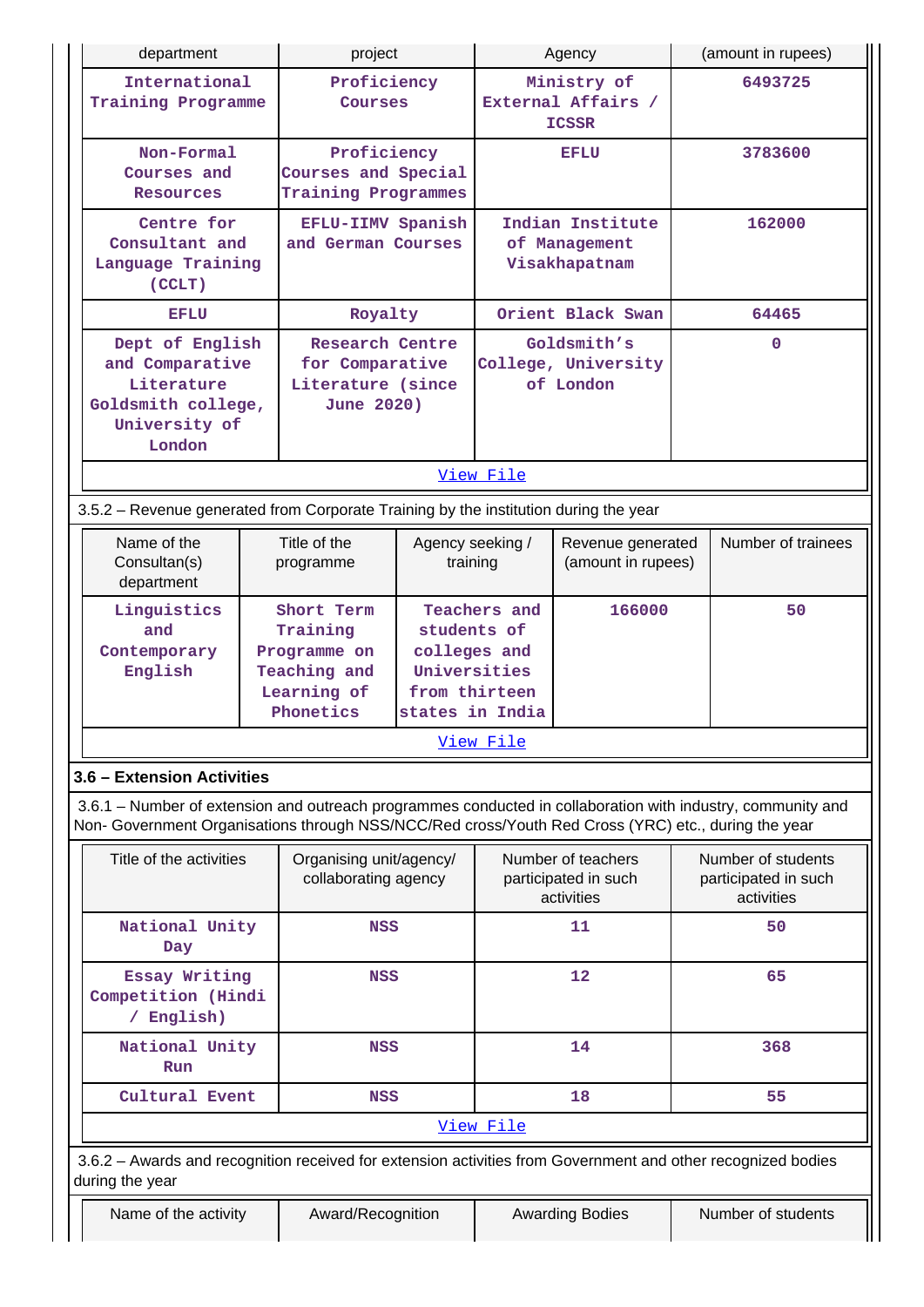|                                                                                                             |                              |                                                                                                                                      |                                                      |                                                                          |                                                         |          | <b>Benefited</b>                                        |
|-------------------------------------------------------------------------------------------------------------|------------------------------|--------------------------------------------------------------------------------------------------------------------------------------|------------------------------------------------------|--------------------------------------------------------------------------|---------------------------------------------------------|----------|---------------------------------------------------------|
| Garden<br>Maintenance                                                                                       |                              | First Prize by<br>Telangana State<br>Garden Festivalt                                                                                |                                                      | Government of<br>Telangana, Dept of<br>Horticulture<br>No file uploaded. |                                                         | 549      |                                                         |
| 3.6.3 - Students participating in extension activities with Government Organisations, Non-Government        |                              |                                                                                                                                      |                                                      |                                                                          |                                                         |          |                                                         |
| Organisations and programmes such as Swachh Bharat, Aids Awareness, Gender Issue, etc. during the year      |                              |                                                                                                                                      |                                                      |                                                                          |                                                         |          |                                                         |
| Name of the scheme                                                                                          |                              | Name of the activity<br>Organising unit/Agen<br>cy/collaborating<br>agency                                                           |                                                      |                                                                          | Number of teachers<br>participated in such<br>activites |          | Number of students<br>participated in such<br>activites |
| Matribhasha<br>Divas                                                                                        |                              | The EFL<br>University                                                                                                                | Divas                                                | Matribhasha                                                              | 4                                                       |          | 55                                                      |
| Swachch<br><b>Bharat</b>                                                                                    |                              | The Govt of<br>India/The EFL<br>University                                                                                           | Seva                                                 | Swachhata Hi                                                             | 11                                                      |          | 248                                                     |
| Ek Bharat<br>Shreshtha<br><b>Bharat</b>                                                                     |                              | The Goyt of<br>India/The EFL<br>University                                                                                           | Shreshtha<br><b>Bharat</b>                           | Ek Bharat                                                                | 12                                                      |          | 230                                                     |
| Constitution<br>Day                                                                                         |                              | The Govt of<br>India                                                                                                                 |                                                      | Constitution<br>8<br>Day                                                 |                                                         |          | 276                                                     |
| Fit India<br>Movement                                                                                       | <b>The EFL</b><br>University |                                                                                                                                      | Fit India<br>12<br>Movement                          |                                                                          |                                                         | 280      |                                                         |
|                                                                                                             |                              |                                                                                                                                      |                                                      | No file uploaded.                                                        |                                                         |          |                                                         |
| 3.7 - Collaborations                                                                                        |                              |                                                                                                                                      |                                                      |                                                                          |                                                         |          |                                                         |
| 3.7.1 – Number of Collaborative activities for research, faculty exchange, student exchange during the year |                              |                                                                                                                                      |                                                      |                                                                          |                                                         |          |                                                         |
| Nature of activity                                                                                          |                              | Participant                                                                                                                          |                                                      |                                                                          | Source of financial support                             | Duration |                                                         |
| Dictionary<br>development                                                                                   |                              | Prof. Alexander<br>Coupe, NTU<br>Singapore                                                                                           |                                                      | Singapore<br>Ministry of<br>Education                                    |                                                         |          | 1460                                                    |
| Contribution to<br>Collaborative Book<br>Project: "New<br>Approaches to<br>Disenchantment"                  |                              |                                                                                                                                      | Institute of<br>Epistemological<br>Studies, Brussels |                                                                          | Institute of<br>Epistemological<br>Studies, Brussels    |          | 170                                                     |
| Teaching                                                                                                    |                              | Dr. MoniaAcciari,<br>Sr. Lecturer in<br>Film Studies, De<br>Montfort<br>University, UK,<br>came as a Visiting<br>Faculty to the EFLU |                                                      | <b>EFLU</b>                                                              |                                                         | 184      |                                                         |
| Teaching                                                                                                    |                              | Mr.EwanJonannic, c<br>ame to EFLU as a<br>French Lang.<br>trainee teacher,<br>Embassy of France<br>in New Delhi, India               |                                                      |                                                                          | <b>EFLU</b>                                             | 274      |                                                         |
| Attended the<br>summer school                                                                               |                              | Ms. Pranamita<br>Das, student (EFLU)                                                                                                 |                                                      |                                                                          | <b>EFLU</b>                                             |          | 26                                                      |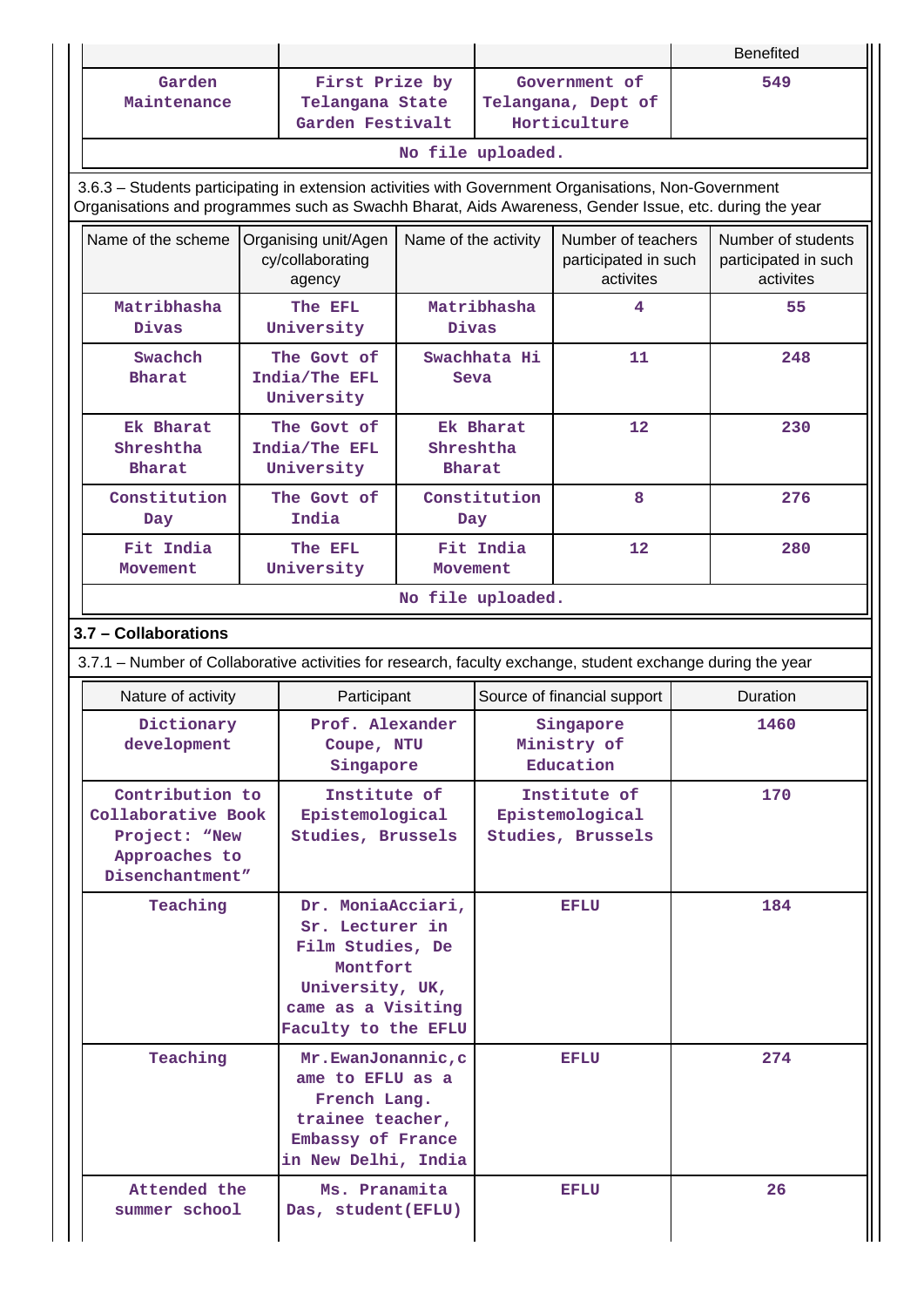|                                                                                                                                                          |                                                                                                                            |                                                                                                                                                                                    | went to University<br>of Vechta, Germany                                                          |                                                                                                                     |             |            |                                                                     |  |
|----------------------------------------------------------------------------------------------------------------------------------------------------------|----------------------------------------------------------------------------------------------------------------------------|------------------------------------------------------------------------------------------------------------------------------------------------------------------------------------|---------------------------------------------------------------------------------------------------|---------------------------------------------------------------------------------------------------------------------|-------------|------------|---------------------------------------------------------------------|--|
| semester                                                                                                                                                 | To study one<br>Mr.B.B.Prashanth,<br>scholar (EFLU),<br>went to University<br>of Paul-Valery<br>Montperllier -3,<br>France |                                                                                                                                                                                    |                                                                                                   | <b>NA</b>                                                                                                           |             | 122        |                                                                     |  |
| To study one<br>semester                                                                                                                                 |                                                                                                                            |                                                                                                                                                                                    | Nimisha Joshi                                                                                     | CAD 17470<br>fellowship by SICI                                                                                     |             | 180        |                                                                     |  |
| 2020                                                                                                                                                     | Research The<br>Fulbright-Nehru<br>Postdoctoral<br>Research<br>Fellowship, 2019-                                           |                                                                                                                                                                                    | Amherst College,<br>Massachusetts, USA                                                            | The United States<br>India Educational<br>Foundation (USIEF),<br>The Fulbright<br>Commission of<br>India, New Delhi |             |            | 323                                                                 |  |
|                                                                                                                                                          |                                                                                                                            |                                                                                                                                                                                    |                                                                                                   | View File                                                                                                           |             |            |                                                                     |  |
| 3.7.2 - Linkages with institutions/industries for internship, on-the- job training, project work, sharing of research<br>facilities etc. during the year |                                                                                                                            |                                                                                                                                                                                    |                                                                                                   |                                                                                                                     |             |            |                                                                     |  |
| Nature of linkage                                                                                                                                        | Title of the<br>linkage                                                                                                    |                                                                                                                                                                                    | Name of the<br>partnering<br>institution/<br>industry<br>/research lab<br>with contact<br>details | <b>Duration From</b>                                                                                                | Duration To |            | Participant                                                         |  |
| Professional<br>Communicatio<br>n Training                                                                                                               |                                                                                                                            | E-Workshop<br>Campus<br>Placement<br>Cell,<br>Mahatma<br>Gandhi Kashi<br>Vidyapeeth,<br>Varanasi.<br>Contact<br>Person: Dr.<br>Durgesh K<br>Updahyay<br>Contact: 91-<br>8400531957 |                                                                                                   | 23/04/2020                                                                                                          |             | 23/04/2020 | final year<br>Students of<br>Masters of<br>Different<br>Disciplines |  |
| Member of<br>Netzwerk Les<br>eforschung -<br>a team of in<br>ternational<br>researchers<br>working on<br>the concept<br>of Reading<br>Skill              |                                                                                                                            | Member                                                                                                                                                                             | Internatio<br>nal network<br>of<br>universities<br>and teachers<br>and<br>researchers             | 01/11/2019                                                                                                          |             | 01/11/2019 | Mr.<br>Nishant K.<br>Narayan                                        |  |
| Consultant<br>for Syllabus<br>design<br>(Humanities<br>component of                                                                                      |                                                                                                                            | <b>NA</b>                                                                                                                                                                          | Mahindra<br>Ecole<br>Centrale<br>(now)<br>Mahindra                                                | 01/07/2019                                                                                                          |             | 01/03/2020 | Dr Jibu<br>Mathew<br>George, EFL-<br>U and Prof.<br>Salome          |  |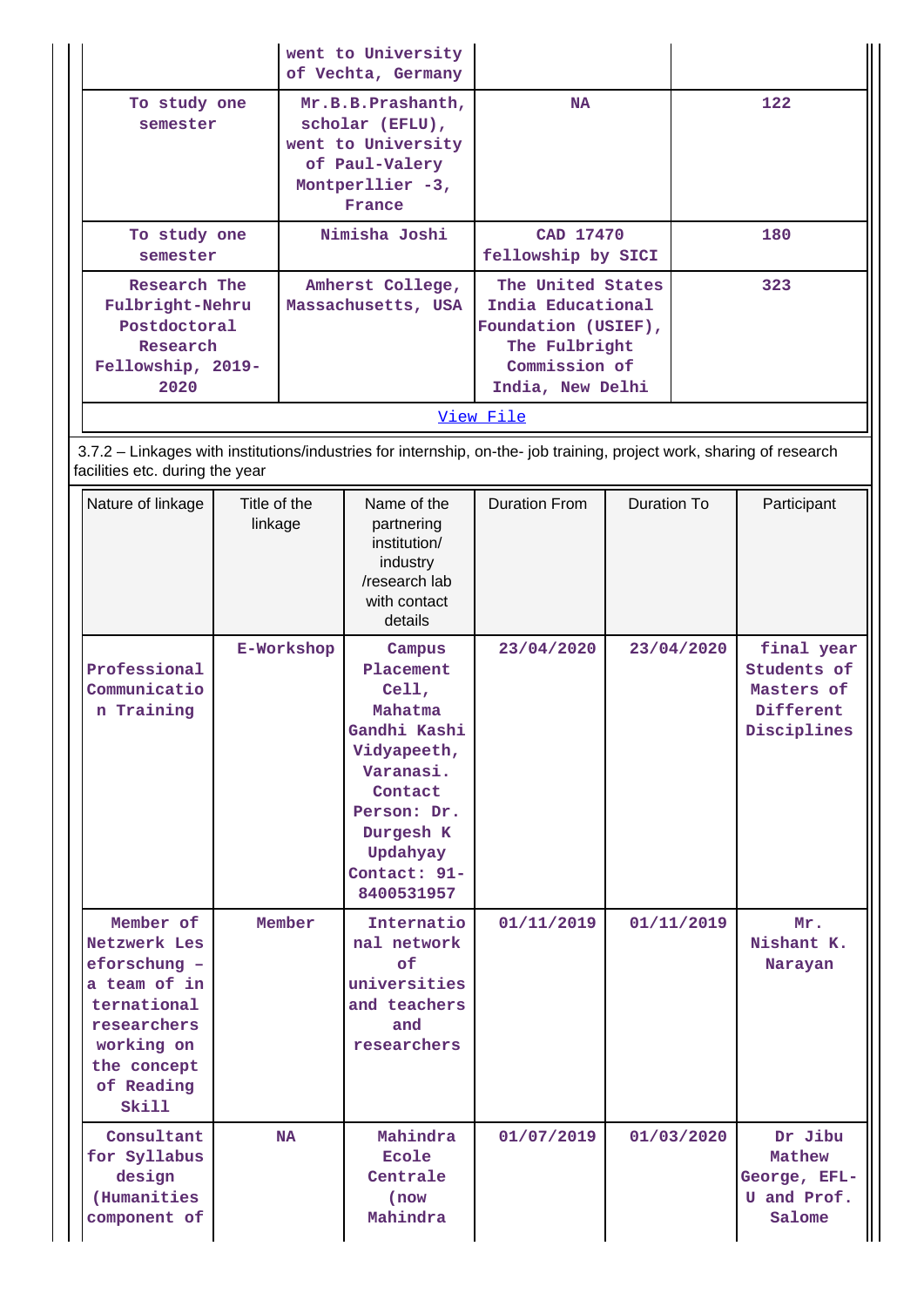| B. Tech<br>Programme)                                               |                                                                                 | University)                                                                                                                                                                                                                            |            |            | Benhur,<br>School of<br>Humanities<br>and Social<br>Sciences,<br>Mahindra<br>Ecole<br>Centrale |
|---------------------------------------------------------------------|---------------------------------------------------------------------------------|----------------------------------------------------------------------------------------------------------------------------------------------------------------------------------------------------------------------------------------|------------|------------|------------------------------------------------------------------------------------------------|
| Postdoctoral<br>Research<br>Fellowship                              | The Fulbri<br>ght Nehru<br>Postdoctoral<br>Research<br>Fellowship,<br>2019-2020 | Amherst<br>College, Mas<br>sachusetts,<br><b>USA</b>                                                                                                                                                                                   | 09/08/2019 | 08/06/2020 | Dr.<br>Mousumi G.<br><b>Banerjee</b>                                                           |
| Examination                                                         | Evaluation<br>of<br>Dissertation<br>and Viva<br>voce                            | Assam<br>Women's<br>University<br>Contact: L.K<br>Hazarika,<br>Academic<br>Registrar,<br>Assam<br>Women's<br>University,<br>Jorhat,<br>Assam (0376-<br>2310075/7002<br>367859)<br>Email: acade<br>micregistrar<br>.awu@gmail.c<br>$cm$ | 02/07/2019 | 03/07/2019 | Dr.<br>Caroline<br>Wahlang                                                                     |
| Communicat<br>ion Skills,<br>Personality<br>Development<br>Training | Pre-<br>Seminar<br>Workshop                                                     | Campus<br>Placement<br>Cell,<br>Mahatma<br>Gandhi Kashi<br>Vidyapeeth,<br>Varanasi.<br>Contact<br>Person: Dr.<br>Durgesh K<br>Updahyay<br>Contact: 91-<br>8400531957                                                                   | 10/01/2020 | 10/01/2020 | final year<br>Students of<br>Masters of<br>Different<br>Disciplines                            |
| Communicat<br>ion Skills<br>and<br>Interview<br>Skills              | $3$ Day $E-$<br>Workshop                                                        | Placement<br>and Soft<br>Skills<br>Development<br>Cell, Dr.<br>Ram Manohar<br>Lohia Awadh<br>University,<br>Ayodhya.<br>Contact<br>Person: Dr.                                                                                         | 02/05/2020 | 04/05/2020 | final year<br>Students of<br>Masters of<br>Different<br>Disciplines                            |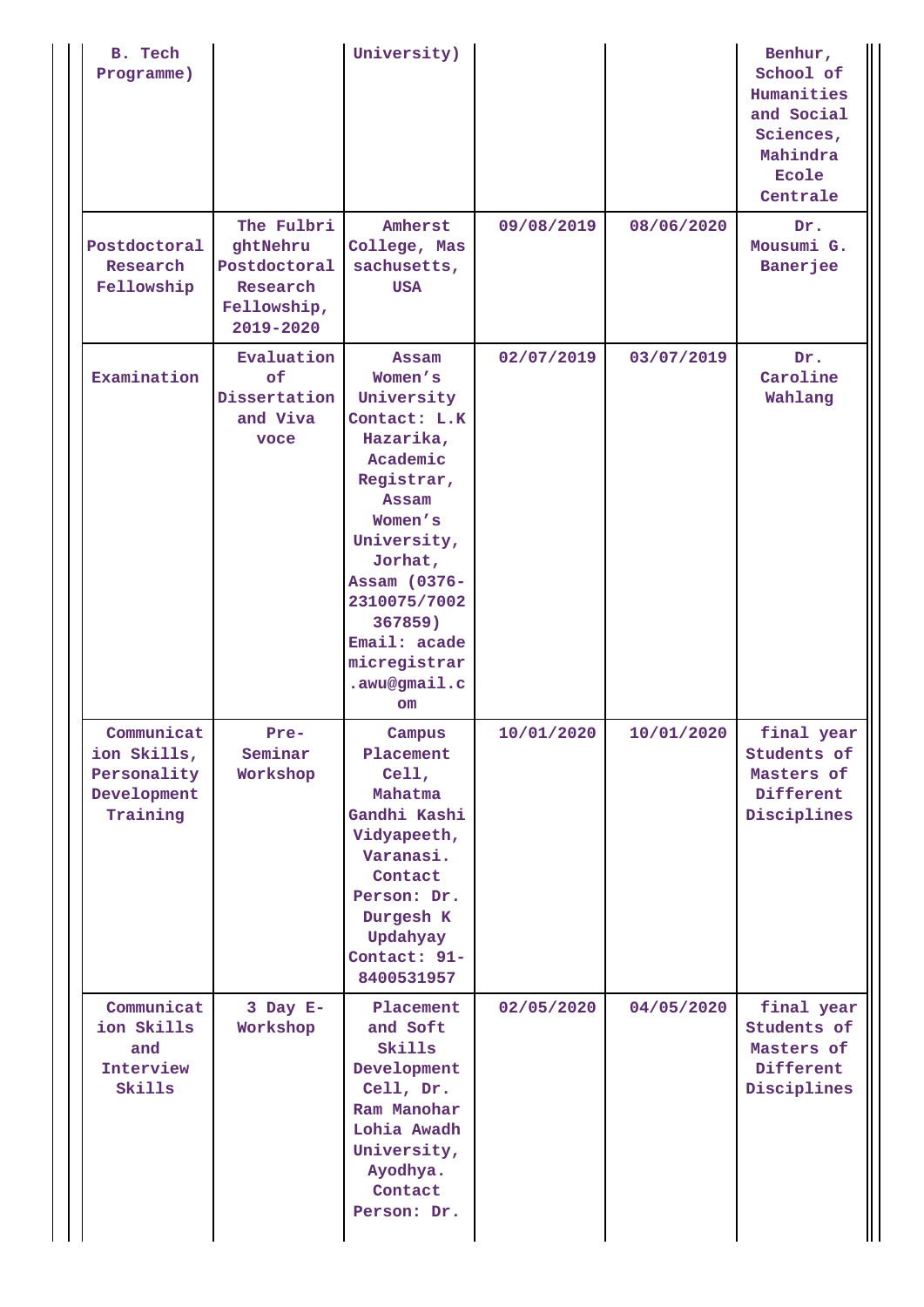|                                                |                   | Geetika<br>Srivastava<br>Contact: 91-<br>9935031752                                                                                                     |                  |            |                                                                                          |
|------------------------------------------------|-------------------|---------------------------------------------------------------------------------------------------------------------------------------------------------|------------------|------------|------------------------------------------------------------------------------------------|
| Romantic<br>Age:<br>Retrospect<br>and Prospect | Online<br>Lecture | Department<br>of English,<br>Midnapore<br>College,<br>Midnapore,<br>West Bengal<br>Contact<br>Person: Dr.<br>Tanmoy Kundu<br>Contact: 91-<br>9434243908 | 06/05/2020       | 06/05/2020 | More than<br>250 Students<br>of Midnapore<br>and<br>Presidency<br>College West<br>Bengal |
|                                                |                   |                                                                                                                                                         | <u>View File</u> |            |                                                                                          |

 3.7.3 – MoUs signed with institutions of national, international importance, other universities, industries, corporate houses etc. during the year

| Organisation                                                                                                                                                | Date of MoU signed | Purpose/Activities                                                                                                                                                               | Number of                                    |
|-------------------------------------------------------------------------------------------------------------------------------------------------------------|--------------------|----------------------------------------------------------------------------------------------------------------------------------------------------------------------------------|----------------------------------------------|
|                                                                                                                                                             |                    |                                                                                                                                                                                  | students/teachers<br>participated under MoUs |
| Indian Institute<br>of Management<br>Vishakhapatanam                                                                                                        | 05/07/2019         | Mutual capacity<br>Building and skill<br>development                                                                                                                             | 1                                            |
| Korea Foundation                                                                                                                                            | 01/04/2020         | A Visiting<br>Prefessor of Korean<br>Language has been<br>dispatched by the<br>Korea Foundation to<br>help run B.A.<br>Programme in Korean<br>Language by the EFL<br>University. | 1                                            |
| Embassy of<br>France, New Delhi                                                                                                                             | 01/08/2019         | For sending a<br>French Language<br>teacher                                                                                                                                      | 1.                                           |
| The Universidad<br>Autonoma de<br>Sinaloa, Sinaloa,<br>Mexico                                                                                               | 02/12/2019         | Faculty and<br>student exchange                                                                                                                                                  | 1                                            |
| The "Netherlandse<br>Taalunie (Union for<br>the Dutch Language,<br>Netherlandsthe<br>University Language<br>Centre (UCT) at<br>Ghent University,<br>Belgium | 01/03/2020         | Faculty and<br>student exchange<br>For offering a<br>Dutch language<br>course                                                                                                    | 1.                                           |
| Korea Foundation.<br>Korea                                                                                                                                  | 01/04/2020         | For sending a<br>French Language<br>Teacher                                                                                                                                      | 1                                            |
| Tata Consultancy<br>Services                                                                                                                                | 30/10/2020         | To offer location-<br>independent                                                                                                                                                | 1                                            |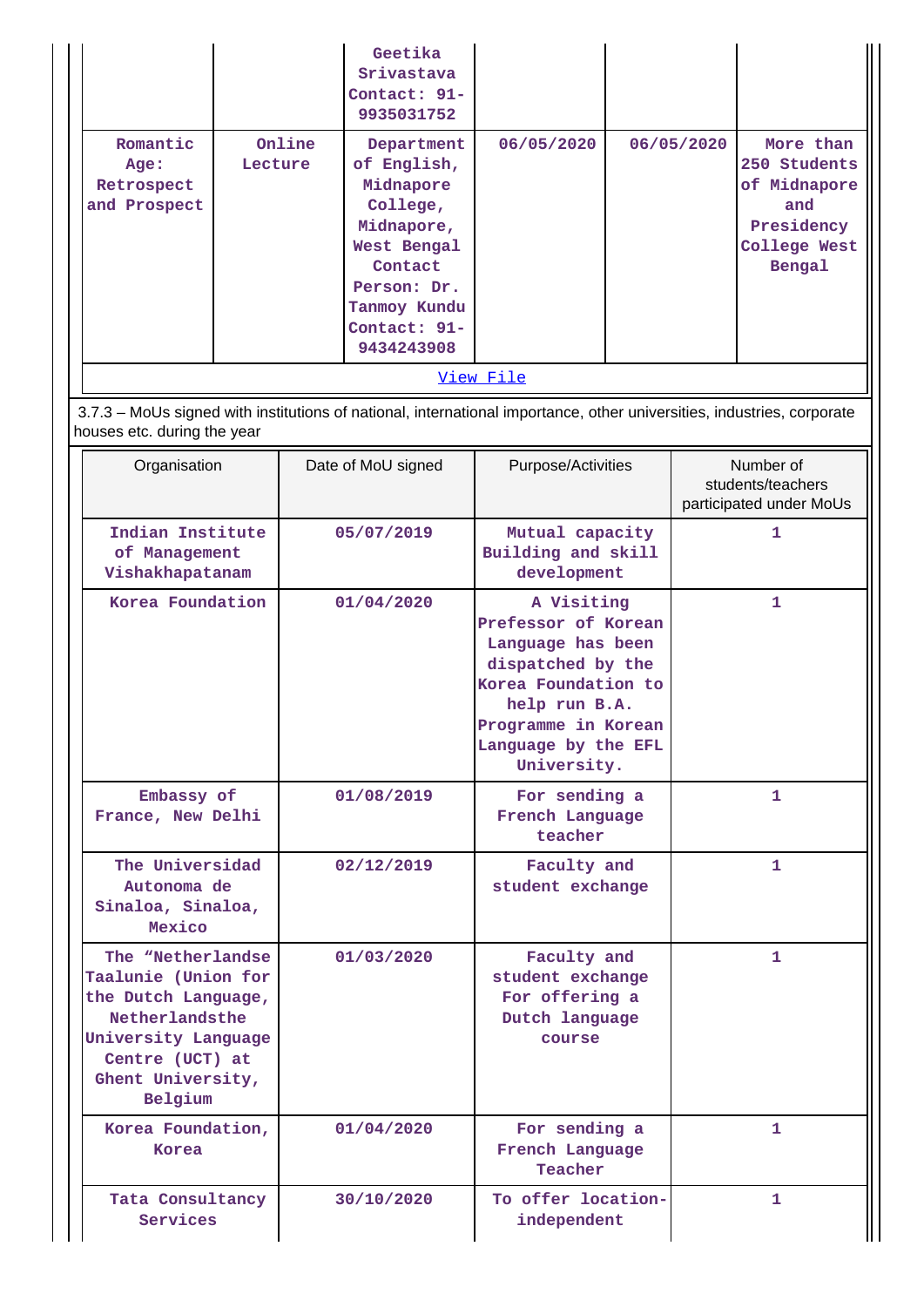|                                                               |                                                                                                                    |                                                                                                                                                                                                                |  |                | evaluation services<br>to its customers        |                                |                    |  |
|---------------------------------------------------------------|--------------------------------------------------------------------------------------------------------------------|----------------------------------------------------------------------------------------------------------------------------------------------------------------------------------------------------------------|--|----------------|------------------------------------------------|--------------------------------|--------------------|--|
|                                                               | View File                                                                                                          |                                                                                                                                                                                                                |  |                |                                                |                                |                    |  |
|                                                               |                                                                                                                    | <b>CRITERION IV - INFRASTRUCTURE AND LEARNING RESOURCES</b>                                                                                                                                                    |  |                |                                                |                                |                    |  |
| 4.1 - Physical Facilities                                     |                                                                                                                    |                                                                                                                                                                                                                |  |                |                                                |                                |                    |  |
|                                                               |                                                                                                                    | 4.1.1 - Budget allocation, excluding salary for infrastructure augmentation during the year                                                                                                                    |  |                |                                                |                                |                    |  |
|                                                               |                                                                                                                    | Budget allocated for infrastructure augmentation                                                                                                                                                               |  |                | Budget utilized for infrastructure development |                                |                    |  |
|                                                               |                                                                                                                    | 675                                                                                                                                                                                                            |  |                |                                                | 675                            |                    |  |
|                                                               |                                                                                                                    | 4.1.2 - Details of augmentation in infrastructure facilities during the year                                                                                                                                   |  |                |                                                |                                |                    |  |
|                                                               | <b>Facilities</b>                                                                                                  |                                                                                                                                                                                                                |  |                |                                                | <b>Existing or Newly Added</b> |                    |  |
|                                                               |                                                                                                                    | Campus Area                                                                                                                                                                                                    |  |                |                                                | Existing                       |                    |  |
|                                                               |                                                                                                                    | Class rooms                                                                                                                                                                                                    |  |                |                                                | Existing                       |                    |  |
|                                                               |                                                                                                                    | Laboratories                                                                                                                                                                                                   |  |                |                                                | Existing                       |                    |  |
|                                                               |                                                                                                                    | Seminar Halls                                                                                                                                                                                                  |  |                |                                                | Existing                       |                    |  |
|                                                               |                                                                                                                    | Classrooms with LCD facilities                                                                                                                                                                                 |  |                |                                                | Existing                       |                    |  |
| Seminar halls with ICT facilities<br>Existing<br>Video Centre |                                                                                                                    |                                                                                                                                                                                                                |  |                |                                                |                                |                    |  |
|                                                               |                                                                                                                    | Classrooms with Wi-Fi OR LAN                                                                                                                                                                                   |  |                |                                                | Existing<br>Existing           |                    |  |
|                                                               |                                                                                                                    |                                                                                                                                                                                                                |  | View File      |                                                |                                |                    |  |
|                                                               |                                                                                                                    |                                                                                                                                                                                                                |  |                |                                                |                                |                    |  |
|                                                               | 4.2 - Library as a Learning Resource<br>4.2.1 - Library is automated {Integrated Library Management System (ILMS)} |                                                                                                                                                                                                                |  |                |                                                |                                |                    |  |
| Name of the ILMS                                              |                                                                                                                    | Nature of automation (fully                                                                                                                                                                                    |  |                | Version                                        |                                | Year of automation |  |
| software                                                      |                                                                                                                    | or patially)                                                                                                                                                                                                   |  |                |                                                |                                |                    |  |
| NewGenLib (ILMS)<br>Library Software                          |                                                                                                                    | Fully                                                                                                                                                                                                          |  |                | 3.1.1                                          |                                | 2004               |  |
| 4.2.2 - Library Services                                      |                                                                                                                    |                                                                                                                                                                                                                |  |                |                                                |                                |                    |  |
| Library<br>Service Type                                       |                                                                                                                    | Existing                                                                                                                                                                                                       |  |                | Newly Added                                    | Total                          |                    |  |
| Text<br><b>Books</b>                                          | 101102                                                                                                             | 662640                                                                                                                                                                                                         |  | 1686           | 2649413                                        | 102788                         | 3312053            |  |
| e-Books                                                       | 124                                                                                                                | 263468                                                                                                                                                                                                         |  | 6132           | 21168621                                       | 6256                           | 21432089           |  |
| CD &<br>Video                                                 | 1370                                                                                                               | Nill                                                                                                                                                                                                           |  | 25             | Nill                                           | 1395                           | <b>Nill</b>        |  |
| Library<br>Automation                                         | 104597                                                                                                             | Nill                                                                                                                                                                                                           |  | 1786           | Nill                                           | 106383                         | <b>Nill</b>        |  |
| Others(s<br>pecify)                                           | <b>Nill</b>                                                                                                        | 67335                                                                                                                                                                                                          |  | Nill           | Nill                                           | Nill                           | 67335              |  |
| Digital<br>Database                                           | <b>Nill</b>                                                                                                        | <b>Nill</b>                                                                                                                                                                                                    |  | $\overline{7}$ | Nill                                           | 7                              | <b>Nill</b>        |  |
|                                                               |                                                                                                                    |                                                                                                                                                                                                                |  | View File      |                                                |                                |                    |  |
|                                                               |                                                                                                                    | 4.2.3 - E-content developed by teachers such as: e-PG- Pathshala, CEC (under e-PG- Pathshala CEC (Under<br>Graduate) SWAYAM other MOOCs platform NPTEL/NMEICT/any other Government initiatives & institutional |  |                |                                                |                                |                    |  |

(Learning Management System (LMS) etc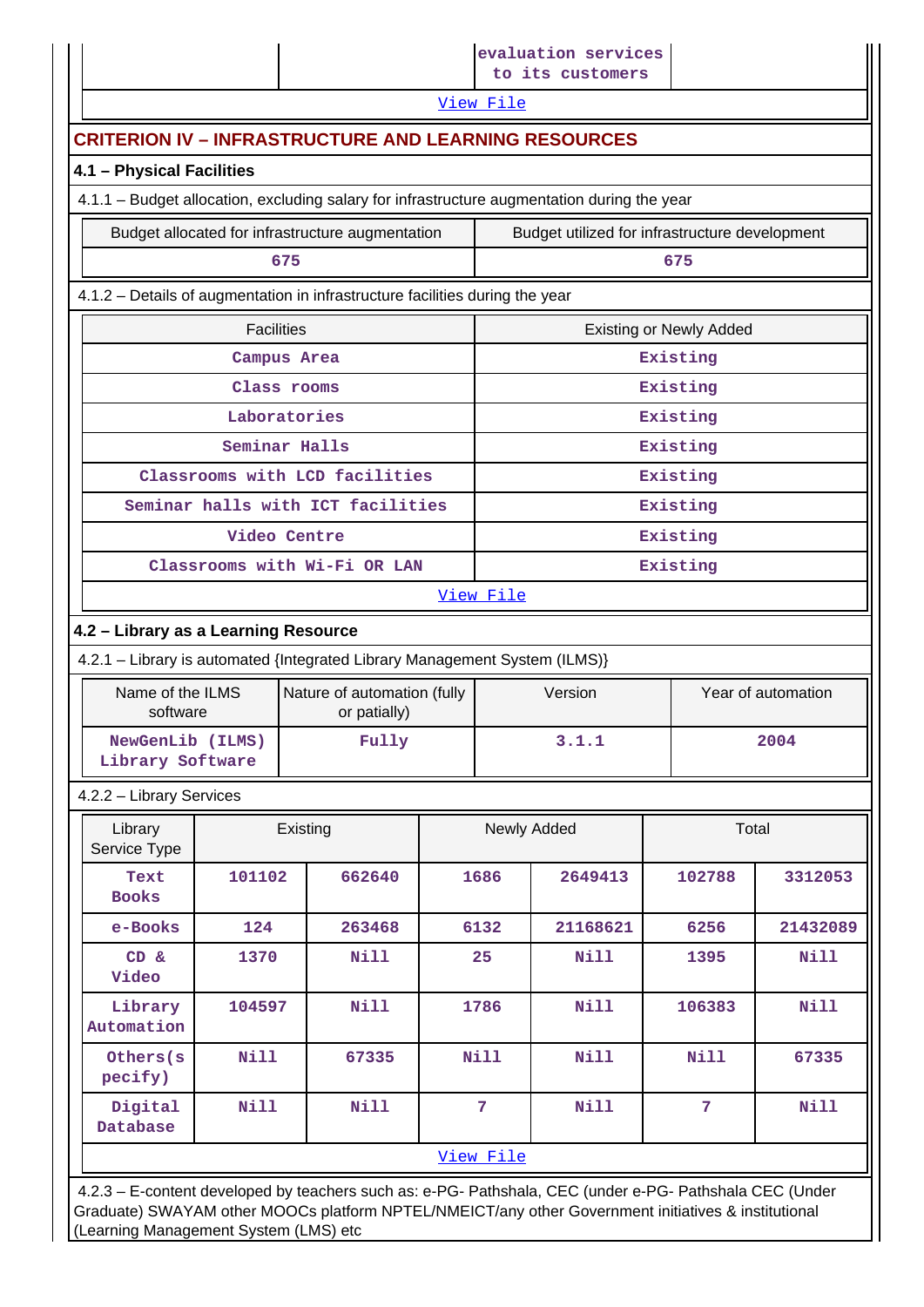| Name of the Teacher                                                                                               | Name of the Module                                                                                                                                                                                                                                   | Platform on which module<br>is developed                                                                                            | Date of launching e-<br>content |
|-------------------------------------------------------------------------------------------------------------------|------------------------------------------------------------------------------------------------------------------------------------------------------------------------------------------------------------------------------------------------------|-------------------------------------------------------------------------------------------------------------------------------------|---------------------------------|
| Hemalatha<br>Nagarajan                                                                                            | Phonetics and<br>Phonology<br>Introduction to<br>Neurolinguistics<br>(in the module<br>'Introduction to<br>Linguistics')                                                                                                                             | <b>NA</b>                                                                                                                           | Nill                            |
| Dr. M. Hari<br>Prasad                                                                                             | Introduction to<br><b>HPSG</b>                                                                                                                                                                                                                       | Youtube videos                                                                                                                      | <b>Nill</b>                     |
| Suchitra Patnaik                                                                                                  | Editor of the<br>module on ICT and<br>New Media for MA<br>Journalism and Mass<br>Communication -<br>Semester - II                                                                                                                                    | Dr. BR Ambedkar<br>Open University<br>Dept. of Public<br>relations<br>University of<br>Hyderabad                                    | Nill                            |
| Dr. Prashant<br>Kumar Kain                                                                                        | sociology of<br>labour,                                                                                                                                                                                                                              | <b>NCERT</b>                                                                                                                        | Nill                            |
| Dr. Prashant<br>Kumar Kain                                                                                        | sociology of<br>human rights                                                                                                                                                                                                                         | <b>NCERT</b>                                                                                                                        | Nill                            |
| Nishant K<br>Narayanan                                                                                            | Let's learn<br>German                                                                                                                                                                                                                                | <b>MOOCS</b>                                                                                                                        | Nill                            |
| Nishant K<br>Narayanan<br>(Coordinator for<br>German language)                                                    | German OER                                                                                                                                                                                                                                           | EFLU-OER (Open<br>Educational<br>Resources)                                                                                         | Nill                            |
| Sandal Bhardwaj<br>in collaboration<br>with another<br>faculty member of<br>Italian Studies<br>Satyajit Prakash.  | [All the modules<br>are designed,<br>the process of<br>editing] Ch 1-<br>Greetings Ch 2-<br>Introduction Ch 3-<br>Alphabet Ch 4-<br>Sound                                                                                                            | OER Programme<br>(Open Educational<br>recorded and are in Resource Programme)<br>Recorded by EMMRC,<br>EFL University,<br>Hyderabad | Nill                            |
| Self (Self-<br>Learning Material<br>(SLM) for M.A.<br>Arabic (Distance<br>mode) programme of<br>MANUU, Hyderabad) | "Translation from<br>English to Arabic<br>Expression and<br>Essay writing". The distance mode for<br>details of the<br>UNITS (Modules) are Distance Education<br>as given below:<br>Unit 1: Translation National Urdu<br>of commercial and<br>financ | Self- Learning<br>Material (SLM) for<br>M.A. Arabic<br>Directorate of<br>(DDE), Moulana Azad<br>University (MANUU),<br>Hyderabad.   | 01/01/2019                      |
| Online course<br>content (05<br>modules) recording<br>and shooting done                                           | Persian basic                                                                                                                                                                                                                                        | EMMRC, EFLU                                                                                                                         | Nill                            |
|                                                                                                                   |                                                                                                                                                                                                                                                      | View File                                                                                                                           |                                 |
| 4.3 - IT Infrastructure                                                                                           |                                                                                                                                                                                                                                                      |                                                                                                                                     |                                 |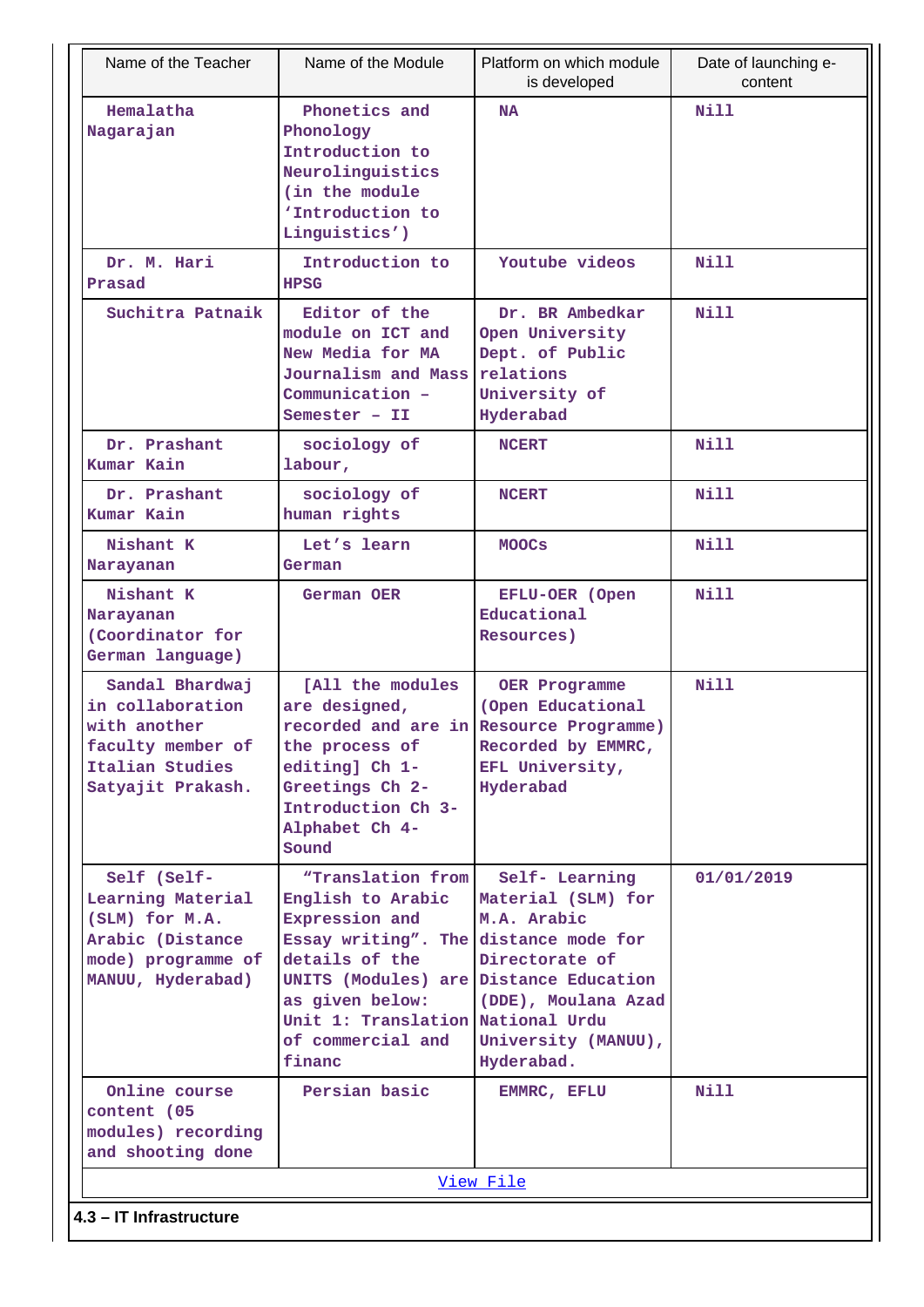| 4.3.1 - Technology Upgradation (overall)                                                                                                                                                          |                            |                 |                                            |                            |                                                                                     |                    |                    |                                                                                                                                                                                                                                                                                                                                                                                                                                                                                                                                                                                                                                                                                                                                                                                                                                                                                                                                                                               |               |
|---------------------------------------------------------------------------------------------------------------------------------------------------------------------------------------------------|----------------------------|-----------------|--------------------------------------------|----------------------------|-------------------------------------------------------------------------------------|--------------------|--------------------|-------------------------------------------------------------------------------------------------------------------------------------------------------------------------------------------------------------------------------------------------------------------------------------------------------------------------------------------------------------------------------------------------------------------------------------------------------------------------------------------------------------------------------------------------------------------------------------------------------------------------------------------------------------------------------------------------------------------------------------------------------------------------------------------------------------------------------------------------------------------------------------------------------------------------------------------------------------------------------|---------------|
| <b>Type</b>                                                                                                                                                                                       | <b>Total Co</b><br>mputers | Computer<br>Lab | Internet                                   | <b>Browsing</b><br>centers | Computer<br>Centers                                                                 | Office             | Departme<br>nts    | Available<br><b>Bandwidt</b><br>h (MBPS/<br>GBPS)                                                                                                                                                                                                                                                                                                                                                                                                                                                                                                                                                                                                                                                                                                                                                                                                                                                                                                                             | <b>Others</b> |
| Existin<br>g                                                                                                                                                                                      | 579                        | 4               | 579                                        | 5                          | $\mathbf{1}$                                                                        | 2188               | 361                | 1                                                                                                                                                                                                                                                                                                                                                                                                                                                                                                                                                                                                                                                                                                                                                                                                                                                                                                                                                                             | $\mathbf 0$   |
| Added                                                                                                                                                                                             | $\mathbf 0$                | $\mathbf 0$     | $\mathbf 0$                                | $\mathbf 0$                | $\mathbf 0$                                                                         | $\mathbf 0$        | $\mathbf 0$        | $\mathbf{0}$                                                                                                                                                                                                                                                                                                                                                                                                                                                                                                                                                                                                                                                                                                                                                                                                                                                                                                                                                                  | $\mathbf 0$   |
| Total                                                                                                                                                                                             | 579                        | 4               | 579                                        | 5                          | 1                                                                                   | 2188               | 361                | 1                                                                                                                                                                                                                                                                                                                                                                                                                                                                                                                                                                                                                                                                                                                                                                                                                                                                                                                                                                             | $\mathbf 0$   |
|                                                                                                                                                                                                   |                            |                 |                                            |                            | 4.3.2 - Bandwidth available of internet connection in the Institution (Leased line) |                    |                    |                                                                                                                                                                                                                                                                                                                                                                                                                                                                                                                                                                                                                                                                                                                                                                                                                                                                                                                                                                               |               |
|                                                                                                                                                                                                   |                            |                 |                                            |                            | 1 MBPS/ GBPS                                                                        |                    |                    |                                                                                                                                                                                                                                                                                                                                                                                                                                                                                                                                                                                                                                                                                                                                                                                                                                                                                                                                                                               |               |
| 4.3.3 - Facility for e-content                                                                                                                                                                    |                            |                 |                                            |                            |                                                                                     |                    |                    |                                                                                                                                                                                                                                                                                                                                                                                                                                                                                                                                                                                                                                                                                                                                                                                                                                                                                                                                                                               |               |
|                                                                                                                                                                                                   |                            |                 | Name of the e-content development facility |                            |                                                                                     |                    | recording facility | Provide the link of the videos and media centre and                                                                                                                                                                                                                                                                                                                                                                                                                                                                                                                                                                                                                                                                                                                                                                                                                                                                                                                           |               |
|                                                                                                                                                                                                   |                            | Centre          | Educational Multimedia Research            |                            |                                                                                     |                    | <u>ut</u>          | https://www.youtube.com/c/EFLUEMMRC/abo                                                                                                                                                                                                                                                                                                                                                                                                                                                                                                                                                                                                                                                                                                                                                                                                                                                                                                                                       |               |
| 4.4 - Maintenance of Campus Infrastructure                                                                                                                                                        |                            |                 |                                            |                            |                                                                                     |                    |                    |                                                                                                                                                                                                                                                                                                                                                                                                                                                                                                                                                                                                                                                                                                                                                                                                                                                                                                                                                                               |               |
| component, during the year                                                                                                                                                                        |                            |                 |                                            |                            |                                                                                     |                    |                    | 4.4.1 – Expenditure incurred on maintenance of physical facilities and academic support facilities, excluding salary                                                                                                                                                                                                                                                                                                                                                                                                                                                                                                                                                                                                                                                                                                                                                                                                                                                          |               |
| Assigned Budget on<br>Expenditure incurred on<br>Assigned budget on<br>Expenditure incurredon<br>academic facilities<br>maintenance of academic<br>physical facilities<br>maintenance of physical |                            |                 |                                            |                            |                                                                                     |                    |                    |                                                                                                                                                                                                                                                                                                                                                                                                                                                                                                                                                                                                                                                                                                                                                                                                                                                                                                                                                                               |               |
|                                                                                                                                                                                                   |                            |                 | facilities                                 |                            |                                                                                     |                    |                    | facilites                                                                                                                                                                                                                                                                                                                                                                                                                                                                                                                                                                                                                                                                                                                                                                                                                                                                                                                                                                     |               |
|                                                                                                                                                                                                   | 0                          |                 | 11208000                                   |                            |                                                                                     | 67500000           |                    | 67500000                                                                                                                                                                                                                                                                                                                                                                                                                                                                                                                                                                                                                                                                                                                                                                                                                                                                                                                                                                      |               |
|                                                                                                                                                                                                   |                            |                 |                                            |                            |                                                                                     |                    |                    | 4.4.2 - Procedures and policies for maintaining and utilizing physical, academic and support facilities - laboratory,<br>library, sports complex, computers, classrooms etc. (maximum 500 words) (information to be available in<br>The University has specified mechanism for maintaining and utilizing campus                                                                                                                                                                                                                                                                                                                                                                                                                                                                                                                                                                                                                                                               |               |
| institutional Website, provide link)                                                                                                                                                              |                            |                 |                                            |                            |                                                                                     |                    |                    | facilities. The Proctor, the Dean, Campus Planning and Development, Dean,<br>Technical Infrastructure and Dean, Library are in charge of maintaining the<br>campus facilities, technical infrastructure and library respectively. The<br>University has Works Section, which looks after maintenance of physical<br>infrastructure. University floats tenders for Annual Maintenance contracts<br>(AMC) for hiring external vendors from time to time by following the norms for<br>the maintenance of the university infrastructure. The University has set up<br>reading rooms in Hostels. On 9 January 2020 the Hon'ble Governor of Telangana,<br>Dr Tamilisai Soundararajan inaugurated the Gym for International Students. She<br>also participated in the programme of plantation. Simultaneously, the<br>University has started the construction of Amphitheatre and Sports complex<br>which will be operational in the coming days and can be used by all the members |               |
|                                                                                                                                                                                                   |                            |                 |                                            |                            | of the University.<br>https://www.efluniversity.ac.in/ca3.pdf                       |                    |                    |                                                                                                                                                                                                                                                                                                                                                                                                                                                                                                                                                                                                                                                                                                                                                                                                                                                                                                                                                                               |               |
|                                                                                                                                                                                                   |                            |                 |                                            |                            |                                                                                     |                    |                    |                                                                                                                                                                                                                                                                                                                                                                                                                                                                                                                                                                                                                                                                                                                                                                                                                                                                                                                                                                               |               |
|                                                                                                                                                                                                   |                            |                 |                                            |                            |                                                                                     |                    |                    |                                                                                                                                                                                                                                                                                                                                                                                                                                                                                                                                                                                                                                                                                                                                                                                                                                                                                                                                                                               |               |
|                                                                                                                                                                                                   |                            |                 |                                            |                            |                                                                                     |                    |                    |                                                                                                                                                                                                                                                                                                                                                                                                                                                                                                                                                                                                                                                                                                                                                                                                                                                                                                                                                                               |               |
| <b>CRITERION V - STUDENT SUPPORT AND PROGRESSION</b><br>5.1 - Student Support<br>5.1.1 - Scholarships and Financial Support                                                                       |                            |                 | Name/Title of the scheme                   |                            |                                                                                     | Number of students |                    | <b>Amount in Rupees</b>                                                                                                                                                                                                                                                                                                                                                                                                                                                                                                                                                                                                                                                                                                                                                                                                                                                                                                                                                       |               |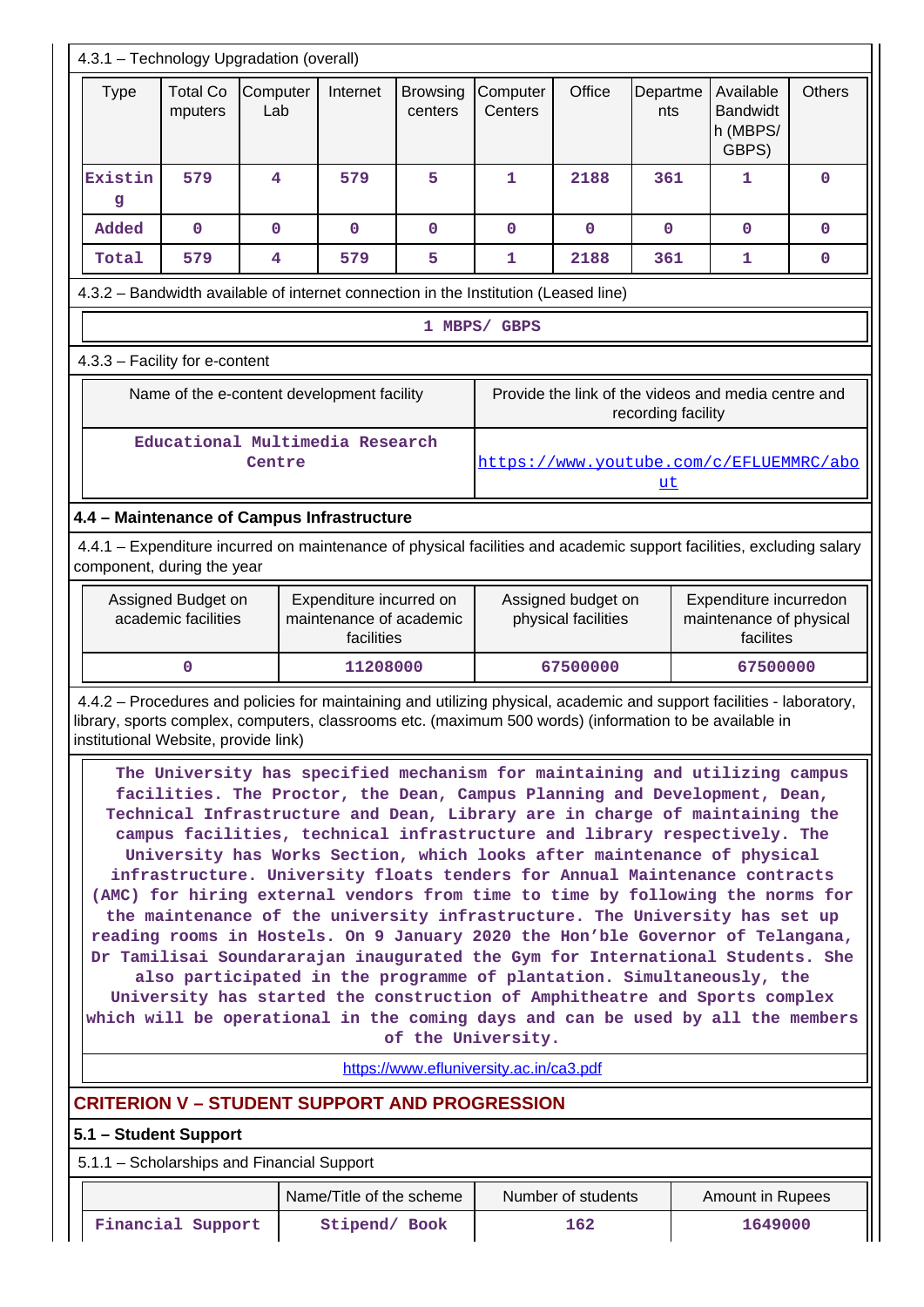| Financial Support<br>from Other Sources<br>a) National<br>173<br>17171000<br>Non- Net<br>b) International<br>Nill<br><b>NIL</b><br>0<br>No file uploaded.<br>5.1.2 – Number of capability enhancement and development schemes such as Soft skill development, Remedial<br>coaching, Language lab, Bridge courses, Yoga, Meditation, Personal Counselling and Mentoring etc.,<br>Number of students<br>Name of the capability<br>Date of implemetation<br>Agencies involved<br>enhancement scheme<br>enrolled<br><b>EFL University</b><br>Yoga Classes for<br>24/01/2020<br>60<br>International<br>Students<br>NET Coaching<br>14/11/2019<br>19<br>UGC and EFLU<br>Psycho-education<br>26/06/2020<br>33<br>Counselling<br>sessions for<br>Centre of EFLU<br>foreign students<br>11/04/2020<br>4<br>Counselling<br>personal<br>Counselling<br>Centre of EFLU<br>Soft Skills<br>05/03/2020<br>43<br>Finishing School<br>of EFLU<br>Development<br>No file uploaded.<br>5.1.3 - Students benefited by guidance for competitive examinations and career counselling offered by the<br>institution during the year<br>Name of the<br>Number of<br>Number of<br>Number of<br>Number of<br>Year<br>benefited<br>benefited<br>scheme<br>students who<br>studentsp placed<br>students for<br>students by<br>have passedin<br>competitive<br>career<br>the comp. exam<br>examination<br>counseling<br>activities<br>2019<br><b>Nill</b><br>Nill<br><b>Nill</b><br><b>Nill</b><br><b>NIL</b><br>No file uploaded.<br>5.1.4 - Institutional mechanism for transparency, timely redressal of student grievances, Prevention of sexual<br>harassment and ragging cases during the year<br>Avg. number of days for grievance<br>Total grievances received<br>Number of grievances redressed<br>redressal<br>3<br>3<br>1<br>5.2 - Student Progression<br>5.2.1 - Details of campus placement during the year<br>Off campus<br>On campus<br>Nameof<br>Number of<br>Number of<br>Nameof<br>Number of<br>Number of<br>organizations<br>students<br>students<br>stduents placed<br>organizations<br>stduents placed<br>visited<br>visited<br>participated<br>participated<br><b>Nill</b><br><b>Nill</b><br>18<br>114<br>58<br><b>NIL</b><br>View File | from institution<br>Allowance |  |  |  |  |  |  |  |  |
|----------------------------------------------------------------------------------------------------------------------------------------------------------------------------------------------------------------------------------------------------------------------------------------------------------------------------------------------------------------------------------------------------------------------------------------------------------------------------------------------------------------------------------------------------------------------------------------------------------------------------------------------------------------------------------------------------------------------------------------------------------------------------------------------------------------------------------------------------------------------------------------------------------------------------------------------------------------------------------------------------------------------------------------------------------------------------------------------------------------------------------------------------------------------------------------------------------------------------------------------------------------------------------------------------------------------------------------------------------------------------------------------------------------------------------------------------------------------------------------------------------------------------------------------------------------------------------------------------------------------------------------------------------------------------------------------------------------------------------------------------------------------------------------------------------------------------------------------------------------------------------------------------------------------------------------------------------------------------------------------------------------------------------------------------------------------------------------------------------------------------------------------------------------------------------------------------------------------------------|-------------------------------|--|--|--|--|--|--|--|--|
|                                                                                                                                                                                                                                                                                                                                                                                                                                                                                                                                                                                                                                                                                                                                                                                                                                                                                                                                                                                                                                                                                                                                                                                                                                                                                                                                                                                                                                                                                                                                                                                                                                                                                                                                                                                                                                                                                                                                                                                                                                                                                                                                                                                                                                  |                               |  |  |  |  |  |  |  |  |
|                                                                                                                                                                                                                                                                                                                                                                                                                                                                                                                                                                                                                                                                                                                                                                                                                                                                                                                                                                                                                                                                                                                                                                                                                                                                                                                                                                                                                                                                                                                                                                                                                                                                                                                                                                                                                                                                                                                                                                                                                                                                                                                                                                                                                                  |                               |  |  |  |  |  |  |  |  |
|                                                                                                                                                                                                                                                                                                                                                                                                                                                                                                                                                                                                                                                                                                                                                                                                                                                                                                                                                                                                                                                                                                                                                                                                                                                                                                                                                                                                                                                                                                                                                                                                                                                                                                                                                                                                                                                                                                                                                                                                                                                                                                                                                                                                                                  |                               |  |  |  |  |  |  |  |  |
|                                                                                                                                                                                                                                                                                                                                                                                                                                                                                                                                                                                                                                                                                                                                                                                                                                                                                                                                                                                                                                                                                                                                                                                                                                                                                                                                                                                                                                                                                                                                                                                                                                                                                                                                                                                                                                                                                                                                                                                                                                                                                                                                                                                                                                  |                               |  |  |  |  |  |  |  |  |
|                                                                                                                                                                                                                                                                                                                                                                                                                                                                                                                                                                                                                                                                                                                                                                                                                                                                                                                                                                                                                                                                                                                                                                                                                                                                                                                                                                                                                                                                                                                                                                                                                                                                                                                                                                                                                                                                                                                                                                                                                                                                                                                                                                                                                                  |                               |  |  |  |  |  |  |  |  |
|                                                                                                                                                                                                                                                                                                                                                                                                                                                                                                                                                                                                                                                                                                                                                                                                                                                                                                                                                                                                                                                                                                                                                                                                                                                                                                                                                                                                                                                                                                                                                                                                                                                                                                                                                                                                                                                                                                                                                                                                                                                                                                                                                                                                                                  |                               |  |  |  |  |  |  |  |  |
|                                                                                                                                                                                                                                                                                                                                                                                                                                                                                                                                                                                                                                                                                                                                                                                                                                                                                                                                                                                                                                                                                                                                                                                                                                                                                                                                                                                                                                                                                                                                                                                                                                                                                                                                                                                                                                                                                                                                                                                                                                                                                                                                                                                                                                  |                               |  |  |  |  |  |  |  |  |
|                                                                                                                                                                                                                                                                                                                                                                                                                                                                                                                                                                                                                                                                                                                                                                                                                                                                                                                                                                                                                                                                                                                                                                                                                                                                                                                                                                                                                                                                                                                                                                                                                                                                                                                                                                                                                                                                                                                                                                                                                                                                                                                                                                                                                                  |                               |  |  |  |  |  |  |  |  |
|                                                                                                                                                                                                                                                                                                                                                                                                                                                                                                                                                                                                                                                                                                                                                                                                                                                                                                                                                                                                                                                                                                                                                                                                                                                                                                                                                                                                                                                                                                                                                                                                                                                                                                                                                                                                                                                                                                                                                                                                                                                                                                                                                                                                                                  |                               |  |  |  |  |  |  |  |  |
|                                                                                                                                                                                                                                                                                                                                                                                                                                                                                                                                                                                                                                                                                                                                                                                                                                                                                                                                                                                                                                                                                                                                                                                                                                                                                                                                                                                                                                                                                                                                                                                                                                                                                                                                                                                                                                                                                                                                                                                                                                                                                                                                                                                                                                  |                               |  |  |  |  |  |  |  |  |
|                                                                                                                                                                                                                                                                                                                                                                                                                                                                                                                                                                                                                                                                                                                                                                                                                                                                                                                                                                                                                                                                                                                                                                                                                                                                                                                                                                                                                                                                                                                                                                                                                                                                                                                                                                                                                                                                                                                                                                                                                                                                                                                                                                                                                                  |                               |  |  |  |  |  |  |  |  |
|                                                                                                                                                                                                                                                                                                                                                                                                                                                                                                                                                                                                                                                                                                                                                                                                                                                                                                                                                                                                                                                                                                                                                                                                                                                                                                                                                                                                                                                                                                                                                                                                                                                                                                                                                                                                                                                                                                                                                                                                                                                                                                                                                                                                                                  |                               |  |  |  |  |  |  |  |  |
|                                                                                                                                                                                                                                                                                                                                                                                                                                                                                                                                                                                                                                                                                                                                                                                                                                                                                                                                                                                                                                                                                                                                                                                                                                                                                                                                                                                                                                                                                                                                                                                                                                                                                                                                                                                                                                                                                                                                                                                                                                                                                                                                                                                                                                  |                               |  |  |  |  |  |  |  |  |
|                                                                                                                                                                                                                                                                                                                                                                                                                                                                                                                                                                                                                                                                                                                                                                                                                                                                                                                                                                                                                                                                                                                                                                                                                                                                                                                                                                                                                                                                                                                                                                                                                                                                                                                                                                                                                                                                                                                                                                                                                                                                                                                                                                                                                                  |                               |  |  |  |  |  |  |  |  |
|                                                                                                                                                                                                                                                                                                                                                                                                                                                                                                                                                                                                                                                                                                                                                                                                                                                                                                                                                                                                                                                                                                                                                                                                                                                                                                                                                                                                                                                                                                                                                                                                                                                                                                                                                                                                                                                                                                                                                                                                                                                                                                                                                                                                                                  |                               |  |  |  |  |  |  |  |  |
|                                                                                                                                                                                                                                                                                                                                                                                                                                                                                                                                                                                                                                                                                                                                                                                                                                                                                                                                                                                                                                                                                                                                                                                                                                                                                                                                                                                                                                                                                                                                                                                                                                                                                                                                                                                                                                                                                                                                                                                                                                                                                                                                                                                                                                  |                               |  |  |  |  |  |  |  |  |
|                                                                                                                                                                                                                                                                                                                                                                                                                                                                                                                                                                                                                                                                                                                                                                                                                                                                                                                                                                                                                                                                                                                                                                                                                                                                                                                                                                                                                                                                                                                                                                                                                                                                                                                                                                                                                                                                                                                                                                                                                                                                                                                                                                                                                                  |                               |  |  |  |  |  |  |  |  |
|                                                                                                                                                                                                                                                                                                                                                                                                                                                                                                                                                                                                                                                                                                                                                                                                                                                                                                                                                                                                                                                                                                                                                                                                                                                                                                                                                                                                                                                                                                                                                                                                                                                                                                                                                                                                                                                                                                                                                                                                                                                                                                                                                                                                                                  |                               |  |  |  |  |  |  |  |  |
|                                                                                                                                                                                                                                                                                                                                                                                                                                                                                                                                                                                                                                                                                                                                                                                                                                                                                                                                                                                                                                                                                                                                                                                                                                                                                                                                                                                                                                                                                                                                                                                                                                                                                                                                                                                                                                                                                                                                                                                                                                                                                                                                                                                                                                  |                               |  |  |  |  |  |  |  |  |
|                                                                                                                                                                                                                                                                                                                                                                                                                                                                                                                                                                                                                                                                                                                                                                                                                                                                                                                                                                                                                                                                                                                                                                                                                                                                                                                                                                                                                                                                                                                                                                                                                                                                                                                                                                                                                                                                                                                                                                                                                                                                                                                                                                                                                                  |                               |  |  |  |  |  |  |  |  |
|                                                                                                                                                                                                                                                                                                                                                                                                                                                                                                                                                                                                                                                                                                                                                                                                                                                                                                                                                                                                                                                                                                                                                                                                                                                                                                                                                                                                                                                                                                                                                                                                                                                                                                                                                                                                                                                                                                                                                                                                                                                                                                                                                                                                                                  |                               |  |  |  |  |  |  |  |  |
|                                                                                                                                                                                                                                                                                                                                                                                                                                                                                                                                                                                                                                                                                                                                                                                                                                                                                                                                                                                                                                                                                                                                                                                                                                                                                                                                                                                                                                                                                                                                                                                                                                                                                                                                                                                                                                                                                                                                                                                                                                                                                                                                                                                                                                  |                               |  |  |  |  |  |  |  |  |
|                                                                                                                                                                                                                                                                                                                                                                                                                                                                                                                                                                                                                                                                                                                                                                                                                                                                                                                                                                                                                                                                                                                                                                                                                                                                                                                                                                                                                                                                                                                                                                                                                                                                                                                                                                                                                                                                                                                                                                                                                                                                                                                                                                                                                                  |                               |  |  |  |  |  |  |  |  |
|                                                                                                                                                                                                                                                                                                                                                                                                                                                                                                                                                                                                                                                                                                                                                                                                                                                                                                                                                                                                                                                                                                                                                                                                                                                                                                                                                                                                                                                                                                                                                                                                                                                                                                                                                                                                                                                                                                                                                                                                                                                                                                                                                                                                                                  |                               |  |  |  |  |  |  |  |  |
|                                                                                                                                                                                                                                                                                                                                                                                                                                                                                                                                                                                                                                                                                                                                                                                                                                                                                                                                                                                                                                                                                                                                                                                                                                                                                                                                                                                                                                                                                                                                                                                                                                                                                                                                                                                                                                                                                                                                                                                                                                                                                                                                                                                                                                  |                               |  |  |  |  |  |  |  |  |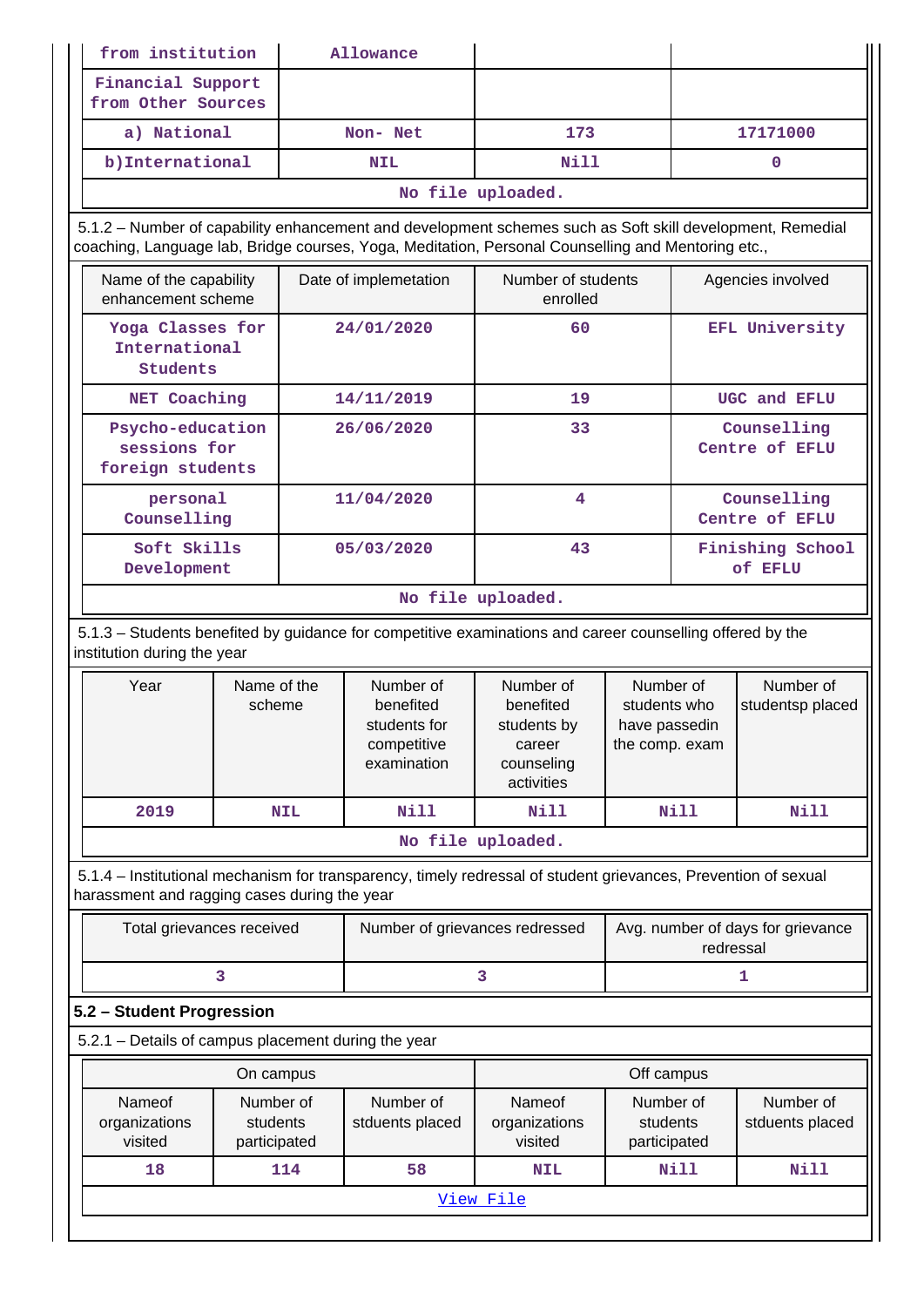| 5.2.2 - Student progression to higher education in percentage during the year |                                                                                                                                                                                        |                                     |                                                          |                                         |                                       |  |  |  |  |
|-------------------------------------------------------------------------------|----------------------------------------------------------------------------------------------------------------------------------------------------------------------------------------|-------------------------------------|----------------------------------------------------------|-----------------------------------------|---------------------------------------|--|--|--|--|
| Year                                                                          | Number of<br>students<br>enrolling into<br>higher education                                                                                                                            | Programme<br>graduated from         | Depratment<br>graduated from                             | Name of<br>institution joined           | Name of<br>programme<br>admitted to   |  |  |  |  |
| 2019                                                                          | 8                                                                                                                                                                                      | $B.A.$ (Hons)<br>Russian            | Department<br>of Russian<br><b>Studies</b>               | <b>EFLU</b>                             | M.A.<br>Russian                       |  |  |  |  |
| 2019                                                                          | 7                                                                                                                                                                                      | B.A. (Hons)<br>French               | Department<br>of French<br>and<br>Francophone<br>Studies | <b>EFLU</b>                             | M.A.<br>French                        |  |  |  |  |
| 2019                                                                          | $\mathbf{1}$                                                                                                                                                                           | B.A.(Hons.)<br>English              | <b>NA</b>                                                | <b>EFLU</b>                             | M.A.<br>Linguistics                   |  |  |  |  |
| 2019                                                                          | 6                                                                                                                                                                                      | B.A.(Hons.)<br>English              | <b>NA</b>                                                | <b>EFLU</b>                             | M.A.<br>Comparative<br>Literature     |  |  |  |  |
| 2019                                                                          | $6\phantom{1}$                                                                                                                                                                         | B.A.<br>(Hons.)<br>English          | <b>NA</b>                                                | <b>EFLU</b>                             | M.A.<br>English<br>Cafeteria          |  |  |  |  |
| 2019                                                                          | 3                                                                                                                                                                                      | B.A. (Hons.)<br>English             | <b>NA</b>                                                | EFLU                                    | M.A.<br>Literatures<br>in English     |  |  |  |  |
| 2019                                                                          | $\mathbf{1}$<br>B.A. (Hons.)<br>English                                                                                                                                                |                                     | <b>NA</b>                                                | EFLU                                    | M.A.<br>English<br>Literature         |  |  |  |  |
| 2019                                                                          | 1                                                                                                                                                                                      | <b>NA</b><br>B.A.(Hons.)<br>English |                                                          | <b>EFLU</b>                             | M.A. Compu<br>tational<br>Linguistics |  |  |  |  |
| 2019                                                                          | 8                                                                                                                                                                                      | M.A.<br>English                     | <b>NA</b>                                                | <b>EFLU</b>                             | B.Ed.<br>English                      |  |  |  |  |
| 2019                                                                          | 1                                                                                                                                                                                      | B.A. (Hons)<br>German               | Department<br>of Germanic<br><b>Studies</b>              | <b>EFLU</b>                             | M.A.<br>German                        |  |  |  |  |
|                                                                               |                                                                                                                                                                                        |                                     | View File                                                |                                         |                                       |  |  |  |  |
|                                                                               | 5.2.3 - Students qualifying in state/ national/ international level examinations during the year<br>(eg:NET/SET/SLET/GATE/GMAT/CAT/GRE/TOFEL/Civil Services/State Government Services) |                                     |                                                          |                                         |                                       |  |  |  |  |
|                                                                               | <b>Items</b>                                                                                                                                                                           |                                     |                                                          | Number of students selected/ qualifying |                                       |  |  |  |  |
|                                                                               | <b>NET</b>                                                                                                                                                                             |                                     | No file uploaded.                                        | 14                                      |                                       |  |  |  |  |
|                                                                               | 5.2.4 – Sports and cultural activities / competitions organised at the institution level during the year                                                                               |                                     |                                                          |                                         |                                       |  |  |  |  |
|                                                                               | Activity                                                                                                                                                                               | Level                               |                                                          | Number of Participants                  |                                       |  |  |  |  |
|                                                                               | $SWAGAT-2020$                                                                                                                                                                          |                                     | University Level                                         |                                         | 130                                   |  |  |  |  |
|                                                                               | Deeksharambh                                                                                                                                                                           |                                     | University Level                                         |                                         | 260                                   |  |  |  |  |
|                                                                               | National Unity Run                                                                                                                                                                     |                                     | University Level                                         |                                         | 120                                   |  |  |  |  |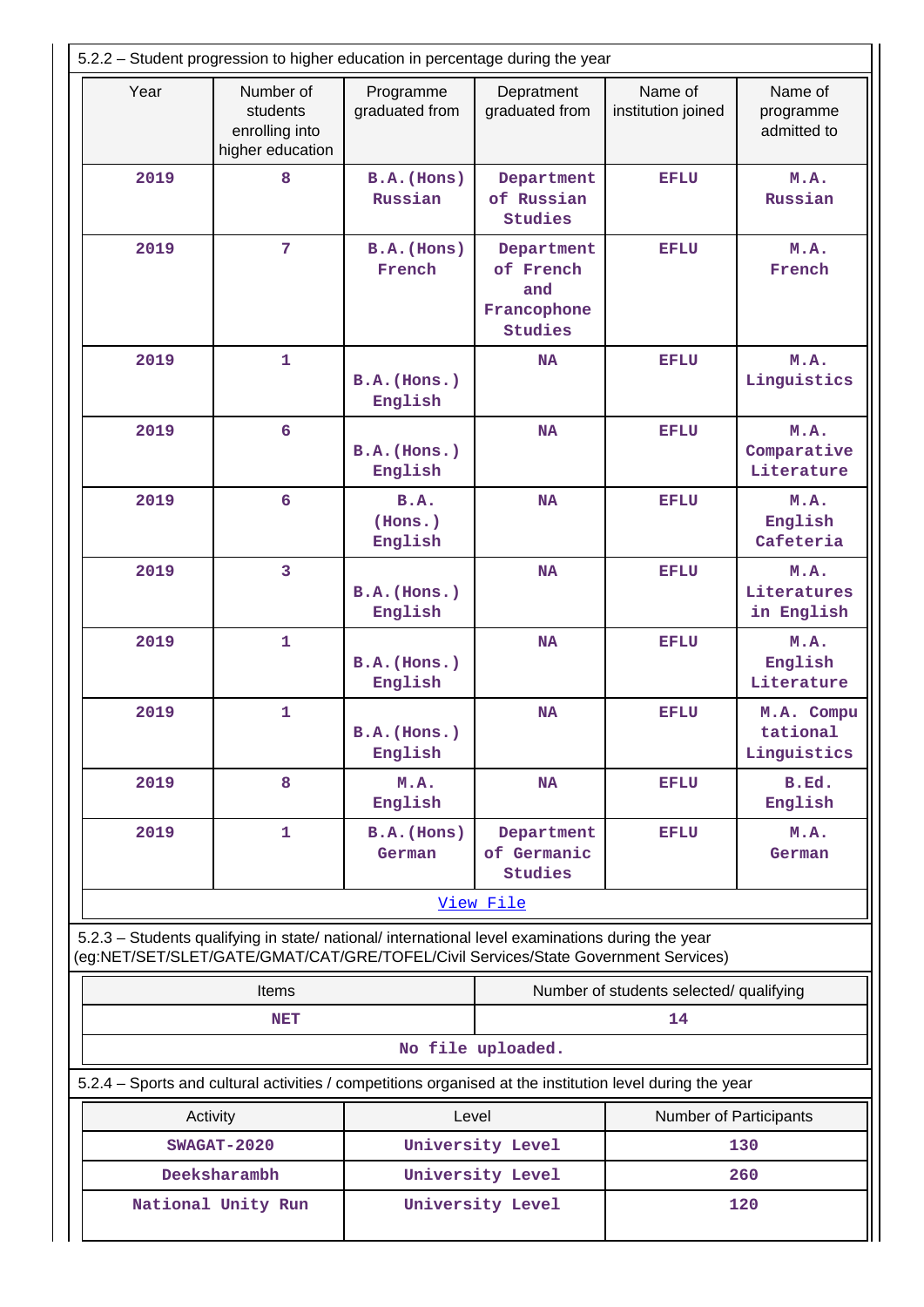**English)**

**No file uploaded.**

### **5.3 – Student Participation and Activities**

 5.3.1 – Number of awards/medals for outstanding performance in sports/cultural activities at national/international level (award for a team event should be counted as one)

| Year | Name of the<br>award/medal | National/<br>Internaional | Number of<br>awards for<br><b>Sports</b> | Number of<br>awards for<br>Cultural | Student ID<br>number | Name of the<br>student |  |  |  |  |  |
|------|----------------------------|---------------------------|------------------------------------------|-------------------------------------|----------------------|------------------------|--|--|--|--|--|
| 2019 | <b>NIL</b>                 | National                  | Nill                                     | Nill                                | Nill                 | <b>NA</b>              |  |  |  |  |  |
|      | No file uploaded.          |                           |                                          |                                     |                      |                        |  |  |  |  |  |

 5.3.2 – Activity of Student Council & representation of students on academic & administrative bodies/committees of the institution (maximum 500 words)

 **At the beginning of every academic year elections to constitute the Students Council is held. The student council has representation from various programmes. The student council is composed of: President Vice president General Secretary Joint secretary Cultural secretary Sports secretary Student Councilors of schools BA English Councilor School of European Councilors The student council is a bridge between the students community and the university administration. It communicates students' grievances and seeks intervention from the administration in matters of concerns. The Students' participate in the activities of EFLU Music Club, EFLU Theatre Club, Debate Quiz Club, Writing Club and Dance Club, Finishing School, Placement Club, English Club, Film Related Clubs: Film Club, EFLU Photography Club and EFLU Movie Club. There are independent Film Clubs such as the Fourth Wall Film Club. Students also engage in sports activities through Sports Related Clubs: EFLU Football Association, Cricket EFLU, EFLU Volleyball Association and EFLU Badminton Club.**

### **5.4 – Alumni Engagement**

5.4.1 – Whether the institution has registered Alumni Association?

 **Yes**

 **EFLUITES, the Alumni Association of EFL University, is established to achieve twin objectives: while acting as a connecting link between the University and the world outside, the association will also help foster connections with the students who are currently on rolls at the university with those who have enrolled or passed out and have made a mark in their respective fields of work. The Association will position itself as a platform for the members of the alumni to come together and network with other EFLUITES on professional and career related topics.**

5.4.2 – No. of registered Alumni:

**2932**

5.4.3 – Alumni contribution during the year (in Rupees) :

**0**

5.4.4 – Meetings/activities organized by Alumni Association :

*Yes* 

**CRITERION VI – GOVERNANCE, LEADERSHIP AND MANAGEMENT**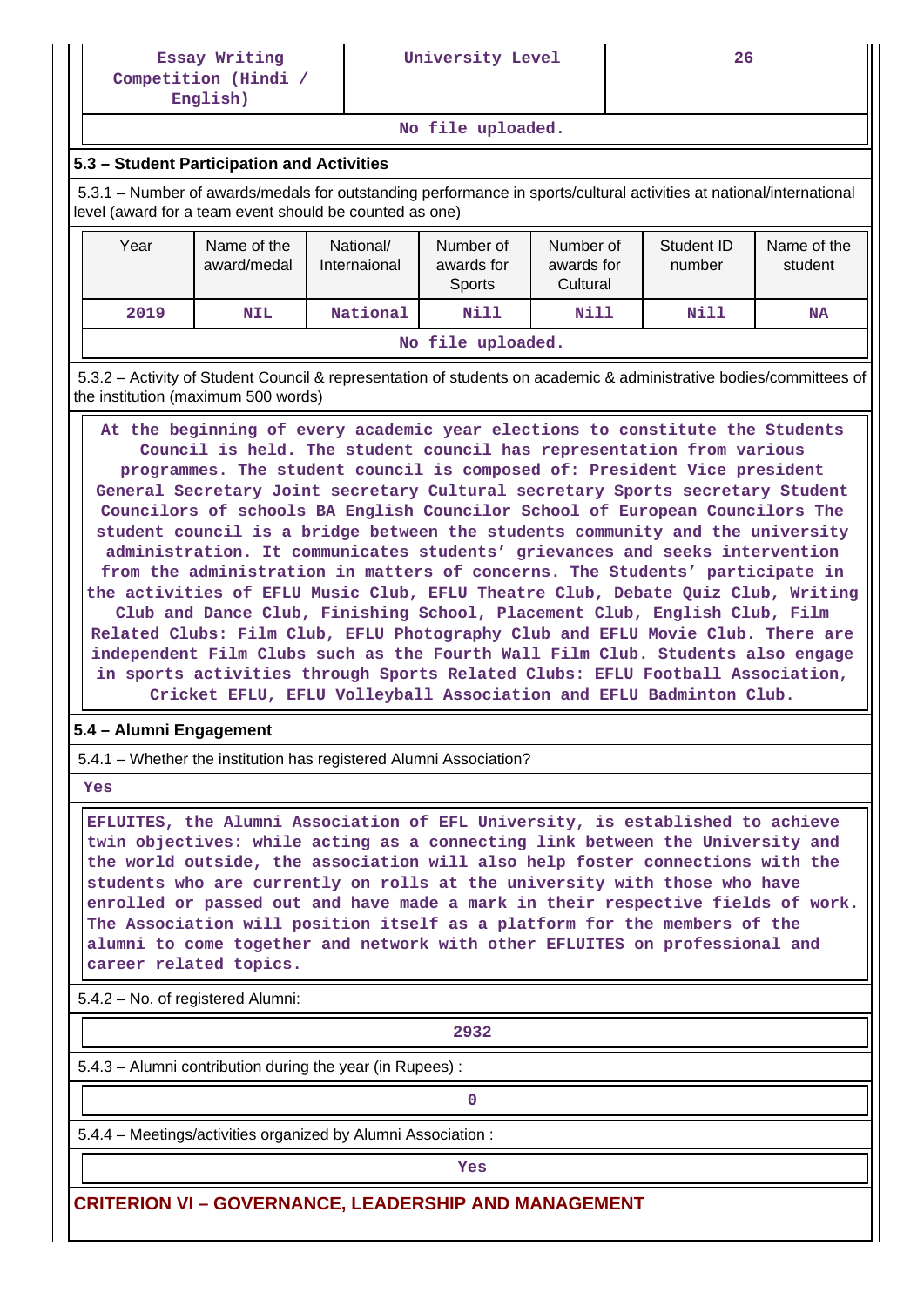**6.1 – Institutional Vision and Leadership**

 6.1.1 – Mention two practices of decentralization and participative management during the last year (maximum 500 words)

 **The university administration is decentralized at each tier and members of faculty and non-teaching staff are members of various administrative committees. Members of teaching faculty are appointed as Deans, Deputy Deans and Officer on Special Duties (OSDs) for a specific period to look after the day-to-day administration of various units and sections of the administration and discharge the duties according to requirements of sections concerned. Committees like Academic council, Admissions Committee, Grants Committee have teachers as members and participate in the management. The committees meet from time to time to advise on matters related to academics, examinations and admissions and approvals of research/travel grants. Each academic Department/School has a Board of Studies/School Board constituted with the members from the Dept, from other Schools and faculty members from outside the University on rotation for a three year period. They are entrusted with the responsibility of monitoring of the teaching, research and other academic activities under its purview, take measures to improve their performance, plan and organize academic events, initiate academic collaborations and so on. Research advisory committees take care of the progress of research scholars. The structure and functioning of the committees mentioned above ensures decentralization of administration. The members of staff get opportunity to participate in administrative decisions and activities. At the beginning of the academic year Student Council is constituted to advise on matters related to students welfare and development. The student council is a representative body representing diverse sections of students from across the programmes, students from India and abroad.**

| Partial                                                                                                               |                                                                                                                                                                                                                                                                                                                                                                                                                                                                                                                                                                                                                                                                                                                                                                                             |  |  |  |  |  |  |  |  |  |
|-----------------------------------------------------------------------------------------------------------------------|---------------------------------------------------------------------------------------------------------------------------------------------------------------------------------------------------------------------------------------------------------------------------------------------------------------------------------------------------------------------------------------------------------------------------------------------------------------------------------------------------------------------------------------------------------------------------------------------------------------------------------------------------------------------------------------------------------------------------------------------------------------------------------------------|--|--|--|--|--|--|--|--|--|
| 6.2 - Strategy Development and Deployment                                                                             |                                                                                                                                                                                                                                                                                                                                                                                                                                                                                                                                                                                                                                                                                                                                                                                             |  |  |  |  |  |  |  |  |  |
| 6.2.1 – Quality improvement strategies adopted by the institution for each of the following (with in 100 words each): |                                                                                                                                                                                                                                                                                                                                                                                                                                                                                                                                                                                                                                                                                                                                                                                             |  |  |  |  |  |  |  |  |  |
| <b>Strategy Type</b>                                                                                                  | Details                                                                                                                                                                                                                                                                                                                                                                                                                                                                                                                                                                                                                                                                                                                                                                                     |  |  |  |  |  |  |  |  |  |
| Industry Interaction / Collaboration                                                                                  | The University has established<br>University-Industry Hub so as to<br>develop a meaningful participation.<br>Through this initiative, the University<br>will gain insights into the<br>requirements of the industry and make<br>the students ready for better<br>placements through professional-<br>oriented courses. The Hub also tries to<br>address the serious charge made by<br>employers that a majority of the<br>students from most Indian universities<br>are unemployable. The Hub will provide<br>an interface between the employer and<br>the prospective employee. Our<br>University feels particularly<br>encouraged because our programmes have<br>always been need-based and pragmatic.<br>Our students are regularly sought by<br>educational institutions at all levels. |  |  |  |  |  |  |  |  |  |
| Admission of Students                                                                                                 | The Office of the Controller of                                                                                                                                                                                                                                                                                                                                                                                                                                                                                                                                                                                                                                                                                                                                                             |  |  |  |  |  |  |  |  |  |

6.1.2 – Does the institution have a Management Information System (MIS)?

 $\mathbf{1}$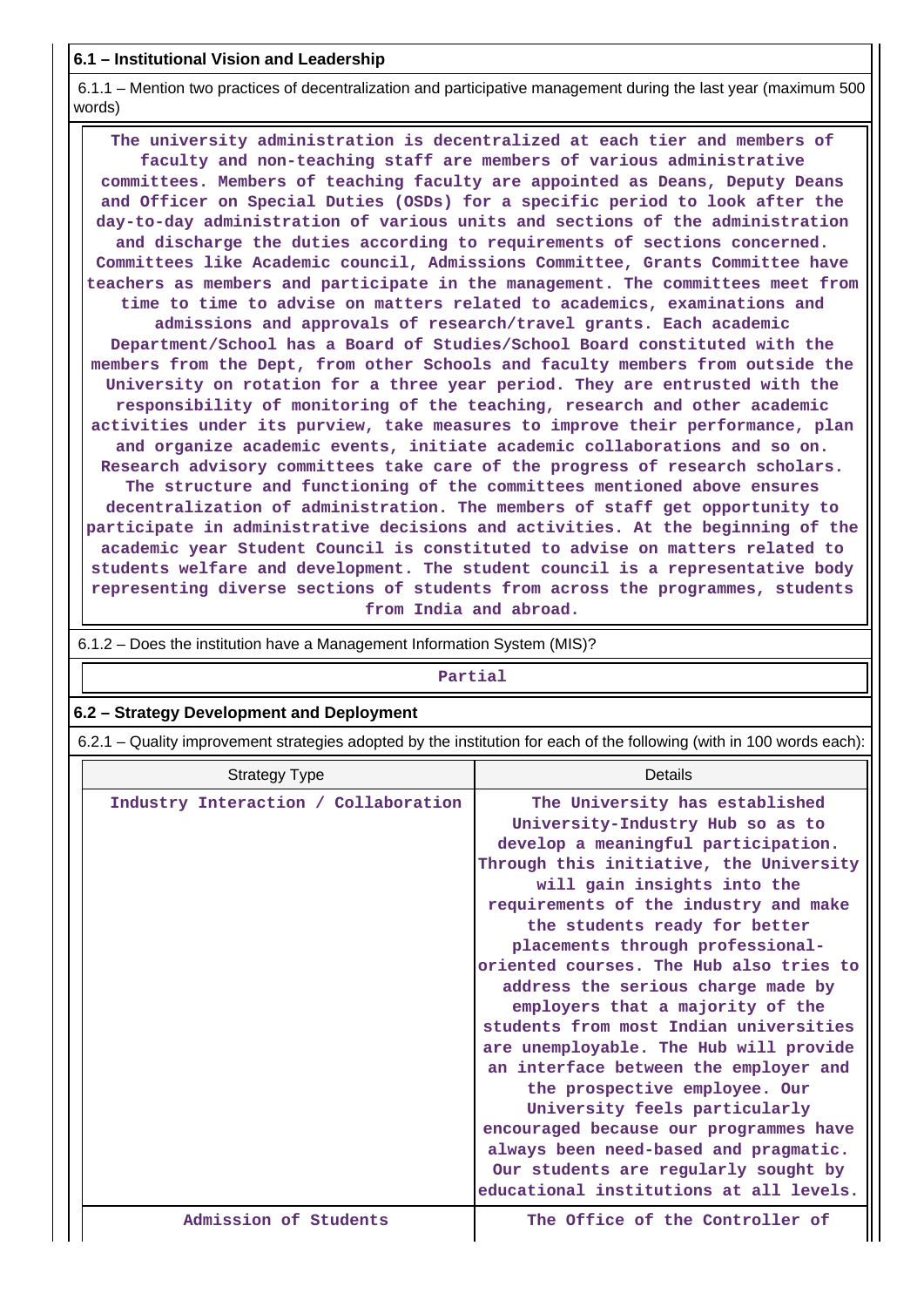|                                                               | Examinations is in charge of admissions<br>of students for all the programmes.<br>Admission tests are conducted online at<br>twenty five test centres spread across<br>India. The University has modified the<br>format of the entrance test paper by<br>making all the items multiple choice<br>questions to ensure objectivity in the<br>entrance test evaluation for admission<br>to UG, PG and Teacher training<br>programmes as well as a combination of<br>objective test and interview method for<br>the PhD programmes.                                                                                                                                                                                                                                                                                                                                                                                                                                                                                                                                                                                                                                                                                                                                              |
|---------------------------------------------------------------|------------------------------------------------------------------------------------------------------------------------------------------------------------------------------------------------------------------------------------------------------------------------------------------------------------------------------------------------------------------------------------------------------------------------------------------------------------------------------------------------------------------------------------------------------------------------------------------------------------------------------------------------------------------------------------------------------------------------------------------------------------------------------------------------------------------------------------------------------------------------------------------------------------------------------------------------------------------------------------------------------------------------------------------------------------------------------------------------------------------------------------------------------------------------------------------------------------------------------------------------------------------------------|
| Human Resource Management                                     | Industry Interaction / Collaboration.<br>The University has signed a Memorandum<br>of Understanding (MoU) with the<br>Autonomous University of Sinaloa (AUS),<br>Mexico. Through this partnership, the<br>two universities will collaborate in<br>academic, research, student and faculty<br>exchange programmes. The MoU<br>facilitates organizing of national and<br>international symposia, conferences,<br>specialized exhibitions and joint<br>research projects.                                                                                                                                                                                                                                                                                                                                                                                                                                                                                                                                                                                                                                                                                                                                                                                                       |
| Library, ICT and Physical<br>Infrastructure / Instrumentation | Library provides online access to<br>online journals the university<br>procures. The university provides high<br>speed internet to faculty and students<br>on its campus. The hostels and<br>classrooms are well connected with high-<br>speed internet under 1GB NKN and MHRD<br>WiFi. Classrooms are equipped with<br>internet, projector screens that<br>facilitate classroom learning. The<br>University Library has a total<br>collection of 1,73,830 books in<br>2019-20. The library has subscribed 16<br>newspapers 25 magazines during<br>2019-20. The databases of E-Shodhsindhu:<br>Consortium for Higher Education<br>Electronic Resources can be accessed<br>through Gateway portal at the JCCC -<br>Gateway Portal:<br>http://jgateplus.com/search/ RemoteXs<br>portal: Off-Campus (Remote) the Library<br>has procured RmoteXs in the year of<br>2020 to enhance use of e-resources<br>through remotely. DIGITIZATION OF<br>THESES: The Library has in its<br>collection 2201 Theses (M. Phil and<br>Ph.D.). The Library has digitized 1400<br>theses, the full texts can be accessed<br>through intranet within the University<br>campus. The library has digitized 223<br>old books. Bibliographic details of the<br>Books, Back Volumes, and Theses can be |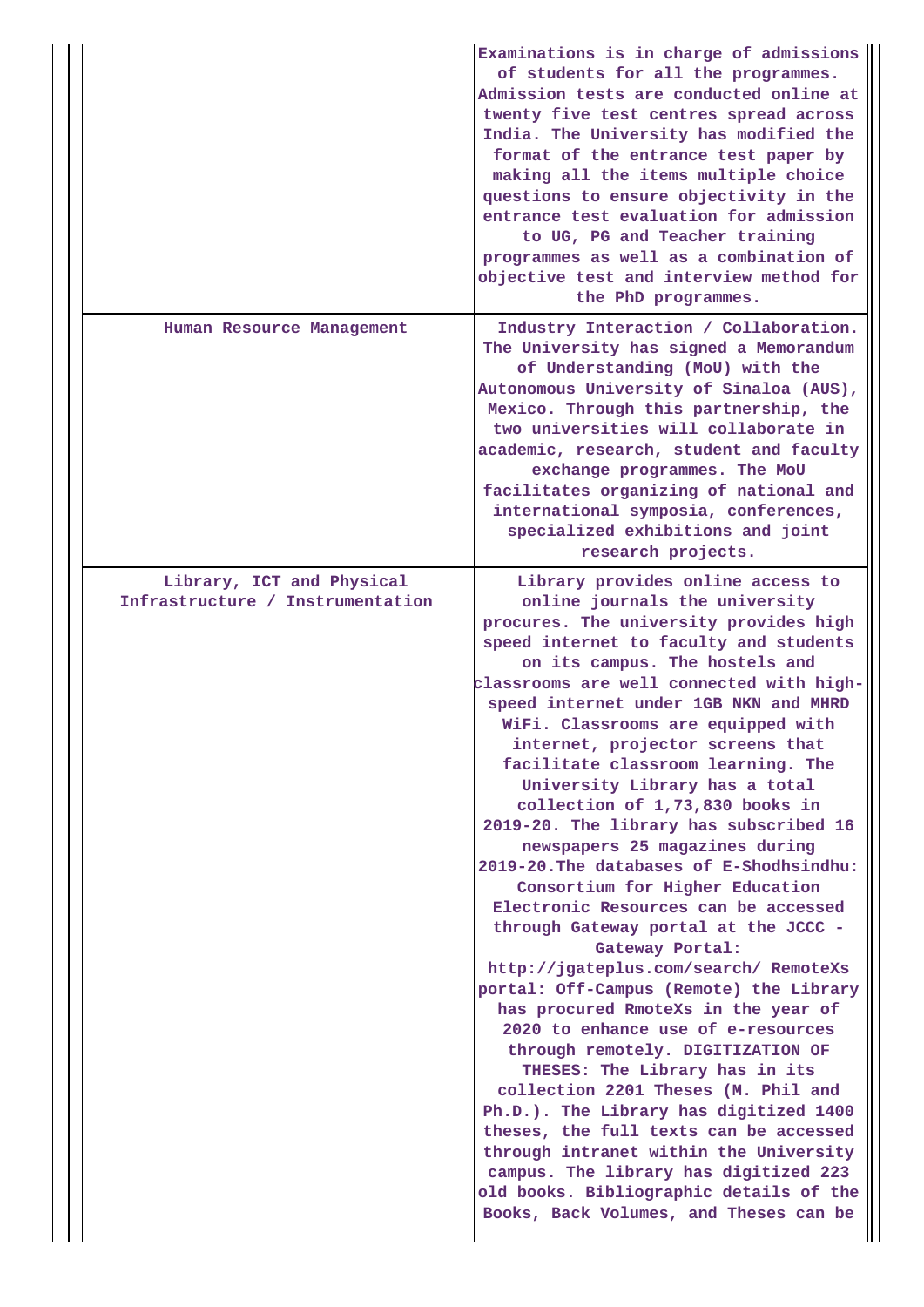|                                                                | accessed through<br>www.efluniversity.ac.in Library. The<br>University has computers in computer<br>lab for the use of students.                                                                                                                                                                                                                                                                                                                                                                                                                                      |
|----------------------------------------------------------------|-----------------------------------------------------------------------------------------------------------------------------------------------------------------------------------------------------------------------------------------------------------------------------------------------------------------------------------------------------------------------------------------------------------------------------------------------------------------------------------------------------------------------------------------------------------------------|
| Research and Development                                       | The University provides travel grants<br>to the teachers and scholars to present<br>research papers in international<br>conferences. The University has signed<br>a Memorandum of Understanding (MoU)<br>with the Autonomous University of<br>Sinaloa (AUS), Mexico. Through this<br>partnership, the two universities will<br>collaborate in academic, research,<br>student and faculty exchange<br>programmes. The MoU facilitates<br>organizing of national and<br>international symposia, conferences,<br>specialized exhibitions and joint<br>research projects. |
| Teaching and Learning                                          | Teacher instructors of courses are<br>encouraged to use ICT to bring more<br>advanced learning tools and resources<br>to classroom, diversify teaching<br>pedagogies and promotion of research.<br>Students were also encouraged to work<br>in group to promote peer learning. Due<br>to COVID-19 pandemic and subsequent<br>lockdown the University switched to<br>online mode of teaching and<br>supervision. The library resources were<br>made available to faculty and students<br>from remote location under.                                                   |
| Curriculum Development                                         | The Board of Studies (BoS) of each<br>Dept and School Boards of the School of<br>Language Sciences and School of English<br>Language Education are entrusted with<br>the responsibility to adopt strategies<br>to upgrade the curricular framework<br>under the guidance and supervision of<br>Academic Council. Introduction of new<br>courses and revision of existing<br>courses under various programmes is<br>done periodically by the BoS and the<br>School Boards to keep up with the new<br>developments in the concerned areas of<br>study.                  |
| 6.2.2 - Implementation of e-governance in areas of operations: |                                                                                                                                                                                                                                                                                                                                                                                                                                                                                                                                                                       |
| E-governace area                                               | <b>Details</b>                                                                                                                                                                                                                                                                                                                                                                                                                                                                                                                                                        |

| E-governace area | Details                                                                                                                                |
|------------------|----------------------------------------------------------------------------------------------------------------------------------------|
| Examination      | Examinations for the second, fourth<br>and sixth semesters for various<br>programmes were conducted online in the<br>wake of COVID-19. |
| Administration   | The University has switched over to e-<br>governance partially. All leave<br>applications of members of the teaching                   |

Ш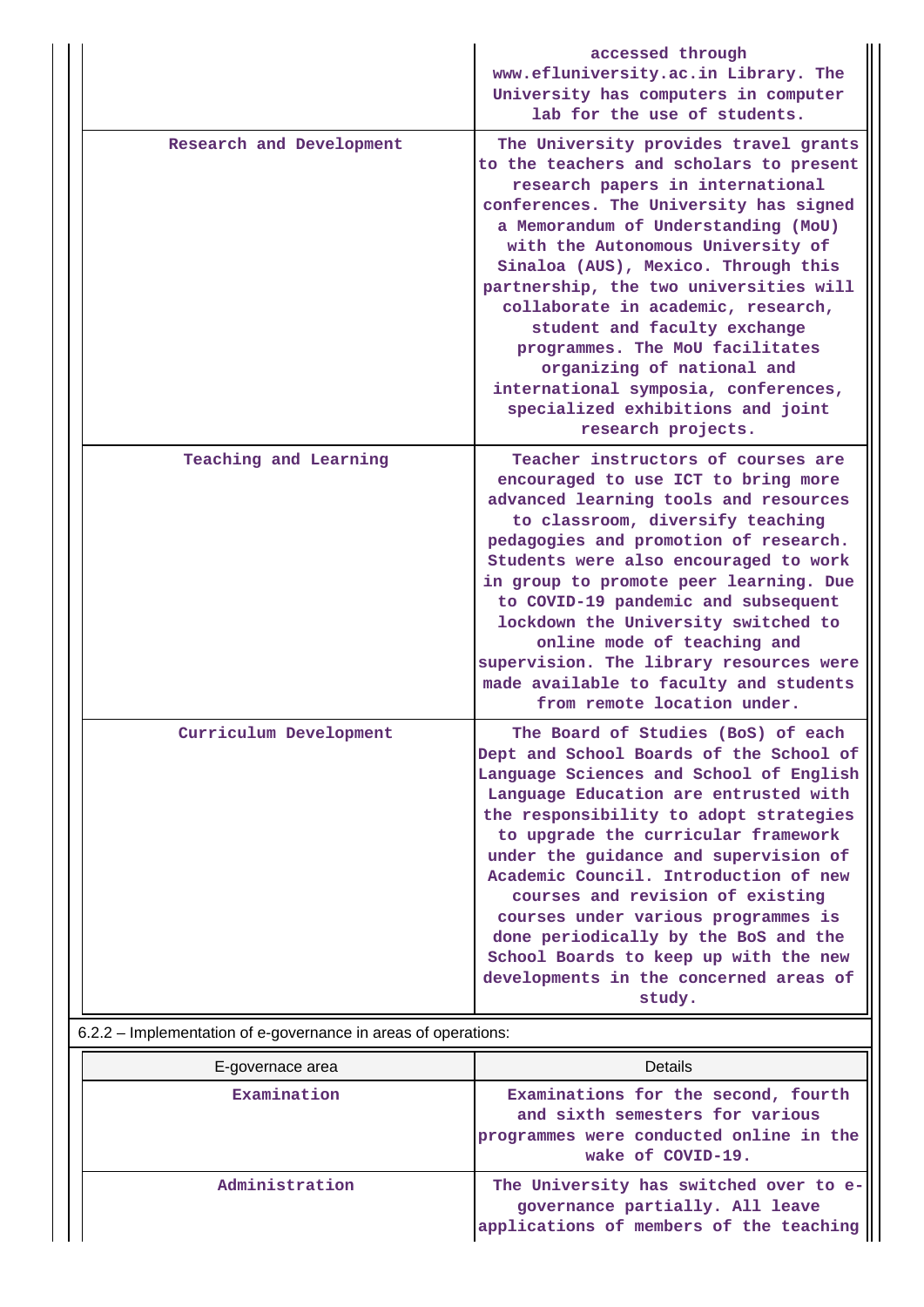|                               | and non-teaching staff are managed<br>electronically though the IRCTC.                                                                                                                                                                                                                                                                                                  |
|-------------------------------|-------------------------------------------------------------------------------------------------------------------------------------------------------------------------------------------------------------------------------------------------------------------------------------------------------------------------------------------------------------------------|
| Student Admission and Support | University conducts an all India<br>online entrance test for admission to<br>various UG, PG, Teacher Education<br>courses and PhD programmes. The<br>University conducts these tests in 23<br>test-city centres. A dedicated team of<br>technical members is available for any<br>kind of trouble shooting that the<br>candidates might experience.                     |
| Examination                   | At the University members of the<br>faculty adopt various means of<br>conducting internal assessment texts<br>and end semester examinations such as<br>sit-down examination, term papers,<br>presentations, and project work to name<br>a few. Most of the times students are<br>encouraged to submit their responses<br>online except it is a sit-down<br>examination. |

## **6.3 – Faculty Empowerment Strategies**

 6.3.1 – Teachers provided with financial support to attend conferences / workshops and towards membership fee of professional bodies during the year

| Year | Name of Teacher             | Name of conference/<br>workshop attended<br>for which financial<br>support provided | Name of the<br>professional body for<br>which membership<br>fee is provided                                                                                                      | Amount of support |
|------|-----------------------------|-------------------------------------------------------------------------------------|----------------------------------------------------------------------------------------------------------------------------------------------------------------------------------|-------------------|
| 2019 | Dr. Neelam<br>Singh         | Linguistic<br>Diversity in<br>the Asian<br>Century                                  | University of<br>Sydney                                                                                                                                                          | 150000            |
| 2019 | Dr. Grace<br>Suneetha Didla | $SALA-35$<br>(South Asian<br>Languages<br>Analysis<br>Roundtable)                   | Inalco,<br>Paris, France                                                                                                                                                         | 120000            |
| 2019 | Dr Jai Singh                | Critical<br>Theory and its<br>Applications on<br>Text                               | Department of<br>English on<br>January 16-17,<br>2019 at R K S D<br>College<br>Kaithal.                                                                                          | 12000             |
| 2019 | Dr Jai Singh                | Shakespeare's<br>Women-Glowing<br>or Dwindling: A<br>Gender<br>Perspective          | Department of<br>English, KVA<br>DAV College for<br>Women Karnal in<br>collaboration<br>with The<br>Shakespeare<br>Association,<br>India Sponsored<br>by Department<br>of Higher | 10000             |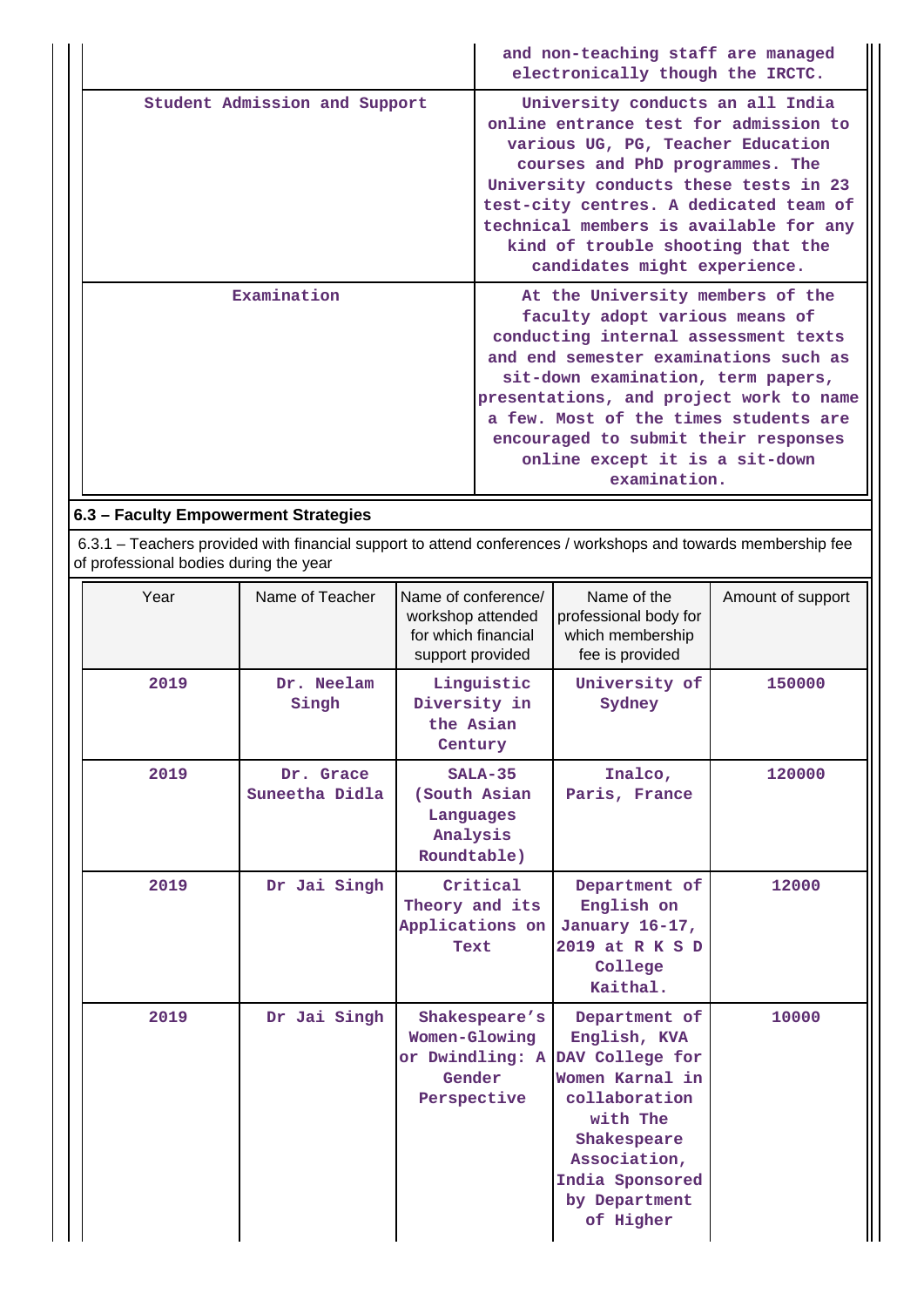|                                                                                                                                                                                                          |  |              |                                                  |                                                                                       | Education<br>Haryana (18-19<br>January 2019).                                               |                                                                                                                                           |                                                                                                                                                                                                                                             |      |       |
|----------------------------------------------------------------------------------------------------------------------------------------------------------------------------------------------------------|--|--------------|--------------------------------------------------|---------------------------------------------------------------------------------------|---------------------------------------------------------------------------------------------|-------------------------------------------------------------------------------------------------------------------------------------------|---------------------------------------------------------------------------------------------------------------------------------------------------------------------------------------------------------------------------------------------|------|-------|
| 2019                                                                                                                                                                                                     |  |              | Dr Jai Singh                                     |                                                                                       | Shakespeare's<br>Poetry:<br>Dramatic,<br>Narrative,<br>Lyrical                              |                                                                                                                                           | Department of<br>English, Chhotu<br>Ram Arya (PG)<br>College,<br>Sonipat in<br>collaboration<br>with The<br>Shakespeare<br>Association,<br>India Sponsored<br>by Department<br>of Higher<br>Education<br>Haryana (8,9,10<br>February 2019). |      | 16000 |
| 2019                                                                                                                                                                                                     |  | Dr Jai Singh |                                                  | Prison<br>Writing in<br>India:<br>Suppressing<br>Dissent and<br>Generating<br>Consent |                                                                                             | Department of<br>English,<br>Kakatiya<br>University,<br>Warangal,<br>Telangana State<br>India Sponsored<br>by UGC (27, 28<br>March 2019). |                                                                                                                                                                                                                                             | 2000 |       |
| 2019                                                                                                                                                                                                     |  |              | Dr Jai Singh                                     |                                                                                       | Traversing<br>from Local to<br>Global: Journey<br>of Literature<br>across Time and<br>Space |                                                                                                                                           | Sherubtse<br>College, Royal<br>University of<br>Bhutan (19<br>April 2019).                                                                                                                                                                  |      | 25000 |
| 2019                                                                                                                                                                                                     |  |              | Dr Jai Singh                                     |                                                                                       | Transcending<br>Borders and<br>Disciplines:<br>Culture,<br>Literature and<br>Society        |                                                                                                                                           | Central<br>University of<br>Haryana                                                                                                                                                                                                         |      | 12000 |
|                                                                                                                                                                                                          |  |              |                                                  |                                                                                       | View File                                                                                   |                                                                                                                                           |                                                                                                                                                                                                                                             |      |       |
| 6.3.2 - Number of professional development / administrative training programmes organized by the University for<br>teaching and non teaching staff during the year                                       |  |              |                                                  |                                                                                       |                                                                                             |                                                                                                                                           |                                                                                                                                                                                                                                             |      |       |
| Year<br>Title of the<br>Title of the<br>professional<br>administrative<br>development<br>training<br>programme<br>programme<br>organised for<br>organised for<br>teaching staff<br>non-teaching<br>staff |  |              | From date                                        |                                                                                       | To Date                                                                                     | Number of<br>participants<br>(Teaching<br>staff)                                                                                          | Number of<br>participants<br>(non-teaching<br>staff)                                                                                                                                                                                        |      |       |
| 2019                                                                                                                                                                                                     |  | <b>NIL</b>   | A11<br>Service<br>Matters PA<br>s to<br>JOAs/OAs |                                                                                       | 14/10/2019                                                                                  |                                                                                                                                           | 18/10/2019                                                                                                                                                                                                                                  | Nill | 54    |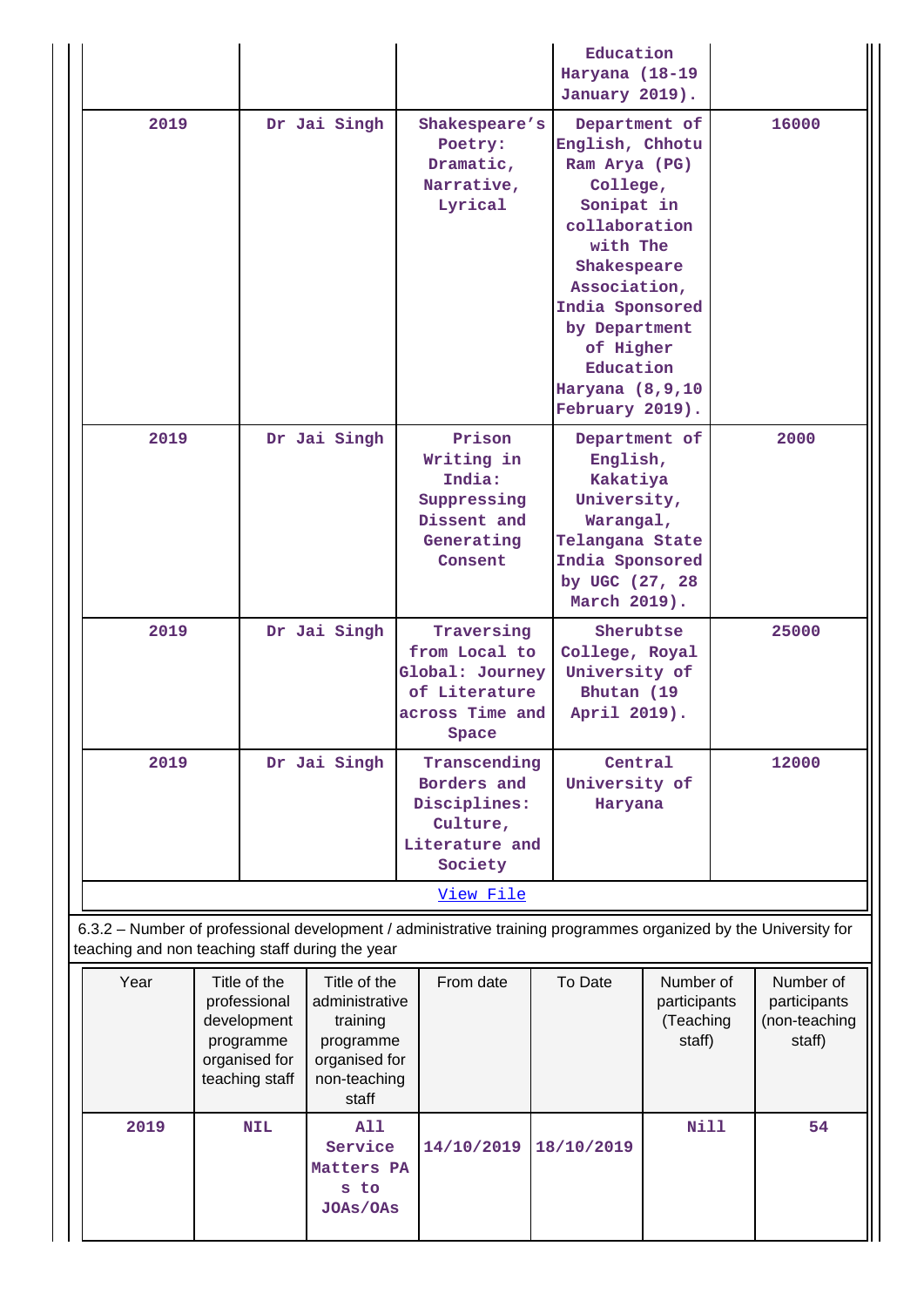| 2019                                                                                                | <b>NIL</b> | A11<br>Service<br><b>Matters</b><br>Assistant<br>Registrars<br>/Section 0<br>fficers/Sr<br>Assistants | 21/10/2019                                                                                                                                                                                 | 25/10/2019 | Nill        | 27           |
|-----------------------------------------------------------------------------------------------------|------------|-------------------------------------------------------------------------------------------------------|--------------------------------------------------------------------------------------------------------------------------------------------------------------------------------------------|------------|-------------|--------------|
| 2019                                                                                                | <b>NIL</b> | <b>A11</b><br>Service<br><b>Matters</b><br>for Non<br>teaching<br>staff of<br>Lucknow<br>Campus       | 14/10/2019                                                                                                                                                                                 | 18/10/2019 | Nill        | 11           |
| 2019                                                                                                | <b>NIL</b> | A11<br>Service<br><b>Matters</b><br>for Non<br>teaching<br>staff of<br>Shillong<br>Campus             | 05/11/2019                                                                                                                                                                                 | 06/11/2019 | <b>Nill</b> | 6            |
|                                                                                                     |            |                                                                                                       | No file uploaded.                                                                                                                                                                          |            |             |              |
|                                                                                                     |            |                                                                                                       | 6.3.3 - No. of teachers attending professional development programmes, viz., Orientation Programme, Refresher<br>Course, Short Term Course, Faculty Development Programmes during the year |            |             |              |
| Title of the<br>professional<br>development<br>programme                                            |            | Number of teachers<br>who attended                                                                    | From Date                                                                                                                                                                                  | To date    |             | Duration     |
| Cambridge<br>University<br>Press 'Teaching<br>CLIL'                                                 |            | 20                                                                                                    | 19/05/2019                                                                                                                                                                                 | 19/05/2019 |             | $\mathbf{1}$ |
| Cambridge<br>University<br>Press 'Making<br>learning fun<br>with young<br>learners<br>English tests |            | 18                                                                                                    | 22/05/2020                                                                                                                                                                                 | 22/05/2020 |             | $\mathbf{1}$ |
| Qaspir Online<br>Learning<br>workshop for<br>Faculty.                                               |            | 16                                                                                                    | 01/04/2020                                                                                                                                                                                 | 03/04/2020 |             | 3            |
| Non-formal<br>Courses and<br>Resources (80<br>hours<br>proficiency<br>course in<br>Japanese).       |            | 40                                                                                                    | 06/06/2019                                                                                                                                                                                 | 31/07/2019 |             | 38           |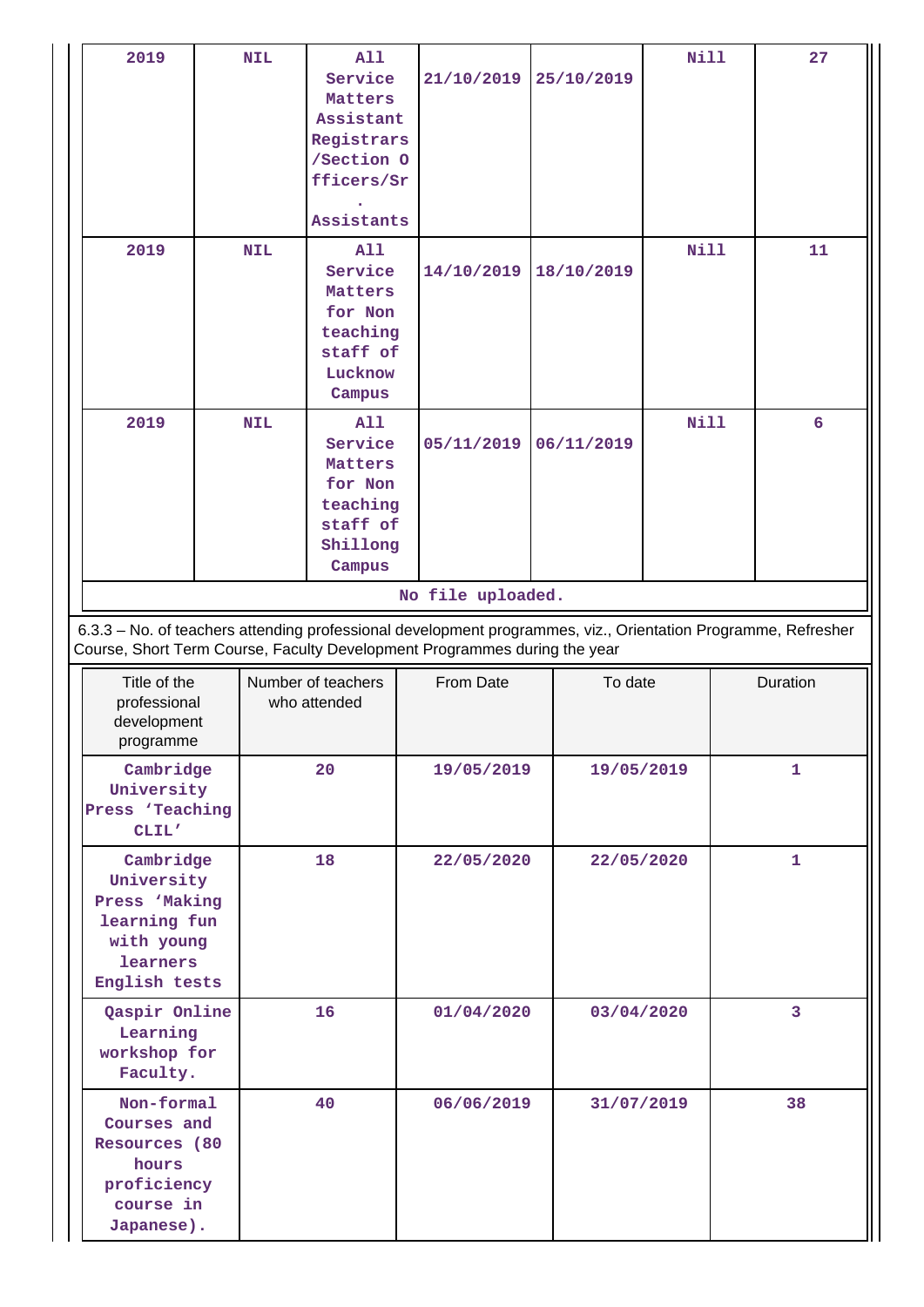| <b>OASPIR:</b><br>Developing<br>Online<br>Assessment                                                                                                                                                                                                                                                                                                                                                                                                                                                                                                                                                                     | 17                                                                     |             | 20/05/2020 |  | 21/05/2020 |              |  | $\overline{2}$ |  |
|--------------------------------------------------------------------------------------------------------------------------------------------------------------------------------------------------------------------------------------------------------------------------------------------------------------------------------------------------------------------------------------------------------------------------------------------------------------------------------------------------------------------------------------------------------------------------------------------------------------------------|------------------------------------------------------------------------|-------------|------------|--|------------|--------------|--|----------------|--|
| $EFL-$<br>Developing<br>Online<br>Assessment<br>Workshop EFLU<br>QASPIR                                                                                                                                                                                                                                                                                                                                                                                                                                                                                                                                                  | 19                                                                     |             | 22/05/2020 |  | 24/05/2020 |              |  | $\overline{3}$ |  |
| Online<br>Learning<br>Workshop for<br><b>Faculty EFLU</b><br>QASPIR                                                                                                                                                                                                                                                                                                                                                                                                                                                                                                                                                      | 17                                                                     |             | 01/04/2020 |  | 03/04/2020 |              |  | 3              |  |
| QASPIR:<br>Online Learning<br>Workshop for<br>Faculty                                                                                                                                                                                                                                                                                                                                                                                                                                                                                                                                                                    | 18                                                                     |             | 01/04/2020 |  | 03/04/2020 |              |  | 3              |  |
| Refresher<br>Course on Soft<br>Skills for<br>professional<br><b>Excellence</b>                                                                                                                                                                                                                                                                                                                                                                                                                                                                                                                                           | 40                                                                     |             | 17/10/2019 |  | 30/10/2019 |              |  | 13             |  |
| Qaspir<br>Developing<br>Online<br><b>Assessment</b>                                                                                                                                                                                                                                                                                                                                                                                                                                                                                                                                                                      | 20                                                                     |             | 20/05/2020 |  | 21/05/2021 |              |  | 1              |  |
| View File                                                                                                                                                                                                                                                                                                                                                                                                                                                                                                                                                                                                                |                                                                        |             |            |  |            |              |  |                |  |
|                                                                                                                                                                                                                                                                                                                                                                                                                                                                                                                                                                                                                          | 6.3.4 - Faculty and Staff recruitment (no. for permanent recruitment): |             |            |  |            |              |  |                |  |
|                                                                                                                                                                                                                                                                                                                                                                                                                                                                                                                                                                                                                          | Teaching                                                               |             |            |  |            | Non-teaching |  |                |  |
|                                                                                                                                                                                                                                                                                                                                                                                                                                                                                                                                                                                                                          | <b>Full Time</b><br><b>Full Time</b><br>Permanent<br>Permanent         |             |            |  |            |              |  |                |  |
| Nill                                                                                                                                                                                                                                                                                                                                                                                                                                                                                                                                                                                                                     |                                                                        | <b>Nill</b> |            |  | Nill       |              |  | Nill           |  |
| $6.3.5$ – Welfare schemes for                                                                                                                                                                                                                                                                                                                                                                                                                                                                                                                                                                                            |                                                                        |             |            |  |            |              |  |                |  |
|                                                                                                                                                                                                                                                                                                                                                                                                                                                                                                                                                                                                                          | Teaching<br>Non-teaching<br><b>Students</b>                            |             |            |  |            |              |  |                |  |
| Yes<br>Yes<br>Yes                                                                                                                                                                                                                                                                                                                                                                                                                                                                                                                                                                                                        |                                                                        |             |            |  |            |              |  |                |  |
| 6.4 - Financial Management and Resource Mobilization                                                                                                                                                                                                                                                                                                                                                                                                                                                                                                                                                                     |                                                                        |             |            |  |            |              |  |                |  |
| 6.4.1 - Institution conducts internal and external financial audits regularly (with in 100 words each)                                                                                                                                                                                                                                                                                                                                                                                                                                                                                                                   |                                                                        |             |            |  |            |              |  |                |  |
| Internal Audit The internal audit Wing of the University is conducting<br>'Concurrent Audit' scrutinizing all the transactions of expenditure of both<br>capital and revenue nature, scrutiny of works contracts, outsourcing contracts,<br>contractors' bills, payments to employees and pensioners and other important<br>items of expenditure. It was certified by the DGA (Central) that the Internal<br>Control System was adequate. External Audit The Annual Accounts Audit and the<br>Transaction Audit is being conducted by the Office of the Director General of<br>Audit (Central), Hyderabad, Periodically. |                                                                        |             |            |  |            |              |  |                |  |
| 6.4.2 – Funds / Grants received from management, non-government bodies, individuals, philanthropies during the<br>year(not covered in Criterion III)                                                                                                                                                                                                                                                                                                                                                                                                                                                                     |                                                                        |             |            |  |            |              |  |                |  |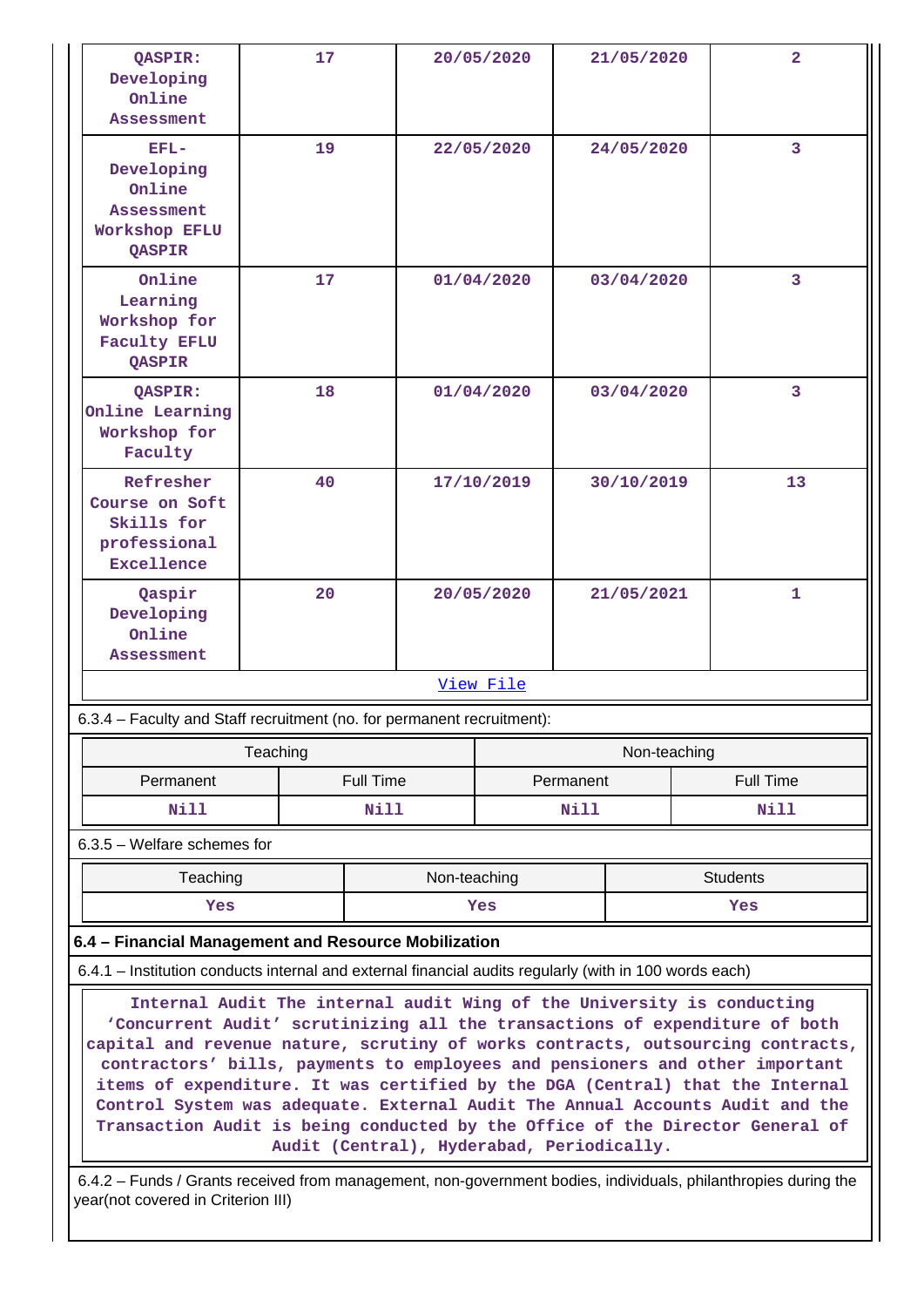| Name of the non government<br>funding agencies /individuals                                                                                                                                                                                                                                                                                                                                                                                                                                                                                                                                                                                                                                                                                                                                                                                                                                                                  |                                     | Funds/ Grnats received in Rs.                                                                                   |        | Purpose                                                                    |  |  |  |  |  |
|------------------------------------------------------------------------------------------------------------------------------------------------------------------------------------------------------------------------------------------------------------------------------------------------------------------------------------------------------------------------------------------------------------------------------------------------------------------------------------------------------------------------------------------------------------------------------------------------------------------------------------------------------------------------------------------------------------------------------------------------------------------------------------------------------------------------------------------------------------------------------------------------------------------------------|-------------------------------------|-----------------------------------------------------------------------------------------------------------------|--------|----------------------------------------------------------------------------|--|--|--|--|--|
| <b>NIL</b>                                                                                                                                                                                                                                                                                                                                                                                                                                                                                                                                                                                                                                                                                                                                                                                                                                                                                                                   |                                     | $\mathbf{0}$                                                                                                    |        | <b>NIL</b>                                                                 |  |  |  |  |  |
|                                                                                                                                                                                                                                                                                                                                                                                                                                                                                                                                                                                                                                                                                                                                                                                                                                                                                                                              | No file uploaded.                   |                                                                                                                 |        |                                                                            |  |  |  |  |  |
|                                                                                                                                                                                                                                                                                                                                                                                                                                                                                                                                                                                                                                                                                                                                                                                                                                                                                                                              | 6.4.3 - Total corpus fund generated |                                                                                                                 |        |                                                                            |  |  |  |  |  |
|                                                                                                                                                                                                                                                                                                                                                                                                                                                                                                                                                                                                                                                                                                                                                                                                                                                                                                                              |                                     | 0                                                                                                               |        |                                                                            |  |  |  |  |  |
| 6.5 - Internal Quality Assurance System                                                                                                                                                                                                                                                                                                                                                                                                                                                                                                                                                                                                                                                                                                                                                                                                                                                                                      |                                     |                                                                                                                 |        |                                                                            |  |  |  |  |  |
|                                                                                                                                                                                                                                                                                                                                                                                                                                                                                                                                                                                                                                                                                                                                                                                                                                                                                                                              |                                     | 6.5.1 - Whether Academic and Administrative Audit (AAA) has been done?                                          |        |                                                                            |  |  |  |  |  |
| <b>Audit Type</b>                                                                                                                                                                                                                                                                                                                                                                                                                                                                                                                                                                                                                                                                                                                                                                                                                                                                                                            |                                     | External                                                                                                        |        | Internal                                                                   |  |  |  |  |  |
|                                                                                                                                                                                                                                                                                                                                                                                                                                                                                                                                                                                                                                                                                                                                                                                                                                                                                                                              | Yes/No                              | Agency                                                                                                          | Yes/No | Authority                                                                  |  |  |  |  |  |
| Academic                                                                                                                                                                                                                                                                                                                                                                                                                                                                                                                                                                                                                                                                                                                                                                                                                                                                                                                     | No                                  | NA                                                                                                              | Yes    | School Board<br>of Studies and<br>Academic<br>Council of the<br>University |  |  |  |  |  |
| Administrative                                                                                                                                                                                                                                                                                                                                                                                                                                                                                                                                                                                                                                                                                                                                                                                                                                                                                                               | Yes                                 | <b>CAG</b>                                                                                                      | Yes    | Administrative<br>Consultants,<br>Internal Audit<br>Officer                |  |  |  |  |  |
| applicable)                                                                                                                                                                                                                                                                                                                                                                                                                                                                                                                                                                                                                                                                                                                                                                                                                                                                                                                  |                                     | 6.5.2 – What efforts are made by the University to promote autonomy in the affiliated/constituent colleges? (if |        |                                                                            |  |  |  |  |  |
| Not applicable to EFL University.                                                                                                                                                                                                                                                                                                                                                                                                                                                                                                                                                                                                                                                                                                                                                                                                                                                                                            |                                     |                                                                                                                 |        |                                                                            |  |  |  |  |  |
|                                                                                                                                                                                                                                                                                                                                                                                                                                                                                                                                                                                                                                                                                                                                                                                                                                                                                                                              |                                     | 6.5.3 – Activities and support from the Parent – Teacher Association (at least three)                           |        |                                                                            |  |  |  |  |  |
| Although the University has no formal Parent-Teacher Association, parents and<br>teachers interact frequently, both in person and using electronic platforms.<br>The inputs from parents are taken into account in planning and implementing the<br>initiatives of the University to ensure the overall development and well-being<br>of students.                                                                                                                                                                                                                                                                                                                                                                                                                                                                                                                                                                           |                                     |                                                                                                                 |        |                                                                            |  |  |  |  |  |
| 6.5.4 – Development programmes for support staff (at least three)                                                                                                                                                                                                                                                                                                                                                                                                                                                                                                                                                                                                                                                                                                                                                                                                                                                            |                                     |                                                                                                                 |        |                                                                            |  |  |  |  |  |
| Training Programme for the Support Staff is conducted periodically. 1. Periodic<br>Training Programme for the staff in administration, work 2. Digital Literacy 3.<br>Extra curricular activities such as participation in sports and games and music                                                                                                                                                                                                                                                                                                                                                                                                                                                                                                                                                                                                                                                                        |                                     |                                                                                                                 |        |                                                                            |  |  |  |  |  |
| 6.5.5 – Post Accreditation initiative(s) (mention at least three)                                                                                                                                                                                                                                                                                                                                                                                                                                                                                                                                                                                                                                                                                                                                                                                                                                                            |                                     |                                                                                                                 |        |                                                                            |  |  |  |  |  |
| 1. Establishment of Research Acceleration Centre (RAC): The University has<br>established the Research Acceleration Centre (RAC) to boost the research<br>activity. 2. Inauguration of University Social Responsibility (USR): The<br>University started University Social Responsibility (USR) to extend the<br>outreach of the University to society by way of undertaking various society<br>oriented projects and programmes. 3. English Club: To engage the students in<br>literary activities such as book review, adaptations, discussion on authors and<br>books, etc. Meet A Leading Light (MALL): he University has initiated the<br>programme 'Meet a Leading Light' (MALL) for the benefit of student community,<br>wherein the students from Undergraduate, Postgraduate and PhD programmes get to<br>meet and interact with eminent personalities who have made a mark in their<br>social/ professional lives. |                                     |                                                                                                                 |        |                                                                            |  |  |  |  |  |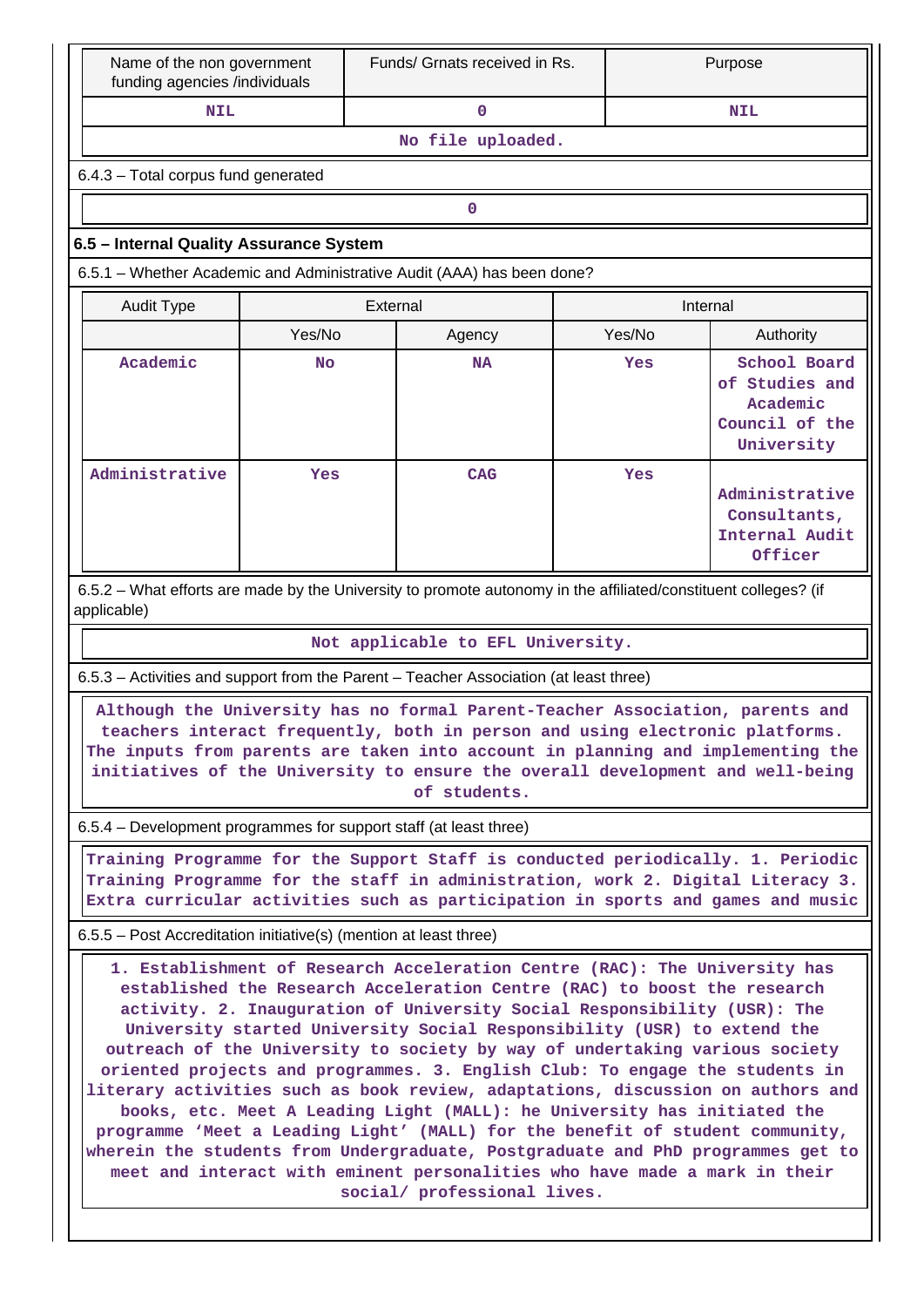| 6.5.6 - Internal Quality Assurance System Details                                                      |                                                                                                                                                                                                                       |                                                                                                                                                                                                                                                                                  |                            |                      |                    |                               |                           |  |
|--------------------------------------------------------------------------------------------------------|-----------------------------------------------------------------------------------------------------------------------------------------------------------------------------------------------------------------------|----------------------------------------------------------------------------------------------------------------------------------------------------------------------------------------------------------------------------------------------------------------------------------|----------------------------|----------------------|--------------------|-------------------------------|---------------------------|--|
|                                                                                                        | a) Submission of Data for AISHE portal                                                                                                                                                                                |                                                                                                                                                                                                                                                                                  | Yes                        |                      |                    |                               |                           |  |
| b) Participation in NIRF                                                                               | Yes                                                                                                                                                                                                                   |                                                                                                                                                                                                                                                                                  |                            |                      |                    |                               |                           |  |
| c)ISO certification                                                                                    |                                                                                                                                                                                                                       |                                                                                                                                                                                                                                                                                  | <b>No</b>                  |                      |                    |                               |                           |  |
| d)NBA or any other quality audit                                                                       |                                                                                                                                                                                                                       |                                                                                                                                                                                                                                                                                  | <b>No</b>                  |                      |                    |                               |                           |  |
| 6.5.7 - Number of Quality Initiatives undertaken during the year                                       |                                                                                                                                                                                                                       |                                                                                                                                                                                                                                                                                  |                            |                      |                    |                               |                           |  |
| Year                                                                                                   | Name of quality<br>initiative by IQAC                                                                                                                                                                                 |                                                                                                                                                                                                                                                                                  | Date of<br>conducting IQAC | <b>Duration From</b> | <b>Duration To</b> |                               | Number of<br>participants |  |
| 2020<br>year)                                                                                          | Organized<br>a workshop<br>of the<br>faculty and<br>other staff<br>of the<br>University<br>to<br>familiarize<br>and train<br>them about<br>the New NAAC<br>framework of<br><b>Assessment</b><br>and Accredit<br>ation | 22/01/2020<br>22/01/2020<br>View File<br><b>CRITERION VII - INSTITUTIONAL VALUES AND BEST PRACTICES</b><br>7.1 - Institutional Values and Social Responsibilities<br>7.1.1 – Gender Equity (Number of gender equity promotion programmes organized by the institution during the |                            |                      |                    | 120<br>03/02/2020             |                           |  |
| Title of the<br>Period from<br>programme                                                               |                                                                                                                                                                                                                       |                                                                                                                                                                                                                                                                                  |                            | Period To            |                    | <b>Number of Participants</b> |                           |  |
|                                                                                                        |                                                                                                                                                                                                                       |                                                                                                                                                                                                                                                                                  |                            |                      |                    | Female                        | Male                      |  |
| University<br>Complaints<br>Committee                                                                  | 04/09/2020                                                                                                                                                                                                            |                                                                                                                                                                                                                                                                                  |                            | 04/09/2020           |                    | 5                             | 3                         |  |
| A Round Table<br>06/03/2020<br>Discussion on<br>Women<br>Empowerment                                   |                                                                                                                                                                                                                       |                                                                                                                                                                                                                                                                                  |                            | 06/03/2020           |                    | 55                            | 26                        |  |
| 7.1.2 - Environmental Consciousness and Sustainability/Alternate Energy initiatives such as:           |                                                                                                                                                                                                                       |                                                                                                                                                                                                                                                                                  |                            |                      |                    |                               |                           |  |
| Percentage of power requirement of the University met by the renewable energy sources                  |                                                                                                                                                                                                                       |                                                                                                                                                                                                                                                                                  |                            |                      |                    |                               |                           |  |
| The University has installed solar power units on the main building and foreign<br>languages building. |                                                                                                                                                                                                                       |                                                                                                                                                                                                                                                                                  |                            |                      |                    |                               |                           |  |
| 7.1.3 - Differently abled (Divyangjan) friendliness                                                    |                                                                                                                                                                                                                       |                                                                                                                                                                                                                                                                                  |                            |                      |                    |                               |                           |  |
| Yes/No<br>Number of beneficiaries<br>Item facilities                                                   |                                                                                                                                                                                                                       |                                                                                                                                                                                                                                                                                  |                            |                      |                    |                               |                           |  |
| Ramp/Rails<br>Yes<br>23                                                                                |                                                                                                                                                                                                                       |                                                                                                                                                                                                                                                                                  |                            |                      |                    |                               |                           |  |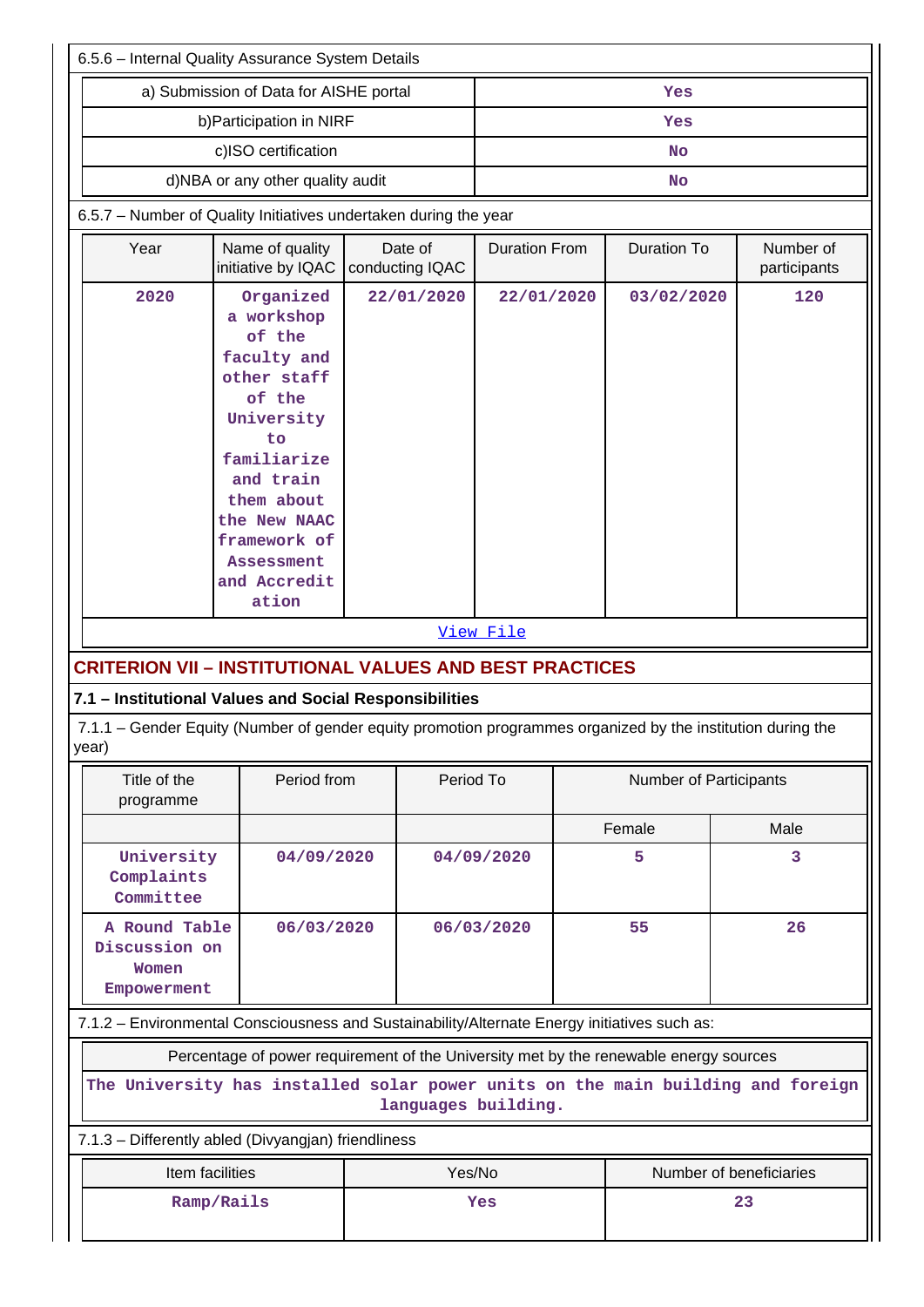|                                                                                    | Scribes for examination                                                                           |                                                                                             | Yes                                                                                               |                                                                                                                                                                                                                                               |                | 11           |                                                                                 |                                                                                                   |                                                                                                                                                                                                                               |                                                     |
|------------------------------------------------------------------------------------|---------------------------------------------------------------------------------------------------|---------------------------------------------------------------------------------------------|---------------------------------------------------------------------------------------------------|-----------------------------------------------------------------------------------------------------------------------------------------------------------------------------------------------------------------------------------------------|----------------|--------------|---------------------------------------------------------------------------------|---------------------------------------------------------------------------------------------------|-------------------------------------------------------------------------------------------------------------------------------------------------------------------------------------------------------------------------------|-----------------------------------------------------|
|                                                                                    | <b>Braille</b><br>Software/facilities                                                             |                                                                                             | <b>Yes</b>                                                                                        |                                                                                                                                                                                                                                               |                | 11           |                                                                                 |                                                                                                   |                                                                                                                                                                                                                               |                                                     |
|                                                                                    | Provision for lift                                                                                |                                                                                             |                                                                                                   | Yes                                                                                                                                                                                                                                           |                |              |                                                                                 | 23                                                                                                |                                                                                                                                                                                                                               |                                                     |
|                                                                                    | Rest Rooms                                                                                        |                                                                                             |                                                                                                   |                                                                                                                                                                                                                                               | Yes            |              |                                                                                 | 23                                                                                                |                                                                                                                                                                                                                               |                                                     |
|                                                                                    | 7.1.4 - Inclusion and Situatedness                                                                |                                                                                             |                                                                                                   |                                                                                                                                                                                                                                               |                |              |                                                                                 |                                                                                                   |                                                                                                                                                                                                                               |                                                     |
|                                                                                    | Year                                                                                              | Number of<br>initiatives to<br>address<br>locational<br>advantages<br>and disadva<br>ntages | Number of<br>initiatives<br>taken to<br>engage with<br>and<br>contribute to<br>local<br>community |                                                                                                                                                                                                                                               | Date           | Duration     |                                                                                 | Name of<br>initiative                                                                             | <b>Issues</b><br>addressed                                                                                                                                                                                                    | Number of<br>participating<br>students<br>and staff |
|                                                                                    | 2020                                                                                              | 1                                                                                           | $\mathbf{1}$                                                                                      |                                                                                                                                                                                                                                               | 29/03/2<br>020 | $\mathbf{1}$ |                                                                                 | EFLU-Un<br>iversity<br>Social Re<br>sponsibil<br>ity<br>Endowment<br>Fund (EFL<br><b>U-USREF)</b> | a short-<br>film<br>based on<br>a message<br>to the<br>community<br><b>on</b><br><b>Washing</b><br>Hands'<br>and preve<br>ntion of<br>spread of<br>COVID-19<br>by mainta<br>ining<br>'Social<br>Distance'<br>was<br>produced. | 34                                                  |
|                                                                                    | 2019                                                                                              | 1                                                                                           | 1                                                                                                 |                                                                                                                                                                                                                                               | 01/08/2<br>019 | 365          | Transport<br>facility<br>to<br>students<br>оf<br>Regional<br>Campus<br>Shillong |                                                                                                   | Transport<br>from<br>remote<br>area                                                                                                                                                                                           | 30                                                  |
|                                                                                    | No file uploaded.                                                                                 |                                                                                             |                                                                                                   |                                                                                                                                                                                                                                               |                |              |                                                                                 |                                                                                                   |                                                                                                                                                                                                                               |                                                     |
|                                                                                    | 7.1.5 - Human Values and Professional Ethics Code of conduct (handbooks) for various stakeholders |                                                                                             |                                                                                                   |                                                                                                                                                                                                                                               |                |              |                                                                                 |                                                                                                   |                                                                                                                                                                                                                               |                                                     |
| <b>Title</b><br>Date of publication<br>Handbook for MA<br>01/08/2019<br>Programmes |                                                                                                   |                                                                                             |                                                                                                   | Follow up(max 100 words)<br>The University also has<br>Sensitisation, Prevention<br>and Redressal of Sexual<br>Harassment (SPARSH). It<br>seeks to create and<br>maintain an academic and<br>work environment free of<br>sexual harassment of |                |              |                                                                                 |                                                                                                   |                                                                                                                                                                                                                               |                                                     |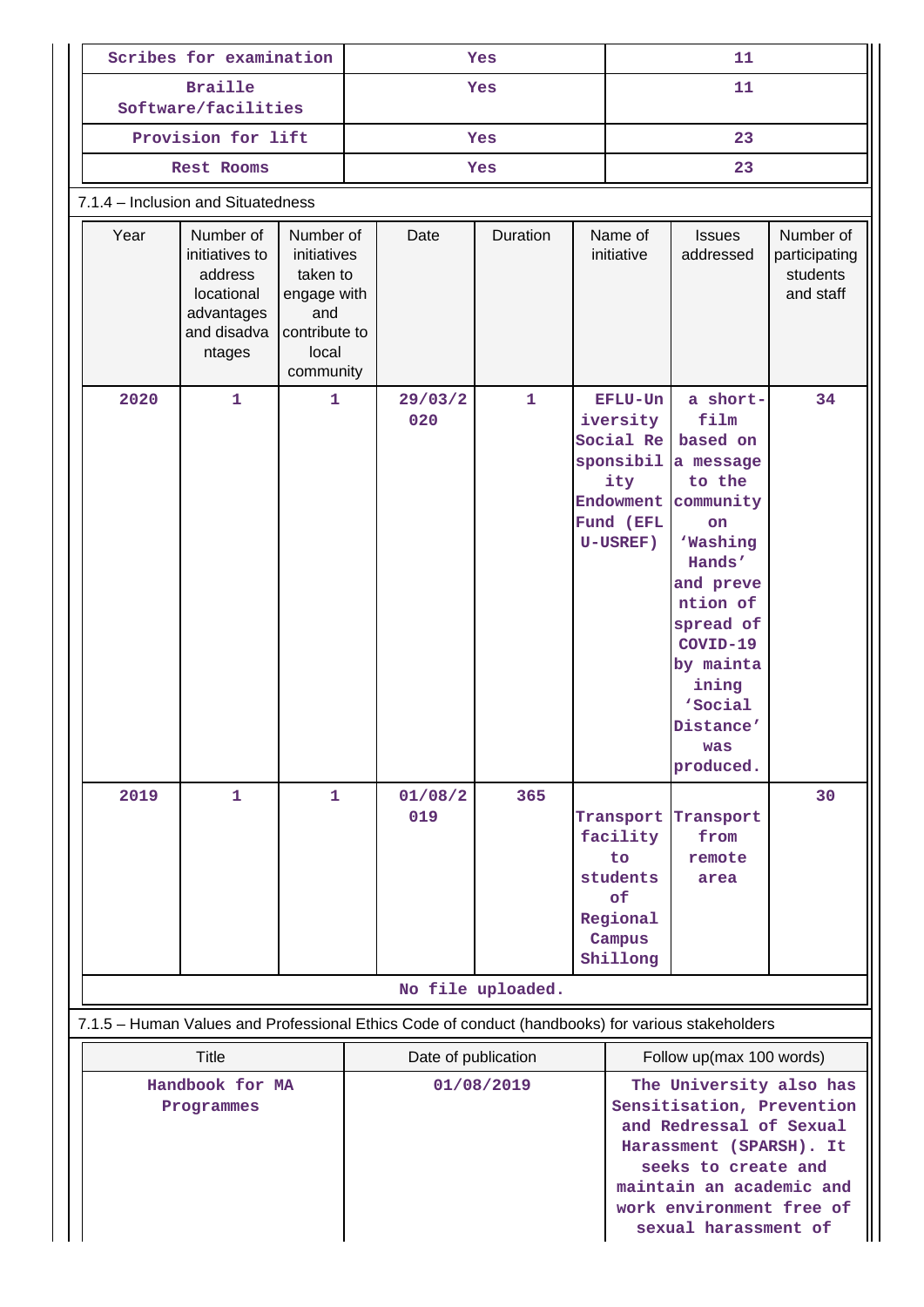**women associated with the EFL U as students, teaching and non-teaching staff members. Through various programmes conducted under the NSS, , and the Enabling Unit, the university inculcates social values, gender sensitivity among students. The University Ordinances and Handbooks for various programmes elaborately mention the Code of conduct for the faculty and the students. University also has Anti-Ragging Committee to prevent ragging of students on the University Campus**

#### 7.1.6 – Activities conducted for promotion of universal Values and Ethics

| Activity                                                                                       | Duration From | Duration To | Number of participants |  |  |  |  |
|------------------------------------------------------------------------------------------------|---------------|-------------|------------------------|--|--|--|--|
| Lecture on Ethics<br>and Values by Dr C.<br>Bina, Dept of<br>Psychology, Osmania<br>University | 01/08/2019    | 01/08/2019  | 225                    |  |  |  |  |
| Lecture of<br>Importance of Games<br>and Sports                                                | 01/08/2019    | 01/08/2019  | 225                    |  |  |  |  |
| Lecture on<br>Functional Yoga Cum<br>Demonstration by Dr<br>Venkat Rajaiah                     | 02/08/2019    | 02/08/2019  | 225                    |  |  |  |  |
|                                                                                                |               |             |                        |  |  |  |  |

#### **No file uploaded.**

#### 7.1.7 – Initiatives taken by the institution to make the campus eco-friendly (at least five)

 **1. Extensive Plantation drive: The University received first prize in the Telangana State Garden Festival-in three consecutive years 2018, 2019, 2020. 2. Water-conservation project, 3. Setting up of solar power plant 4. Bicycle on campus**

**(https://www.efluniversity.ac.in/images/Documents/Guidelines\_Bicycle\_Use.pdf): Bicycles are made available to EFLU fraternity as part of Universitys Go Green initiative 5. Creation of additional spaces on campus for exercise 6. Stringent measures in place to maintain the campus as a No-Smoking Zone 7. Plantation of fruit-bearing trees**

#### **7.2 – Best Practices**

7.2.1 – Describe at least two institutional best practices

 **1. University Social Responsibility https://www.efluniversity.ac.in/usr.php In 2017, the Vice Chancellor of the EFL University, Prof E Suresh Kumar, launched an initiative University social responsibility (USR) aimed at creating socially responsible students who are aware of their responsibilities beyond the**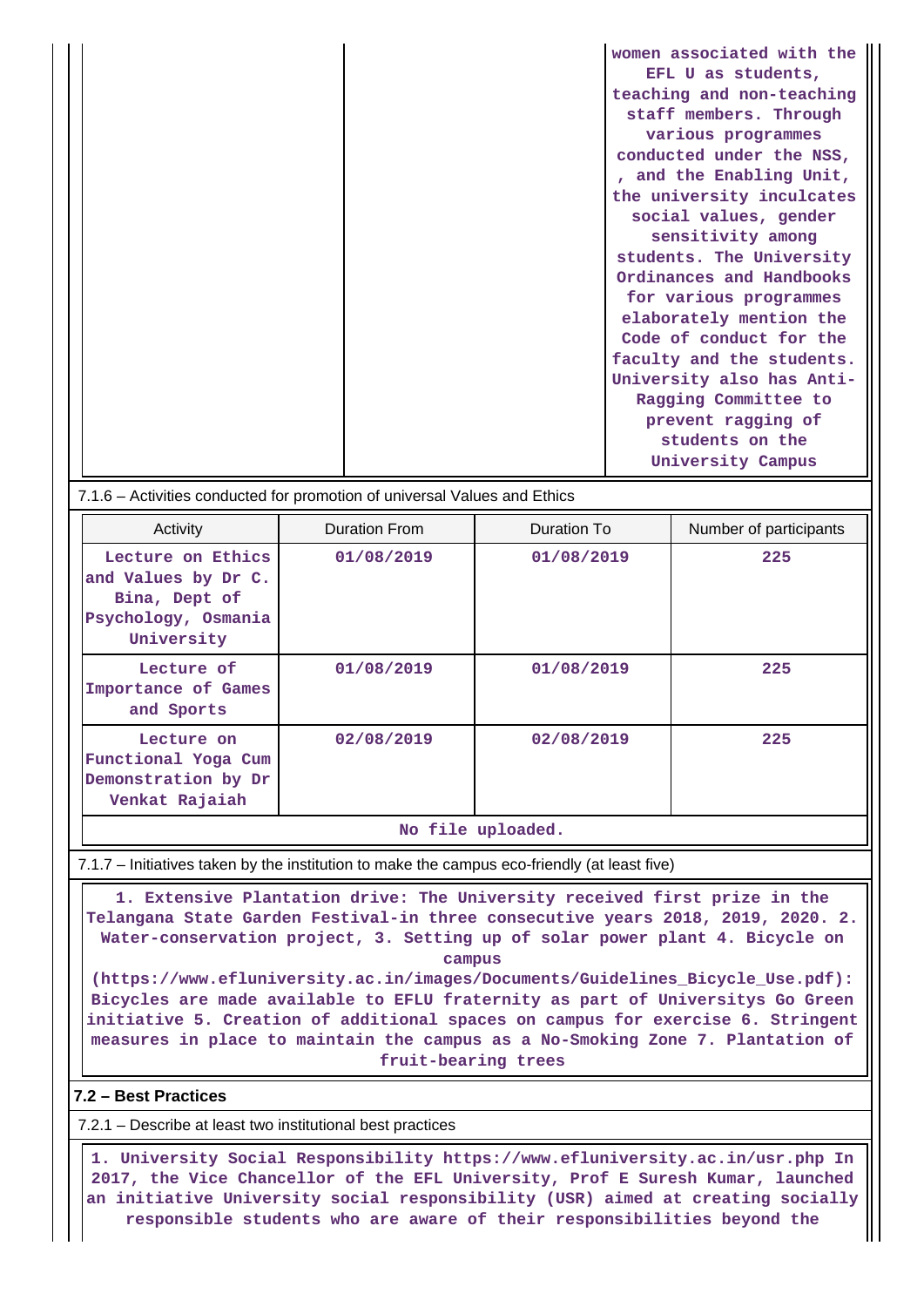**university campus. USR is also meant for teachers and all stakeholders involved in the higher education transaction process. USR hopes to raise awareness in the University campus community about the roles they can play in building a balanced and sustainable society. It helps the universities bring to fruition their responsibility towards society, and enliven engagement with the community. EFL University is planning to offers two digital resources in the coming years as part of its USR activities: EnglishPro , a Mobile App for learners from outside the educational institutions and Open Educational Resources based on its curricular. The University created EFLU-University Social Responsibility Endowment Fund (EFLU-USREF) on 29 March 2020 with the aim of reaching out to the society directly. 2. Covid Awareness campaign by the EFL University and the launch of short-films on 'Washing Hands' and maintaining 'Social Distance' by Shri Ramesh Pokhriyal Nishank, Hon'ble Union Minister of Human Resource Development (MHRD) Shri Ramesh Pokhriyal Nishank, Hon'ble Union Minister of Human Resource Development (MHRD), on 23 April 2020 launched on Twitter a short-film on awareness campaign on Coronavirus (COVID-19) pandemic. The film has been produced by The English and Foreign Languages University, Hyderabad as part of activities under University Social Responsibility (USR). The short-film is based on message to the community on 'Washing Hands' and prevention of spread of COVID-19 by maintaining 'Social Distance'. The short films are available in Hindi, English, Telugu, Arabic, Chinese, French, German, Japanese, Korean, and Spanish languages. The short films are available on Youtube: https://www.youtube.com/channel/UC7v70i0uGVOHRfiQ0Jb4Dzg/videos 3. Meet a Leading Light (https://www.efluniversity.ac.in/meet\_a\_leading\_light.php) The University has initiated a programme 'Meet a Leading Light' (MALL) for the benefit of student community, wherein the students from Undergraduate, Postgraduate and PhD programmes get to meet and interact with eminent personalities who have made a mark in their social/ professional lives. To facilitate a meaningful interaction. 3. Transparent administration 4. Highly proactive members of teaching and non-teaching staff 5. Quick adoption of online mode of teaching and learning 6. First in the country to have conducted end-semester examinations through the online mode and to have declared the results 7. Conduct of Ph.D. viva voce examination through the online mode 8. MYVC: The University has established the Meet Your Vice Chancellor event where Indian and Foreign Students, male and female could meet the Vice Chancellor and discuss various academic matters, give feedback on teaching learning and research programmes conducted in the University as well as overall institutional performance to help the administration to carry out the suitable reforms in the overall functioning of the University. 9. Anonymous Suggestion Box: The University has set up anonymous suggestion box in which students can give suggestions on various matters and these suggestions are considered positively by the University administration to improve its functioning.**

 Upload details of two best practices successfully implemented by the institution as per NAAC format in your institution website, provide the link

<https://www.efluniversity.ac.in/usr.php>

#### **7.3 – Institutional Distinctiveness**

 7.3.1 – Provide the details of the performance of the institution in one area distinctive to its vision, priority and thrust in not more than 500 words

 **The EFL University has established Research Acceleration Centre (RAC) to fulfill its mandate to promote research extensively among the teachers, research scholars and students in a professional manner. It will aim to promote research collaborations between the EFL University and other Universities and institutions. The RAC initiative moves on the following steps: Formation of research clusters. A research cluster consists of 2 to 4 faculty members. Such clusters can be of five types: i. Department-based ii. School-based iii. Across**